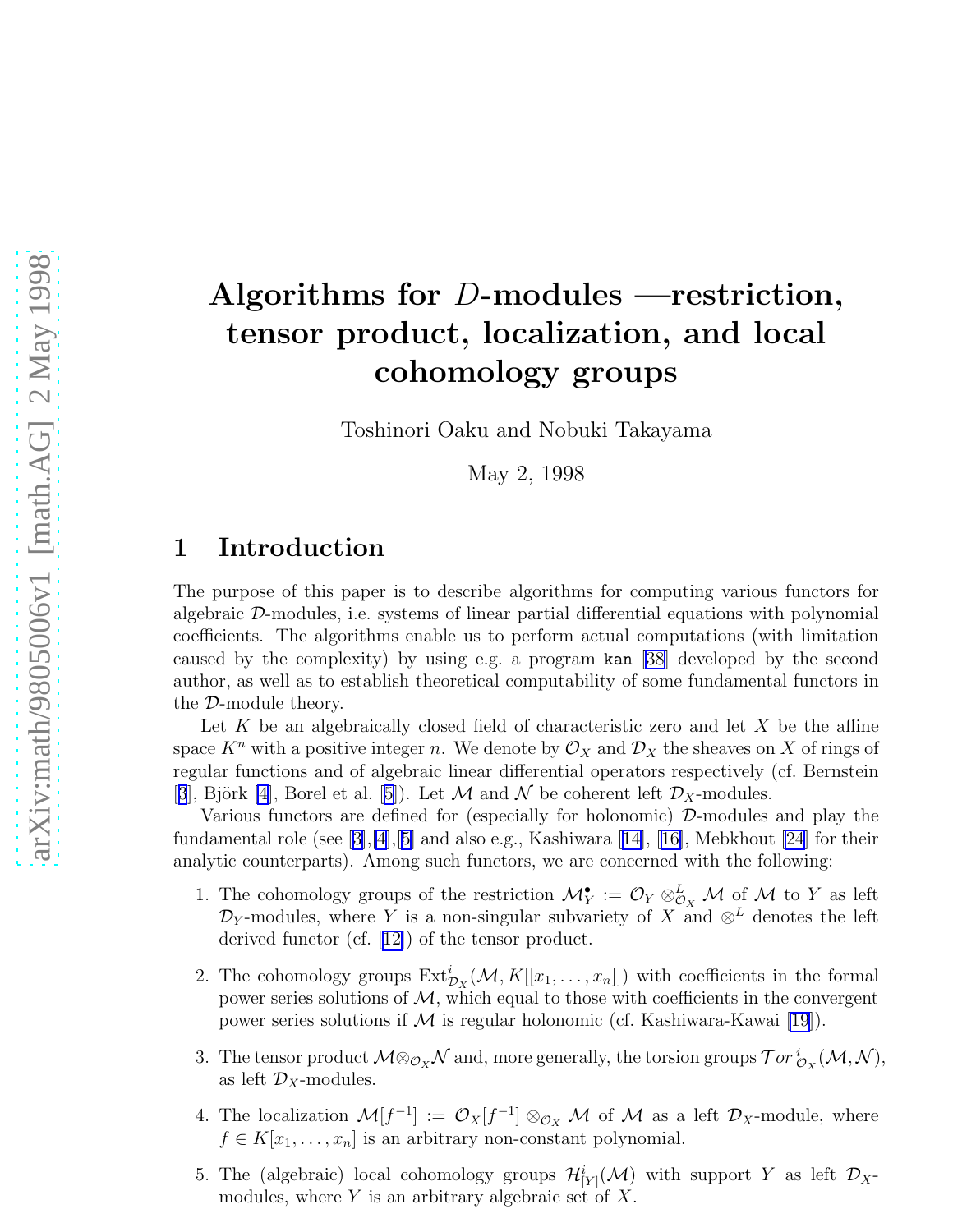It was proved by Kashiwara [\[14](#page-34-0)] that these are all holonomic systems (the second one is a finite dimensional vector space) if so are  $\mathcal M$  and  $\mathcal N$ .

Let us remark that if  $K = \mathbb{C}$  and  $\mathcal M$  is Fuchsian along Y in the sense of Laurent and Moteiro-Fernandes [\[22\]](#page-35-0),which is the case if  $M$  is regular holonomic in the sense of [[19](#page-34-0)], then there exists an isomorphism

$$
R\mathcal{H}om_{\mathcal{D}_X}(\mathcal{M}, \mathcal{O}_X^{\text{an}})|_Y \simeq R\mathcal{H}om_{\mathcal{D}_Y}(\mathcal{M}_Y^{\bullet}, \mathcal{O}_Y^{\text{an}})
$$

in the derived category of sheaves of C-vector spaces; here  $\mathcal{O}_X^{\text{an}}$  and  $\mathcal{O}_Y^{\text{an}}$  denotes the sheaves of holomorphic functions on  $X$  and on  $Y$  respectively, and  $R\mathcal{H}$ om the right derived functor of  $\mathcal{H}om$ . Thus roughly speaking,  $\mathcal{M}_Y^{\bullet}$  corresponds to the system of partial differential equations which the solutions of  $M$  restricted to Y satisfy. Similarly,  $\mathcal{M} \otimes_{\mathcal{O}_X} \mathcal{N}$  corresponds to the system which the product of solutions of  $\mathcal{M}$  and of  $\mathcal{N}$ satisfies.

As was observed by Galligo[[11\]](#page-34-0) and was developed by several authors (e.g.[[7\]](#page-34-0),[[36](#page-36-0)], [[37](#page-36-0)], [\[27](#page-35-0)], [\[28\]](#page-35-0),[[29\]](#page-35-0), [[1\]](#page-33-0), [[35\]](#page-35-0)) the notion of Gröbner basis and the Buchberger algorithm [[6\]](#page-34-0) are essential in the algorithmic study of  $D$ -modules as well as in computational algebraic geometry(cf.  $[8]$  $[8]$  $[8]$ ,  $[9]$ ). By using Gröbner bases for the Weyl algebra, we give algorithms for computing the objects listed above under some conditions on  $\mathcal M$  and  $\mathcal N$ , which are certainly satisfied if  $\mathcal M$  and  $\mathcal N$  are holonomic. These algorithms also apply to the analytic counterparts of these functors as long as the input D-module is defined algebraically.

We first give an algorithm for the restriction (Algorithm [5.4](#page-17-0)) when  $Y$  is a linear subvariety of arbitrary codimension under the condition that  $\mathcal M$  is specializable along Y, which is the case with an arbitrary holonomic  $\mathcal{D}_X$ -module M. Here M is specializable along Y by definition if and only if there exists a nonzero b-function, or the indicial polynomial of  $M$  along Y. We also give an algorithm to compute the b-function (Algorithm [4.6](#page-12-0)).

Our method consists in computing a free resolution of  $\mathcal M$  that is adapted to the so-called V-filtration associated with Y. Such a free resolution tensored with  $\mathcal{D}_{Y\to X}$  :=  $(\mathcal{D}_X)_{Y}^{\bullet}$  gives  $\mathcal{M}_{Y}^{\bullet}$ , but it is not a complex of coherent  $\mathcal{D}_Y$ -modules in general. Then we use information on the integral roots of the b-function to truncate the complex and obtain a complex of finitely generated free  $\mathcal{D}_Y$ -modules. The first author gave in [\[31\]](#page-35-0) an algorithm for the case where  $Y$  is of codimension one without using free resolution.

This algorithm for the restriction also solves the other problems by virtue of some isomorphisms provided by the  $\mathcal{D}$ -module theory, especially those described in [\[14\]](#page-34-0). See Algorithm [6.2](#page-20-0) for the tensor product, Algorithm [6.4](#page-21-0) for the localization, and Algorithm [7.3](#page-23-0) for the algebraic local cohomology groups. Finally the computation of the restriction for the general case where  $Y$  is not necessarily linear reduces to that of local cohomology through the so-called Kashiwara equivalence [\[14\]](#page-34-0), which claims the equivalence of the category of coherent  $\mathcal{D}_Y$ -modules and that of coherent  $\mathcal{D}_X$ -modules supported by Y.

Algorithms for the local cohomology groups have been given in[[31\]](#page-35-0) when Y is of codimension one, and by Walther [\[39\]](#page-36-0) under the assumption that  $\mathcal M$  is saturated with respectto Y. An algorithm for the localization has been given in  $[31]$  $[31]$  $[31]$  under the condition that  $\mathcal M$  is f-saturated. These assumptions are removed in the present paper. As another application of the restriction algorithm, we can also obtain an algorithm for integration of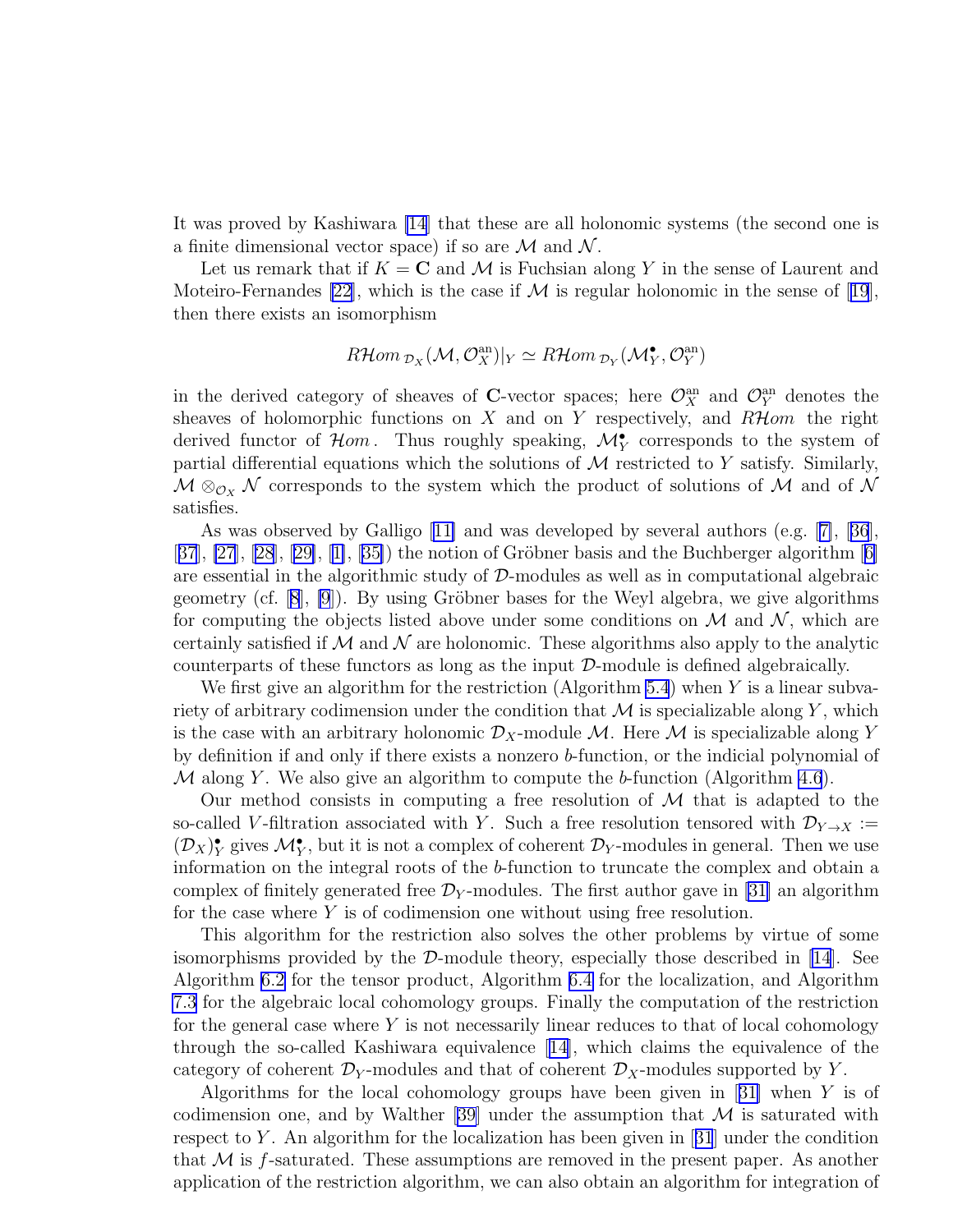<span id="page-2-0"></span>a module over the Weyl algebra, which enables us to compute the de Rham cohomology groups of some algebraic varieties. See[[32](#page-35-0)] for details.

Finally we discuss how to get the free resolution mentioned above. For that purpose, we apply Schreyer's method for free resolution in the polynomial ring (see e.g.[[9\]](#page-34-0)) to the ring of differential operators. In doing so, we need some modification because of the non-commutativity and the fact that the term order we use is not a well-order. We have two methods to cope with this difficulty: one is the homogenization with respect to the V-filtration by the first author  $([28],[29])$  $([28],[29])$  $([28],[29])$  $([28],[29])$  $([28],[29])$ ; the other is what we call the homogenized Weyl algebra which was introduced and implemented by the second author in the 2nd version of kan/sm1 [[38\]](#page-36-0) that was released in 1994, but has not been published in the literature. A similar method was employed by Assi et al.[[1\]](#page-33-0) independently and applied to the computation of the slopes of a D-module.

We have implemented the algorithms by using  $\text{kan/sm1}$  [[38\]](#page-36-0) for computations of Gröbner bases and free resolutions in the Weyl algebra, and Risa/Asir  $[25]$  for factorization and primary decomposition in the polynomial ring.

#### 2 V-filtration and free resolution

Let  $K$  be an algebraically closed field of characteristic zero. We fix positive integers  $d$  and n. Let X be the affine space  $K^{d+n}$  with the coordinate system  $(t, x) = (t_1, ..., t_d, x_1, ..., x_n)$ . We denote by  $\partial_t = (\partial_{t_1}, ..., \partial_{t_d})$  and  $\partial_x = (\partial_{x_1}, ..., \partial_{x_n})$  the corresponding derivations with  $\partial_{x_i} = \partial/\partial x_i$ ,  $\partial_{t_j} = \partial/\partial t_j$ . We use the notation  $x^{\alpha} := x_1^{\alpha_1} \cdots x_n^{\alpha_n}$ ,  $\partial_x^{\beta} := \partial_{x_1}^{\beta_1} \cdots \partial_{x_n}^{\beta_n}$ ,  $t^{\mu} := t_1^{\mu_1} \cdots t_d^{\mu_d}, \ \partial_t^{\nu} := \partial_{t_1}^{\nu_1} \cdots \partial_{t_n}^{\nu_n}$  for  $\alpha = (\alpha_1, \ldots, \alpha_n), \ \beta = (\beta_1, \ldots, \beta_n) \in \mathbb{N}^n$  and  $\mu = (\mu_1, \ldots, \mu_d), \nu = (\nu_1, \ldots, \nu_d) \in \mathbb{N}^d$ , where we put  $\mathbb{N} := \{0, 1, 2, \ldots\}$ . We also use the notation  $|\alpha| := \alpha_1 + \ldots + \alpha_n$ .

Let Y be the d-codimensional linear subvariety of X given by  $Y := \{(t, x) \in X \mid t = 0\}.$ Let  $\mathcal{O}_X$  and  $\mathcal{O}_Y$  be the sheaves of regular functions on X and on Y respectively. We denote by  $\mathcal{D}_X$  and  $\mathcal{D}_Y$  the sheaves of rings of algebraic linear differential operators on X and on Y respectively.

Let M be a coherent left  $\mathcal{D}_X$ -module on X. Then the set of the global sections  $M :=$  $\Gamma(X,\mathcal{M})$  is a finitely generated left module over the Weyl algebra  $A_{d+n} := \Gamma(X,\mathcal{D}_X)$ . Conversely, for a finitely generated left  $A_{d+n}$ -module M, its sheafification  $\mathcal{M} := \mathcal{D}_X \otimes_{A_{d+n}}$ M is a coherent  $\mathcal{D}_X$ -module. More precisely, this correspondence gives an equivalence between the category of finitely generated  $A_{d+n}$ -modules and that of coherent  $\mathcal{D}_X$ -modules (cf.  $[3],[5]$  $[3],[5]$ ). Hence we could work only in the first category. However, as to e.g., the restriction functor, it would be preferable to work in the latter category since a coherent  $\mathcal{D}_X$ -module can be specializable along some Zariski open subset of Y but not along whole Y (cf. Section [4\)](#page-8-0). In any case, actual computations are done for modules over the Weyl algebra.

In the sequel, we define the notion of free resolution adapted to the V-filtration. Let  $\mathcal{D}_X|_Y$  be the sheaf theoretic restriction of  $\mathcal{D}_X$  to Y. Let  $\mathcal{J}_Y := \mathcal{O}_X t_1 + \ldots + \mathcal{O}_X t_d$  be the defining ideal of Y. Then for each integer  $k$  we put

$$
F_Y^k(\mathcal{D}_X) := \{ P \in \mathcal{D}_X | Y \mid P(\mathcal{J}_Y)^j \in (\mathcal{J}_Y)^{j-k} \text{ for any } j \ge k \}
$$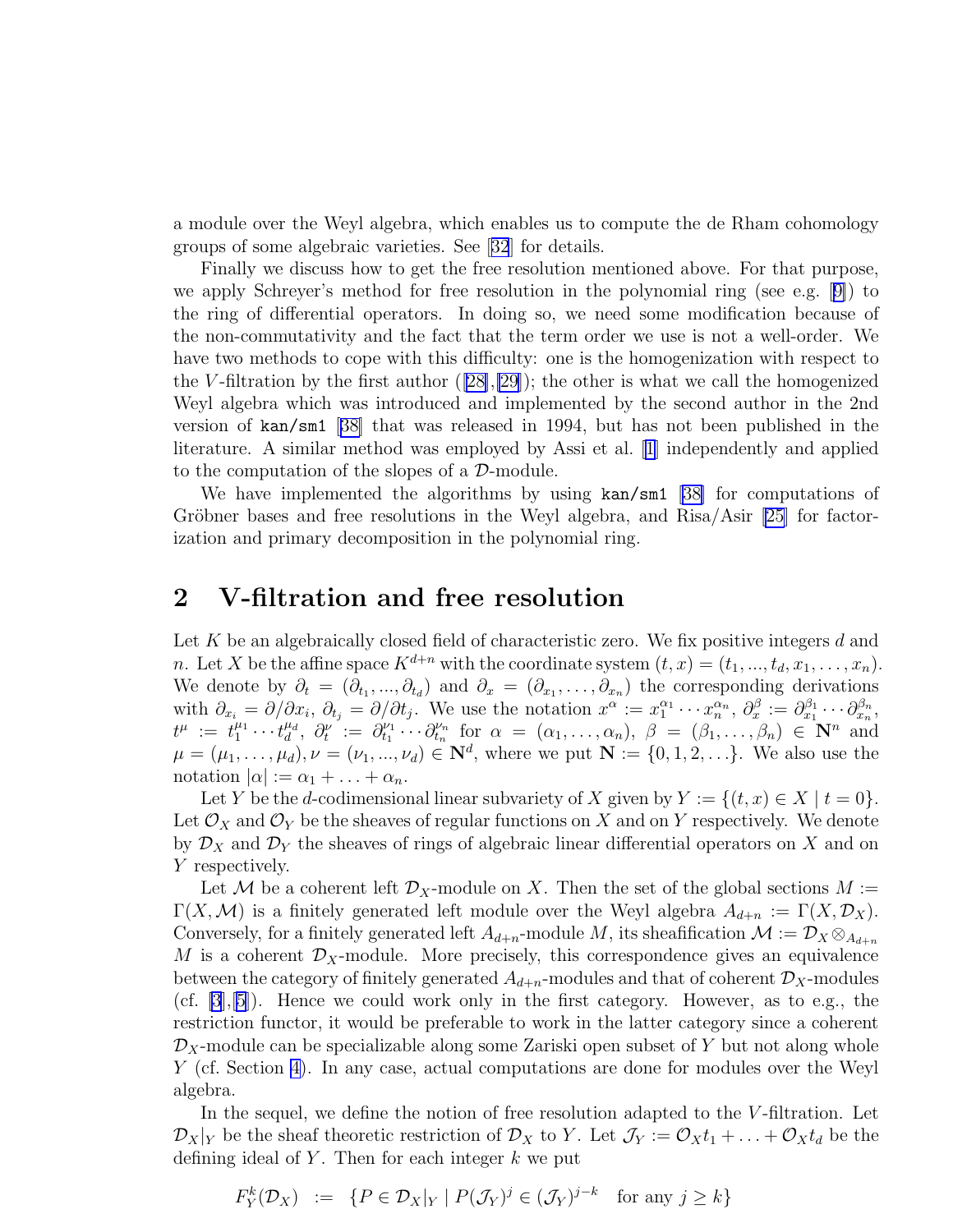$$
= \{ P = \sum_{|\nu| \le l} \sum_{|\beta| \le m} a_{\nu\beta}(t, x) \partial_t^{\nu} \partial_x^{\beta} | l, m \in \mathbf{N}, a_{\nu\beta}(t, x) \in \mathcal{J}_Y^{|\nu| - k} \}
$$

<span id="page-3-0"></span>with the convention  $\mathcal{J}_Y^j = \mathcal{O}_X$  for  $j \leq 0$ . This is called the V-filtration attached to Y (cf. [[15](#page-34-0)], [\[23\]](#page-35-0)). More generally, given an r-vector  $\mathbf{m} := (m_1, ..., m_r)$  of integers, we put

$$
F_Y^k[\mathbf{m}](\mathcal{D}_X^r) := \bigoplus_{i=1}^r F_Y^{k-m_i}(\mathcal{D}_X)e_i,
$$

where  $e_1, \ldots, e_r$  are the canonical generators of  $\mathcal{D}_X^r$ . We may assume that M has a presentation  $\mathcal{M} = \mathcal{D}_X^r/\mathcal{N}$  on X, where  $\mathcal{N}$  is a coherent left  $\mathcal{D}_X$ -submodule of  $\mathcal{D}_X^r$ . In fact,  $M := \Gamma(X, \mathcal{M})$  can be written in the form  $M = A_{d+n}^r/N$  with an integer r and an  $A_{d+n}$ -submodule N of  $A_{d+n}^r$ . Then  $\mathcal{N} := \mathcal{D}_X \otimes_{A_{d+n}} N$  satisfies the above property. Let  $u_i$ be the residue class of  $e_i \in \mathcal{D}_X^r$  in M. Then for  $\mathbf{m} \in \mathbf{Z}^r$ , we put

$$
F_Y^k[\mathbf{m}](\mathcal{N}) := \mathcal{N} \cap F_Y^k[\mathbf{m}](\mathcal{D}_X^r),
$$
  
\n
$$
F_Y^k[\mathbf{m}](\mathcal{M}) := F_Y^{k-m_1}(\mathcal{D}_X)u_1 + \cdots + F_Y^{k-m_r}(\mathcal{D}_X)u_r
$$

for each integer  $k \in \mathbb{Z}$ . The graded ring and modules associated with these filtrations are defined by

$$
\begin{array}{rcl}\n\operatorname{gr}_Y(\mathcal{D}_X) & := & \bigoplus_{k \in \mathbf{Z}} F_Y^k(\mathcal{D}_X) / F_Y^{k-1}(\mathcal{D}_X), \\
\operatorname{gr}_Y[\mathbf{m}](\mathcal{D}_X^r) & := & \bigoplus_{k \in \mathbf{Z}} F_Y^k[\mathbf{m}](\mathcal{D}_X^r) / F_Y^{k-1}[\mathbf{m}](\mathcal{D}_X^r), \\
\operatorname{gr}_Y[\mathbf{m}](\mathcal{N}) & := & \bigoplus_{k \in \mathbf{Z}} F_Y^k[\mathbf{m}](\mathcal{N}) / F_Y^{k-1}[\mathbf{m}](\mathcal{N}).\n\end{array}
$$

Then  $gr_Y[m](\mathcal{N})$  and  $gr_Y[m](\mathcal{M})$  are coherent left  $gr(\mathcal{D}_X)$ -modules. If **m** is the zero vector, we shall omit the notation [m].

For a nonzero section P of  $\mathcal{D}_X^r|_Y$ , let  $k = \text{ord}_Y[\mathbf{m}](P)$  be the minimum  $k \in \mathbf{Z}$  such that  $P \in F_Y^k[\mathbf{m}](\mathcal{D}_X^r)$ . (We put ord<sub>Y</sub> $[\mathbf{m}](0) := -\infty$ .) Then let  $\sigma_Y[\mathbf{m}](P)$  be the residue class of P in

$$
\mathrm{gr}^k_Y[\mathbf{m}](\mathcal{D}_X^r) := F^k_Y[\mathbf{m}](\mathcal{D}_X^r) / F^{k-1}_Y[\mathbf{m}](\mathcal{D}_X^r).
$$

**Definition 2.1** Let  $\mathcal{M} = \mathcal{D}_X^r / \mathcal{N}$  be as above. Let us consider a free resolution

$$
\mathcal{D}_X^{r_l} \xrightarrow{\psi_l} \mathcal{D}_X^{r_{l-1}} \xrightarrow{\psi_{l-1}} \cdots \xrightarrow{\psi_2} \mathcal{D}_X^{r_1} \xrightarrow{\psi_1} \mathcal{D}_X^{r_0} \xrightarrow{\varphi} \mathcal{M} \longrightarrow 0
$$
\n(2.1)

of M, where  $\psi_i$  are homomorphisms of left  $\mathcal{D}_X$ -modules, and  $\varphi$  is defined by  $\varphi(e_i) = u_i$ for  $i = 1, ..., r_0$  with  $r_0 = r$ . This free resolution is said to be *adapted* (or *strict* with respect) to the V-filtration  $F_Y[\mathbf{m}]$  if and only if there exist vectors  $\mathbf{m}_1 \in \mathbf{Z}^{r_1}, \dots, \mathbf{m}_l \in \mathbf{Z}^{r_l}$ such that

$$
\psi_{j+1}(F_Y^k[\mathbf{m}_{j+1}](\mathcal{D}_X^{r_{j+1}}))\subset F_Y^k[\mathbf{m}_{j}](\mathcal{D}_X^{r_j})
$$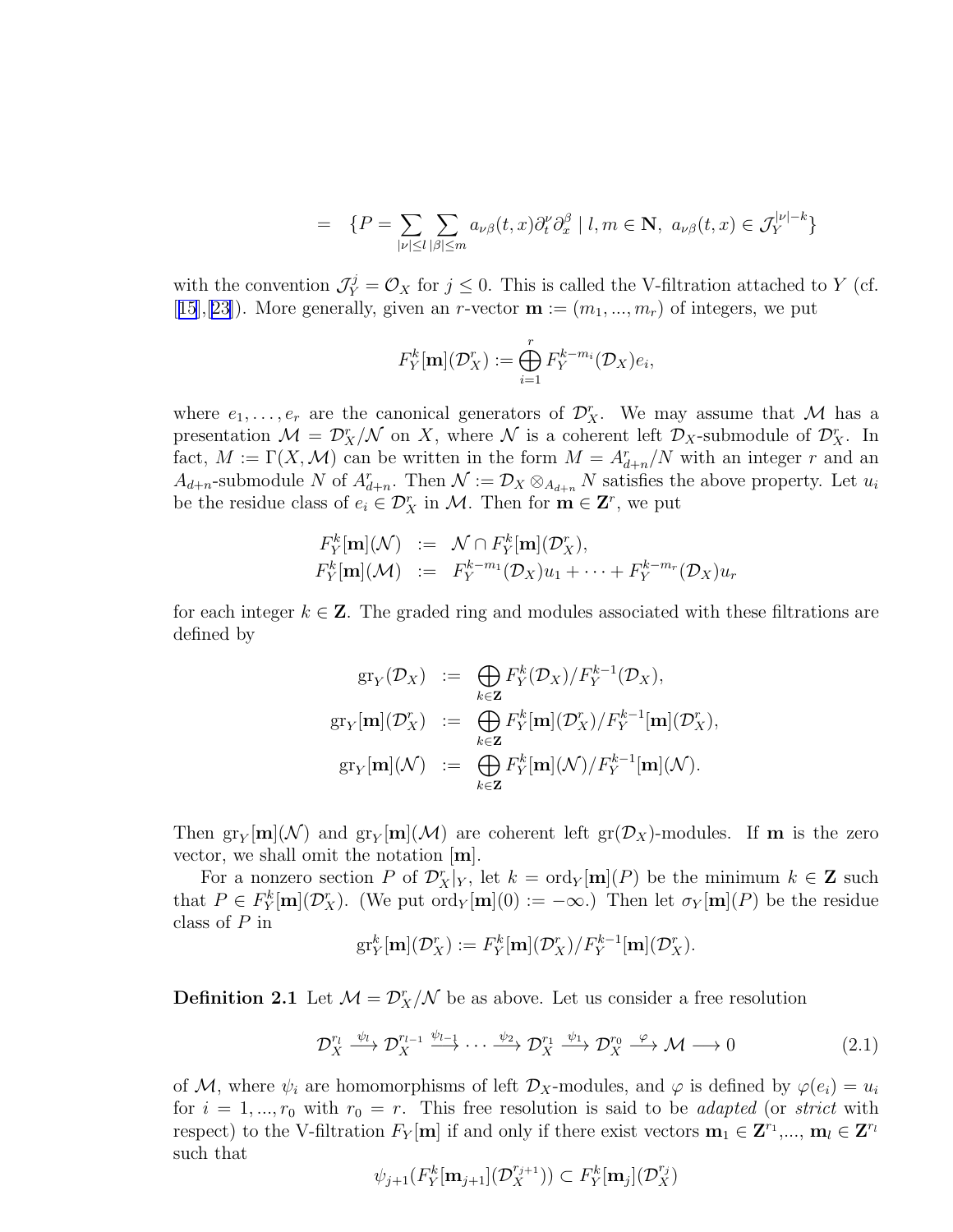<span id="page-4-0"></span>holds for  $j = 0, 1, \ldots, l - 1$  with  $\mathbf{m}_0 = \mathbf{m}$  and that

$$
F_Y^k[\mathbf{m}_l](\mathcal{D}_X^{r_l}) \xrightarrow{\psi_l} \cdots \xrightarrow{\psi_2} F_Y^k[\mathbf{m}_1](\mathcal{D}_X^{r_l}) \xrightarrow{\psi_1} F_Y^k[\mathbf{m}_0](\mathcal{D}_X^{r_0}) \xrightarrow{\varphi} F_Y^k[\mathbf{m}](\mathcal{M}) \to 0
$$

is an exact sequence for any  $k \in \mathbb{Z}$ . We call  $\mathbf{m}_1, ..., \mathbf{m}_l$  the *shift vectors* associated with the free resolution([2.1\)](#page-3-0).

The definition above is general in the sense that it is local and also applies to the analytic case (cf. Section [8\)](#page-24-0). However, from the computational view point, working in the Weyl algebra would be more convenient: Let  $A_n$  and  $A_{d+n}$  be the Weyl algebras on the *n*variables x and on the  $d + n$  variables  $(t, x)$  respectively with coefficients in K (cf. [[4\]](#page-34-0)). Put  $L := \mathbf{N}^{2(d+n)} = \mathbf{N}^d \times \mathbf{N}^d \times \mathbf{N}^n \times \mathbf{N}^n$ . An element P of  $A_{d+n}^r$  is written in a finite sum

$$
P = \sum_{i=1}^{r} \sum_{(\mu,\nu,\alpha,\beta)\in L} a_{\mu\nu\alpha\beta i} t^{\mu} \partial_t^{\nu} x^{\alpha} \partial_x^{\beta} e_i
$$
 (2.2)

with  $a_{\mu\nu\alpha\beta i} \in K$ ,  $e_1 := (1, 0, \ldots, 0), \ldots, e_r := (0, \ldots, 0, 1)$ . Put

$$
F_Y^k(A_{d+n}) := \{ P = \sum_{|\nu| - |\mu| \le k} \sum_{\beta} a_{\mu\nu\beta}(x) t^{\mu} \partial_t^{\nu} \partial_x^{\beta} \in A_{d+n} \mid a_{\mu\nu\beta}(x) \in K[x] \},
$$
  

$$
F_Y^k[\mathbf{m}](A_{d+n}^r) := \bigoplus_{i=1}^r F_Y^{k-m_i}(A_{d+n})e_i,
$$
  

$$
F_Y^k[\mathbf{m}](M) := F_Y^{k-m_1}(A_{d+n})u_1 + \dots + F_Y^{k-m_r}(A_{d+n})u_r,
$$

where  $u_i$  is the residue class of  $e_i$  in M.

The following lemma follows immediately from the definition:

**Lemma 2.2** Let p be a point of Y and P a germ of  $\mathcal{D}_X$  at p. Then P belongs to  $F^k_Y(\mathcal{D}_X)_p$ *if and only if there exists*  $a(t, x) \in K[t, x]$  *such that*  $a(p) \neq 0$  *and*  $a(t, x)P \in F_Y^k(A_{d+n})$ *.* 

By using this lemma and the flatness of  $\mathcal{D}_X$  over  $A_{d+n}$ , we can easily get the following:

#### Proposition 2.3 *Let*

$$
A_{d+n}^{r_l} \xrightarrow{\psi_l} A_{d+n}^{r_{l-1}} \xrightarrow{\psi_{l-1}} \cdots \xrightarrow{\psi_2} A_{d+n}^{r_1} \xrightarrow{\psi_1} A_{d+n}^{r_0} \xrightarrow{\varphi} M \longrightarrow 0
$$
 (2.3)

*be a free resolution of* M *adapted to the*  $F_Y[\mathbf{m}]$ -filtration, i.e.,  $\psi_i$  are homomorphisms of *left*  $A_{d+n}$ -modules,  $\varphi$  *is defined by*  $\varphi(e_i) = u_i$  for  $i = 1, ..., r_0$  with  $r_0 = r$ , and there exist  $\mathbf{m}_1 \in \mathbf{Z}^{r_1}, \dots, \mathbf{m}_l \in \mathbf{Z}^{r_l}$  such that

$$
\psi_{j+1}(F^k_Y[\mathbf{m}_{j+1}](A^{r_{j+1}}_{d+n})) \subset F^k_Y[\mathbf{m}_j](A^{r_j}_{d+n})
$$

*holds for*  $j = 0, 1, \ldots, l - 1$  *with*  $\mathbf{m}_0 = \mathbf{m}$  *and that* 

$$
F_Y^k[\mathbf{m}_l](A_{d+n}^{r_l}) \xrightarrow{\psi_l} \cdots \xrightarrow{\psi_1} F_Y^k[\mathbf{m}_0](A_{d+n}^{r_0}) \xrightarrow{\varphi} F_Y^k[\mathbf{m}](M) \to 0
$$

*is an exact sequence for any*  $k \in \mathbb{Z}$ . Under this assumption, the exact sequence (2.3) *tensored by*  $\mathcal{D}_X$  *from the left gives a free resolution of* M *adapted to the*  $F_Y[\mathbf{m}]$ *-filtration.*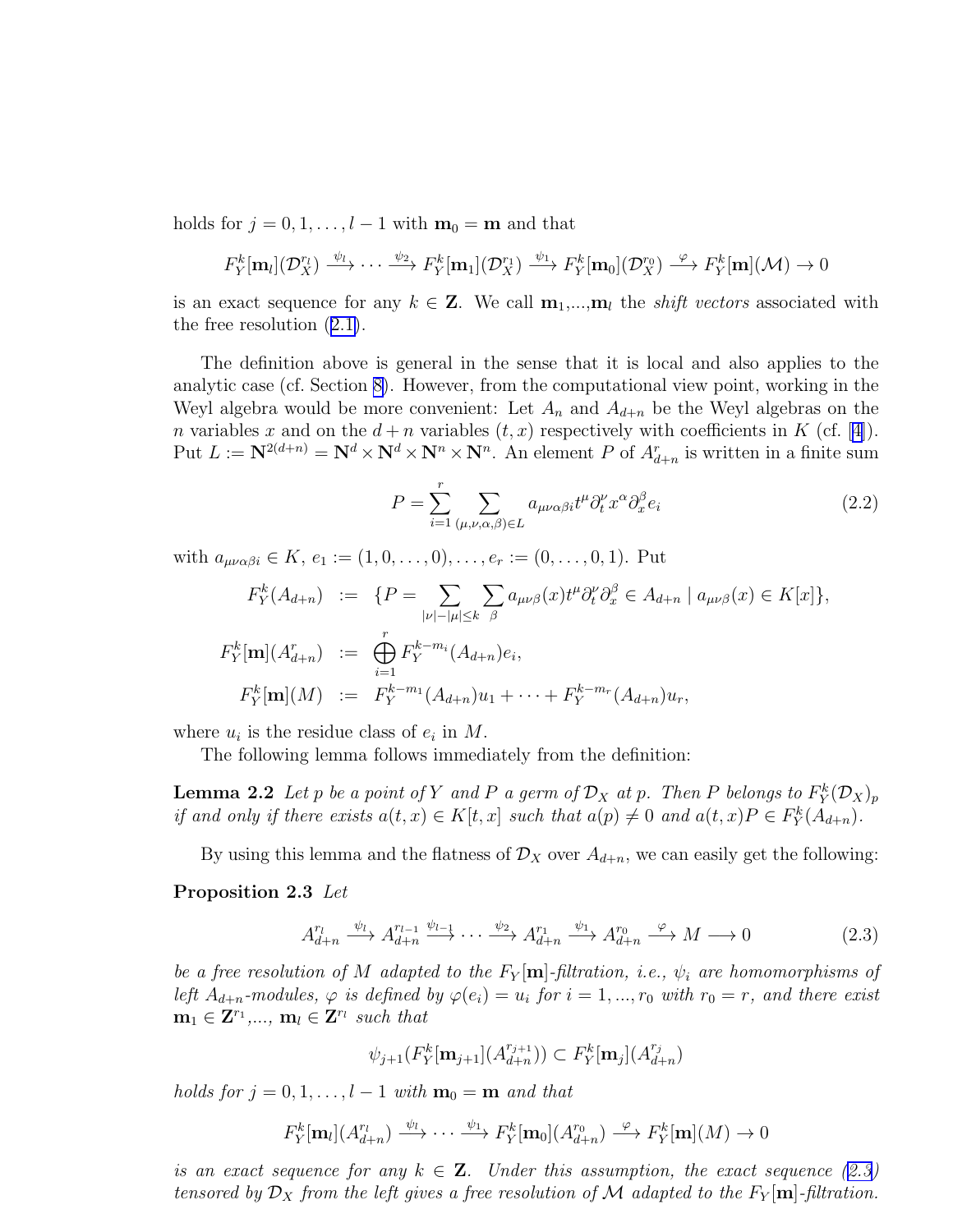#### <span id="page-5-0"></span>3 Gröbner bases and free resolution

The purpose of this section is to show that Gröbner bases homogenized with respect to the V-filtration provide a free resolution adapted to the V-filtration. An alternative and more efficient method will be described in Section [9.](#page-26-0)

We fix a natural number r and a vector  $\mathbf{m} \in \mathbf{Z}^r$ . Let  $\prec$  be a well-order (i.e. a linear order) on  $L \times \{1, \ldots, r\}$  which satisfies

$$
(\tilde{\alpha}, i) \prec (\tilde{\beta}, j) \text{ implies } (\tilde{\alpha} + \tilde{\gamma}, i) \prec (\tilde{\beta} + \tilde{\gamma}, j)
$$
  
for any  $\tilde{\alpha}, \tilde{\beta}, \tilde{\gamma} \in L$  and  $i, j \in \{1, ..., r\}.$  (3.1)

Then we define a total order  $\prec_F$  on  $L \times \{1, ..., r\}$  by

$$
(\mu, \nu, \alpha, \beta, i) \prec_F (\mu', \nu', \alpha', \beta', j) \text{ if and only if}
$$
  
\n
$$
|\nu - \mu| + m_i < |\nu' - \mu'| + m_j \text{ or else}
$$
  
\n
$$
|\nu - \mu| + m_i = |\nu' - \mu'| + m_j, (\mu, \nu, \alpha, \beta, i) \prec (\mu', \nu', \alpha', \beta', j).
$$
 (3.2)

Let P be a nonzero element of  $A_{d+n}^r$  which is written in the form  $(2.2)$ . Then the *leading exponent*  $\text{lexp}_F(P) \in L \times \{1, ..., r\}$  of P with respect to  $\prec_F$  is defined as the maximum element of  $\{(\mu, \nu, \alpha, \beta, i) \mid a_{\mu\nu\alpha\beta i} \neq 0\}$  in the order  $\prec_F$ . Moreover, for  $(\mu, \nu, \alpha, \beta, i)$  $\operatorname{lexp}_F(P)$ , the leading coefficient of P is defined by  $\operatorname{locef}_F(P) := a_{\mu\nu\alpha\beta i}$ . The set of leading exponents  $E_F(N)$  of a subset N of  $A_{n+1}^r$  is defined by

$$
E_F(N) := \{ \operatorname{lexp}_F(P) \mid P \in N \setminus \{0\} \}.
$$

**Definition 3.1** A finite set G of generators of a left  $A_{d+n}$ -submodule N of  $A_{d+n}^r$  is called a Gröbner basis of N with respect to  $\prec_F$  (or an F[m]-Gröbner basis), if we have

$$
E_F(N) = \bigcup_{P \in G} (\text{lexp}(P) + L),
$$

where we write

$$
(\tilde{\alpha}, i) + L = \{ (\tilde{\alpha} + \tilde{\beta}, i) \mid \tilde{\beta} \in L \}
$$

for  $\tilde{\alpha} \in L$  and  $i \in \{1, \ldots, r\}.$ 

We define an order  $\prec_H$  on  $\mathbb{N} \times L \times \{1, ..., r\}$  by

$$
(\lambda, \tilde{\alpha}, i) \prec_H (\lambda', \tilde{\alpha}', i) \text{ if and only if } \lambda < \lambda' \text{ or else}
$$
  

$$
\lambda = \lambda', (\lambda, \tilde{\alpha}, i) \prec (\lambda', \tilde{\alpha}', j),
$$
 (3.3)

where  $\lambda, \lambda' \in \mathbb{N}, \tilde{\alpha}, \tilde{\alpha}' \in L$  and  $i, j \in \{1, ..., r\}$ . It is easy to see that  $\prec_H$  is a well-order and satisfies

**Lemma 3.2** If  $|\nu - \mu| + m_i - \lambda = |\nu' - \mu'| + m_j - \lambda'$ , then we have  $(\lambda, \mu, \nu, \alpha, \beta, i) \prec_H (\lambda', \mu', \nu', \alpha', \beta', j)$ 

*if and only if*

$$
(\mu, \nu, \alpha, \beta, i) \prec_F (\mu', \nu', \alpha', \beta', j).
$$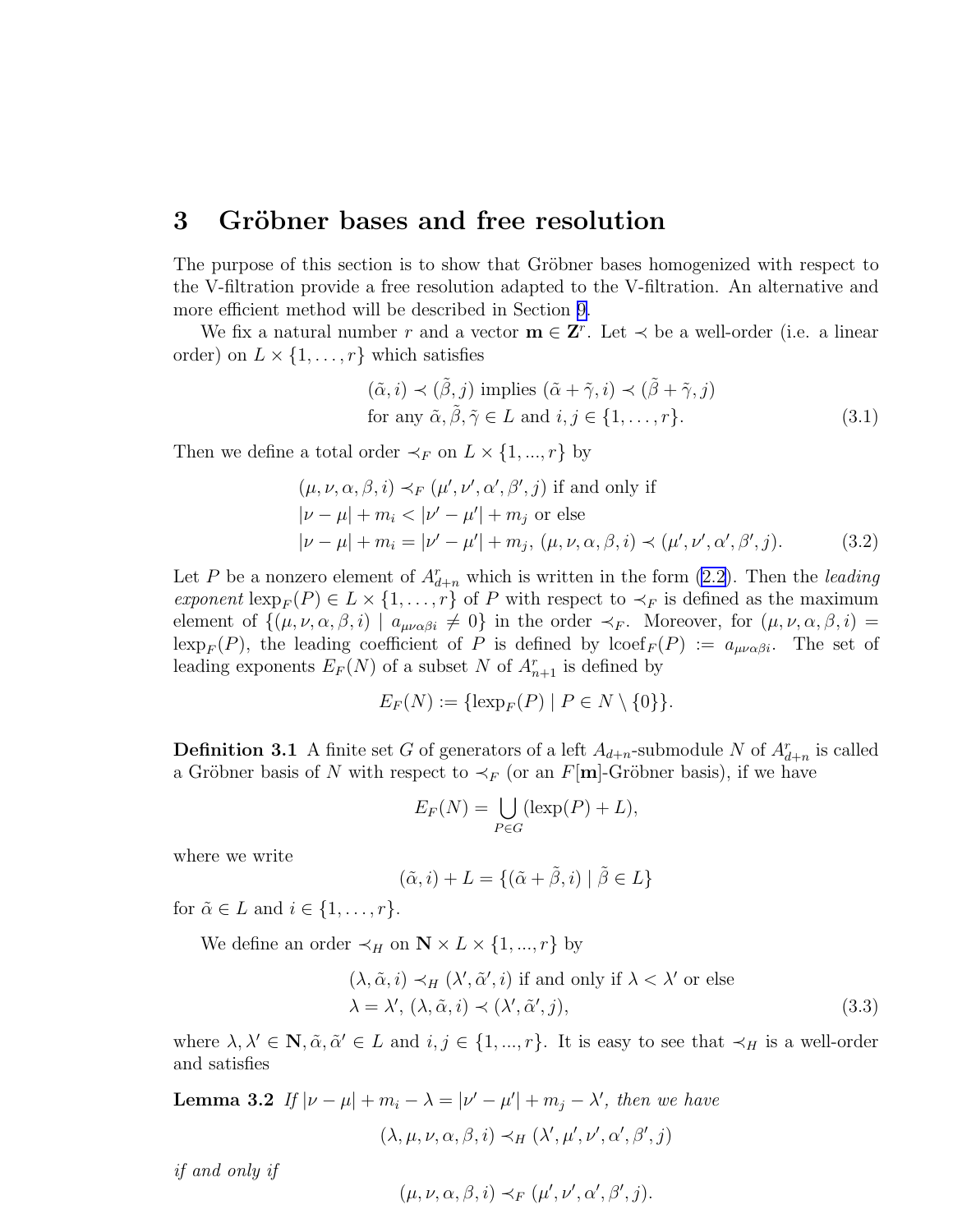We introduce an indeterminate  $t_0$  which commutes with any element of  $A_{d+n}$  in order to define the homogenization.

**Definition 3.3** An element P of  $A_{d+n}[t_0]^r$  of the form

$$
P = \sum_{i=1}^{r} \sum_{\lambda,\mu,\nu,\alpha,\beta} a_{\lambda\mu\nu\alpha\beta i} t_0^{\lambda} t^{\mu} x^{\alpha} \partial_t^{\nu} \partial_x^{\beta} e_i
$$

is said to be  $F[\mathbf{m}]$ -*homogeneous* of order k if  $a_{\lambda\mu\nu\alpha\beta i} = 0$  whenever  $|\nu - \mu| - \lambda + m_i \neq k$ .

**Definition3.4** For an element P of  $A_{d+n}^r$  of the form ([2.2\)](#page-4-0), put

$$
k := \min\{|\nu - \mu| + m_i \mid a_{\mu\nu\alpha\beta i} \neq 0 \text{ for some } \alpha, \beta\}.
$$

Then the  $F[\mathbf{m}]$ -homogenization  $h(P) \in A_{d+n}[t_0]^r$  of P is defined by

$$
h(P) := \sum_{i=1}^r \sum_{\mu,\nu,\alpha,\beta} a_{\mu\nu\alpha\beta i} t_0^{|\nu-\mu|+m_i-k} t^{\mu} x^{\alpha} \partial_t^{\nu} \partial_x^{\beta} e_i.
$$

Then  $h(P)$  is  $F[\mathbf{m}]$ -homogeneous of order k.

When **m** is the zero vector, we simply say F-homogeneous instead of  $F[\mathbf{m}]$ -homogeneous.

**Lemma 3.5** If  $P \in A_{d+n}[t_0]$  is F-homogeneous and  $Q \in A_{d+n}[t_0]^r$  is F[**m**]-homogeneous, *then*  $PQ$  *is*  $F[m]$ *-homogeneous.* 

**Lemma 3.6** For  $P_1, \ldots, P_k \in A_{d+n}^r$ , put  $P = P_1 + \cdots + P_k$ . Then there exist  $l, l_1, \ldots, l_k \in A_{d+n}^r$ N *so that*

$$
t_0^l h(P) = t_0^{l_1} h(P_1) + \cdots + t_0^{l_k} h(P_k).
$$

Let us define  $\varpi : \mathbb{N} \times L \times \{1, ..., r\} \longrightarrow L \times \{1, ..., r\}$  by  $\varpi(\lambda, \mu, \nu, \alpha, \beta, i) =$  $(\mu, \nu, \alpha, \beta, i)$ . For a nonzero element  $P = P(t_0)$  of  $A_{d+n}[t_0]^r$ , let us denote by  $\text{lexp}_H(P) \in$  $\mathbb{N} \times L \times \{1, \ldots, r\}$  and lcoef<sub>H</sub>(P)  $\in K$  the leading exponent and the leading coefficient of P with respect to  $\prec_H$ .

**Lemma 3.7** *1.* If  $P(t_0) \in A_{d+n}[t_0]^r$  is  $F[\mathbf{m}]$ -homogeneous, then we have  $\text{exp}_F(P(1)) =$  $\varpi(\text{lexp}_H(P(t_0))).$ 

2. For any  $P \in A_{d+n}^r$ , we have  $\text{lexp}_F(P) = \varpi(\text{lexp}_H(h(P))).$ 

Since the Buchberger algorithm preserves the  $F[\mathbf{m}]$ -homogeneity, we have

**Proposition 3.8** Let N be a left  $A_{d+n}[t_0]$ -submodule of  $A_{d+n}[t_0]$ <sup>r</sup> generated by  $F[\mathbf{m}]$ *homogeneous operators. Then there exists a Gröbner basis with respect to*  $\prec_H$  *of* N *consisting of* F[m]-homogeneous operators. Moreover, such a Gröbner basis can be computed *by the Buchberger algorithm.*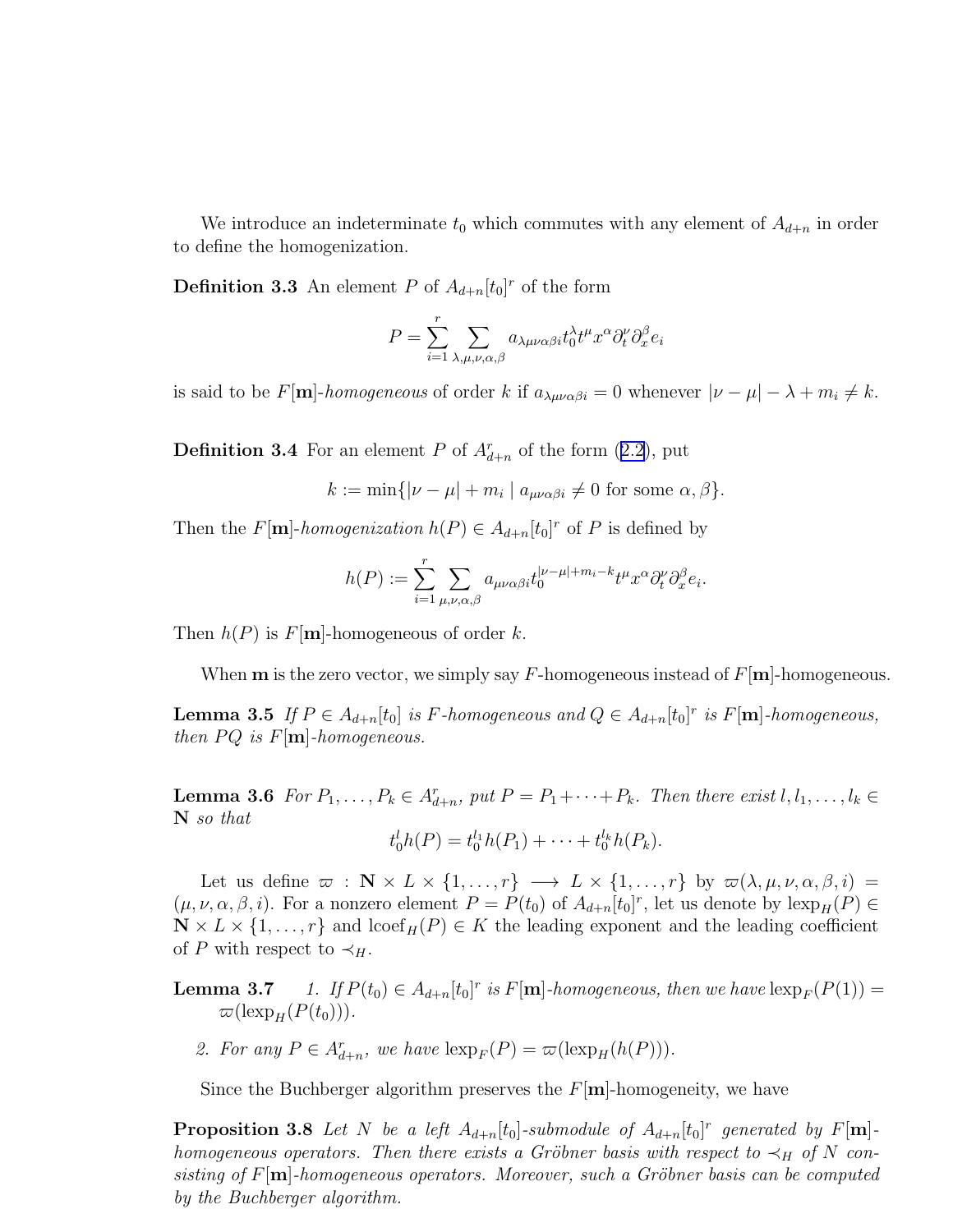<span id="page-7-0"></span>The following proposition can be easily proved in the same way as [\[29,](#page-35-0) Theorem 3.12]

**Proposition 3.9** Let N be a left  $A_{d+n}$ -submodule of  $A_{d+n}^r$  generated by  $P_1, \ldots, P_l \in A_{d+n}^r$ . Let us denote by  $h(N)$  the left  $A_{d+n}[t_0]$ -submodule of  $A_{d+n}[t_0]$ <sup>r</sup> generated by  $h(P_1), \ldots, h(P_l)$ . Let  $G = \{Q_1(t_0), \ldots, Q_k(t_0)\}\$ be a Gröbner basis of  $h(N)$  with respect to  $\prec_H$  consisting *of*  $F[\mathbf{m}]$ -homogeneous operators. Then  $G(1) := \{Q_1(1), \ldots, Q_k(1)\}$  is an  $F[\mathbf{m}]$ -Gröbner *basis of* N*.*

Thus we have an algorithm of computing an  $F[\mathbf{m}]$ -Gröbner basis for an arbitrary shift vector $\mathbf{m} \in \mathbf{Z}^r$ . We can prove the following in the same way as [[29,](#page-35-0) Proposition 3.11]

**Proposition 3.10** *Let* N and  $Q_j(t_0)$  *be as in Proposition 3.9 and put*  $\mathcal{N} := \mathcal{D}_X \otimes_{A_{d+n}} N \subset$  $\mathcal{D}_X^r$ . Then for any germ P of N at  $p \in Y$ , there exist germs  $U_j$  of  $\mathcal{D}_X$  at p such that  $P = U_1 Q_1(1) + \cdots + U_k Q_k(1)$  *and* ord<sub>Y</sub> [**m**]( $U_j Q_j(1)$ )  $\leq$  ord<sub>Y</sub> [**m**](*P*) *for*  $j = 1, ..., k$ *.* 

If the leading exponent of  $P \in A_{d+n}[t_0]^r$  is  $\text{lexp}_H(P) = (\lambda, \tilde{\alpha}, i) \in \mathbb{N} \times L \times \{1, \ldots, r\},$ we define the leading position  $\text{lp}_H(P)$  of P by i. For  $\tilde{\alpha}, \tilde{\beta} \in L$  and  $i \in \{1, ..., r\}$ , we put

$$
(\tilde{\alpha}, i) \vee (\tilde{\beta}, i) := (\max{\{\tilde{\alpha}_1, \tilde{\beta}_1\}}, ..., \max{\{\tilde{\alpha}_{2d+2n}, \tilde{\beta}_{2d+2n}\}}, i),
$$
  

$$
(\tilde{\alpha}, i) + (\tilde{\beta}, i) := (\tilde{\alpha} + \tilde{\beta}, i).
$$

Let N and  $Q_i(t_0)$  be as in Proposition 3.9 and put  $\Lambda := \{(i,j) | 1 \le i < j \le n\}$  $k, \text{lp}_{H}(Q_i(t_0)) = \text{lp}_{H}(Q_j(t_0))\}.$  For  $(i, j) \in \Lambda$ , let  $S_{ij}(t_0), S_{ji}(t_0) \in A_{d+n}[t_0]$  be monomials such that

$$
\text{lexp}_{H}(S_{ji}(t_0)Q_i(t_0)) = \text{lexp}_{H}(S_{ij}(t_0)Q_j(t_0)) = \text{lexp}_{H}(Q_i(t_0)) \vee \text{lexp}_{H}(Q_j(t_0)),
$$
  

$$
\text{locef}_{H}(S_{ji}(t_0)Q_i(t_0)) = \text{locef}_{H}(S_{ij}(t_0)Q_j(t_0)).
$$

Then by the Buchberger algorithm, there exist F-homogeneous  $U_{ijl}(t_0) \in A_{d+n}[t_0]$  so that we have

$$
S_{ji}(t_0)Q_i(t_0) - S_{ij}(t_0)Q_j(t_0) = \sum_{l=1}^k U_{ijl}(t_0)Q_l(t_0)
$$

and either  $U_{ijl}(t_0) \neq 0$  or else

$$
\operatorname{lexp}_{H}(U_{ijl}(t_0)Q_{l}(t_0)) \prec_{H} \operatorname{lexp}_{H}(Q_{i}(t_0)) \lor \operatorname{lexp}(Q_{j}(t_0))
$$

for each  $l = 1, ..., k$ .

The proof of the following proposition is similar to that of [\[29](#page-35-0), Theorem 3.13]:

**Proposition 3.11** In the same notation as in Proposition 3.10, the left  $A_{d+n}^r$ -module

$$
Syz(Q_1(1),...,Q_k(1)) := \{ (U_1,...,U_k) \in A_{d+n}^r \mid U_1Q_1(1) + \cdots + U_kQ_k(1) = 0 \}
$$

*is generated by*  $\{V_{ij}(1) | (i, j) \in \Lambda\}$  *with* 

$$
V_{ij}(t_0) := (0,\ldots,S_{ji}(t_0),\ldots,-S_{ij}(t_0),\ldots,0) - (U_{ij1}(t_0),\ldots,U_{ijk}(t_0)).
$$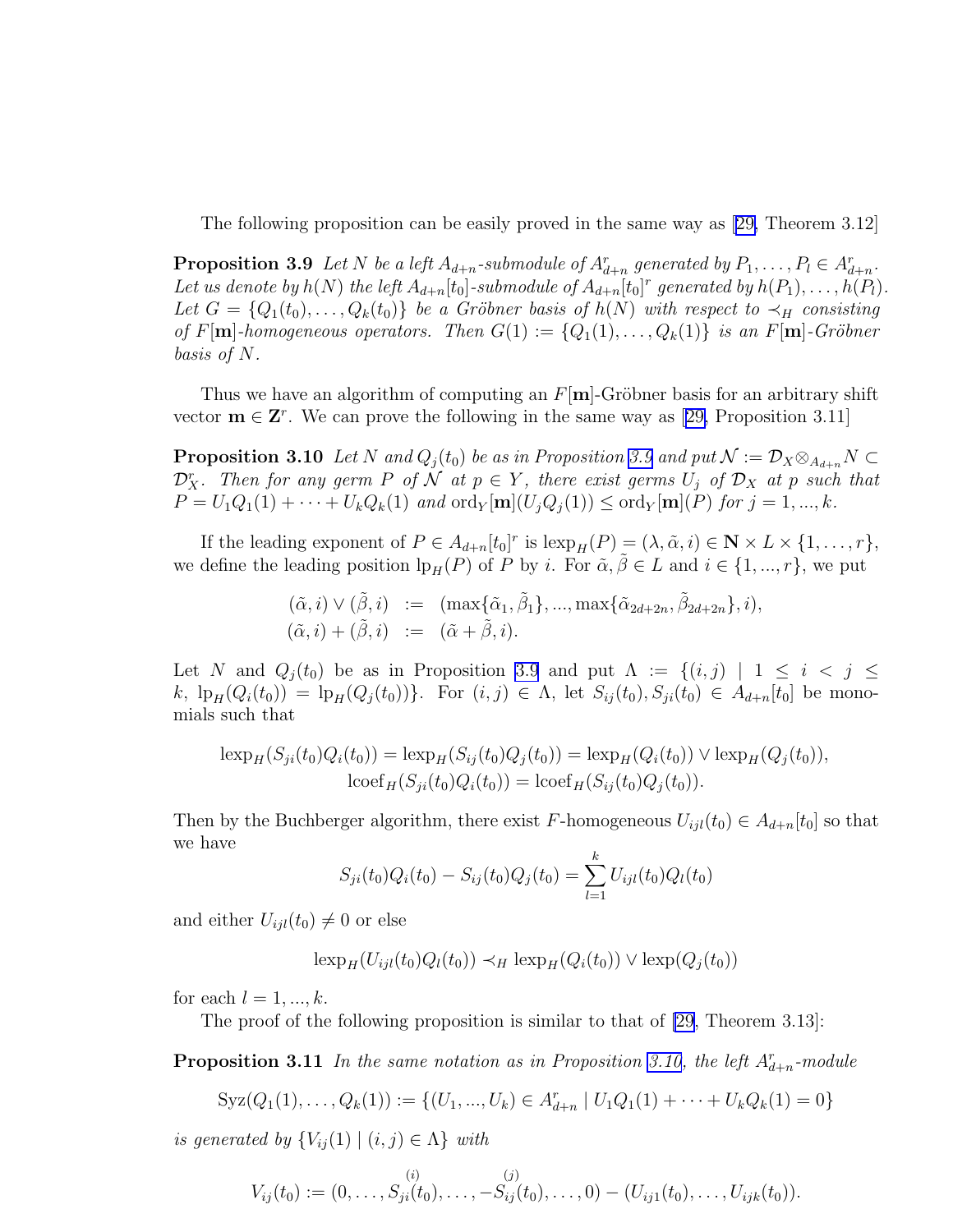<span id="page-8-0"></span>Now let us describe an algorithm for computing a free resolution of M which is adapted to the filtration  $F_Y[\mathbf{m}]$  (cf. Proposition [2.3\)](#page-4-0). Let N be a left  $A_{d+n}$ -submodule of  $A_{d+n}^r$ such that  $M = A_{d+n}^r/N$ .

First, starting with a given  $\mathbf{m} \in \mathbf{Z}^r$ , let  $\{P_1, ..., P_{r_1}\}$  be an  $F[\mathbf{m}]$ -Gröbner basis of N constructed as in Proposition [3.9.](#page-7-0) Put

$$
\mathbf{m}_1 := (\mathrm{ord}_F[\mathbf{m}](P_1), \ldots, \mathrm{ord}_F[\mathbf{m}](P_{r_1})).
$$

and define  $\psi_1: A^{r_1}_{d+n} \longrightarrow A^{r}_{d+n}$  by

$$
\psi_1(Q_1, ..., Q_{r_1}) := Q_1 P_1 + \cdots + Q_{r_1} P_{r_1}.
$$

Then we get a set of generators of the kernel Ker  $\psi_1$  by using Proposition [3.11.](#page-7-0)

By the same procedure as above with N, r, and **m** replaced by Ker  $\psi_1$ ,  $r_1$ , and **m**<sub>1</sub> respectively, we obtain a homomorphism  $\psi_2: A^{r_2}_{d+n} \to A^{r_1}_{d+n}$  so that  $\text{Im } \psi_2 = \text{Ker } \psi_1$ . In view of Propositions [3.10](#page-7-0) and [3.11,](#page-7-0) the sequence

$$
F_Y^k[\mathbf{m}_2](A_{d+n}^{r_2}) \xrightarrow{\psi_2} F_Y^k[\mathbf{m}_1](A_{d+n}^{r_1}) \xrightarrow{\psi_1} F_Y^k[\mathbf{m}](A_{d+n}^{r})
$$

is exact for any  $k \in \mathbb{Z}$  with  $\mathbf{m}_2 \in \mathbb{Z}^{r_2}$  defined by

$$
\mathbf{m}_2 := (\mathrm{ord}_F[\mathbf{m}_1](\psi_2(1,\ldots,0)),\ldots,\mathrm{ord}_F[\mathbf{m}_1](\psi_2(0,\ldots,1))).
$$

Proceeding in the same way, we can obtain a free resolution([2.3\)](#page-4-0) which is adapted to the  $F[\mathbf{m}]$ -filtration for any given  $l \in \mathbf{N}$ .

#### 4 The b-function of a D-module

Let M be a left coherent  $\mathcal{D}_X$ -module on X. We assume that a left  $A_{d+n}$ -submodule N of  $A_{d+n}^r$  is given explicitly so that  $\mathcal{M} = \mathcal{D}_X \otimes_{A_{d+n}} M$  holds with  $M := A_{d+n}^r/N$ . Set  $\mathcal{N} := \mathcal{D}_X \otimes_{A_{d+n}} N \subset \mathcal{D}_X^r$ . We fix an arbitrary shift vector  $\mathbf{m} = (m_1, \ldots, m_r) \in \mathbf{Z}^r$  and put

$$
\begin{array}{rcl}\n\operatorname{gr}^k_Y[\mathbf{m}](\mathcal{N}) & := & F^k_Y[\mathbf{m}](\mathcal{N})/F^{k-1}_Y[\mathbf{m}](\mathcal{N}), \\
\operatorname{gr}^k_Y[\mathbf{m}](\mathcal{M}) & := & F^k_Y[\mathbf{m}](\mathcal{M})/F^{k-1}_Y[\mathbf{m}](\mathcal{M}).\n\end{array}
$$

They are left  $gr_Y^0(\mathcal{D}_X)$ -modules. The F[m]-filtration and the associated graded module are defined also for  $A_{d+n}$ -modules. Moreover we have

$$
\mathrm{gr}^k_Y[\mathbf{m}](\mathcal{M}) = \mathrm{gr}^k_Y(\mathcal{D}_X)\mathrm{gr}^0_Y[\mathbf{m}](\mathcal{M}).
$$

We put  $\vartheta := t_1 \partial_{t_1} + \cdots + t_d \partial_{t_d}$ . This is the unique vector field modulo  $F_Y^{-1}(\mathcal{D}_X)$  that operates on  $\mathcal{J}_Y/\mathcal{J}_Y^2$  as identity. Let  $\theta$  be a commutative variable corresponding to  $\vartheta$ .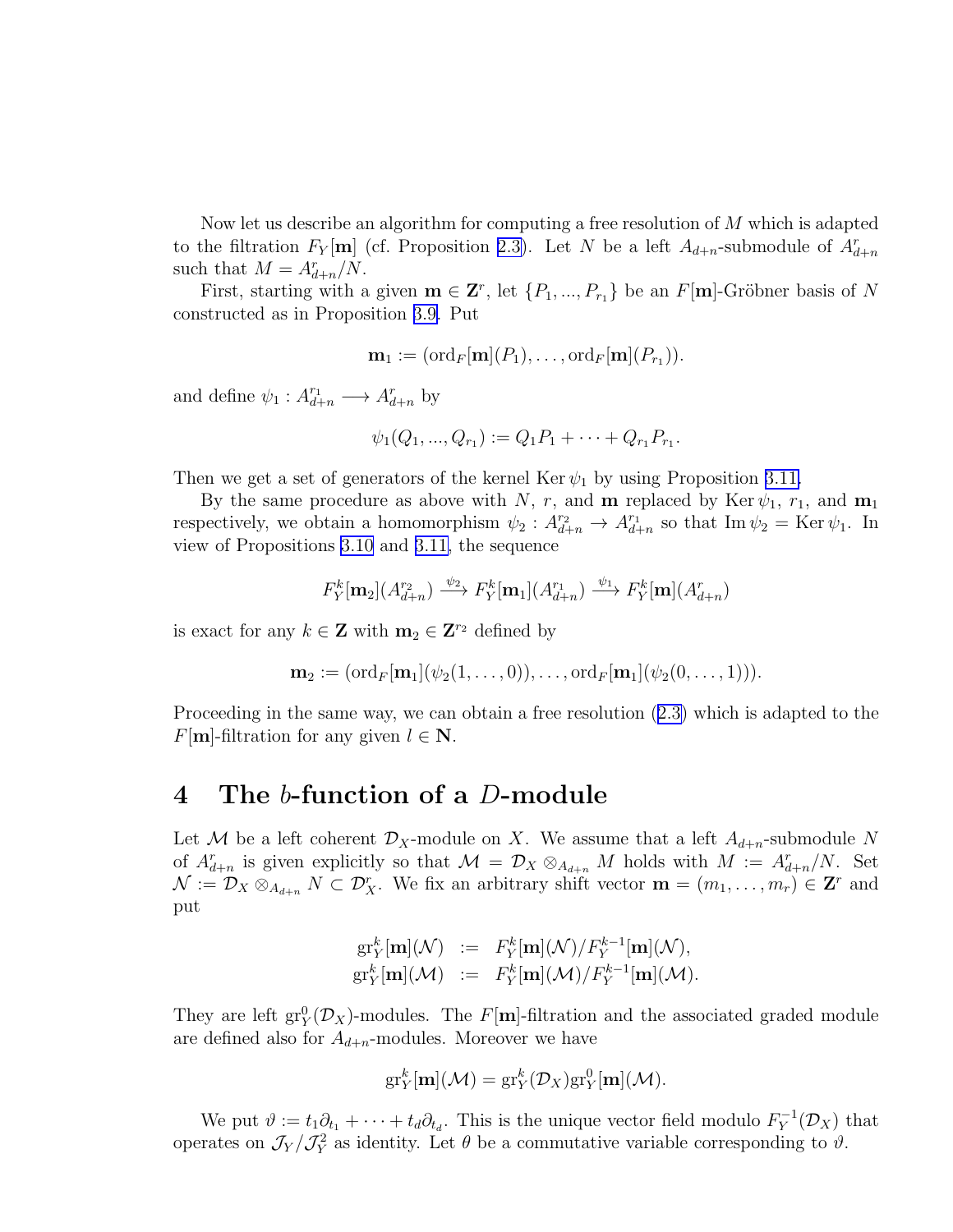<span id="page-9-0"></span>**Definition 4.1** The *b*-function (or the *indicial polynomial*)  $b(\theta, p) \in K[\theta]$  of M along Y with respect to the filtration  $F_Y[\mathbf{m}]$  at  $p \in Y$  is the monic polynomial  $b(\theta, p) \in K[\theta]$  in s of the least degree, if any, that satisfies

$$
b(\vartheta,p) \text{gr}_Y^0[\mathbf{m}](\mathcal{M})_p = 0.
$$

If such  $b(\theta, p)$  exists, M is called *specializable* along X at p. If M is not specializable at p, we put  $b(\theta, p) = 0$ . The *global* b-function  $b(\theta)$  of M along Y is defined to be the least common multiple of  $b(\theta, p)$  with p running through Y.

It is known that the specializability does not depend on the shift vector m while the b-functioncan depend on it (cf. [[23](#page-35-0)]). It is also known that if  $M$  is holonomic, then  $M$ isspecializable at any  $p \in X$  ([[18\]](#page-34-0),[\[19\]](#page-34-0), [[21](#page-35-0)]).

First, we reduce to the case  $r = 1$ . For each  $i = 1, \ldots, r$ , let  $\pi_i$  be the projection of  $\mathrm{gr}^0_Y[\mathbf{m}](\mathcal{D}_X^r)$  to the *i*-th component and put

$$
\mathrm{gr}^0_Y[\mathbf{m}](\mathcal{N})^{(i)} := \{ P \in \mathrm{gr}^0_Y[\mathbf{m}](\mathcal{N}) \mid \pi_j(P) = 0 \text{ for } j = i+1,\ldots,r \}.
$$

Note that  $gr_Y^0[\mathbf{m}](\mathcal{N})^{(i)}/gr_Y^0[\mathbf{m}](\mathcal{N})^{(i-1)}$  can be regarded as a left ideal of  $gr_Y^0(\mathcal{D}_X)$  by the projection to the  $i$ -th component. Then we get the following lemma:

**Lemma 4.2** *Under the above notation,*  $b(\vartheta, p)$  *is a generator of the ideal* 

$$
\bigcap_{i=1}^r \left( K[\vartheta] \, \cap \, (\text{gr}_Y^0[\mathbf{m}](\mathcal{N})^{(i)}/\text{gr}_Y^0[\mathbf{m}](\mathcal{N})^{(i-1)})_p \right).
$$

Let us now assume that the order  $\prec$  satisfies

$$
(\tilde{\alpha}, i) \prec (\tilde{\alpha}', j) \text{ if } i < j \text{ for } \tilde{\alpha}, \tilde{\alpha}' \in L \text{ and } i, j \in \{1, \dots, r\}. \tag{4.1}
$$

Let G be an F[m]-Gröbner basis of N with respect to  $\prec_F$  defined by  $\prec$  as in Section [3.](#page-5-0) Then  $\hat{\mathcal{I}} := \text{gr}_Y[\mathbf{m}](\mathcal{N})^{(i)} / \text{gr}_Y[\mathbf{m}](\mathcal{N})^{(i-1)}$  is generated by

$$
\{\pi_i(\sigma_Y[\mathbf{m}](P)) \mid P \in G, \ \sigma_Y[\mathbf{m}](P) \in \text{gr}_Y[\mathbf{m}](\mathcal{N})^{(i)}\}.
$$

Our next task is to compute the intersection  $\hat{\mathcal{I}} \cap \mathcal{D}_Y[t_1 \partial_1, \ldots, t_d \partial_d]$ . For this purpose, we introduce commutative indeterminates  $v = (v_1, \ldots, v_d)$  and  $w = (w_1, \ldots, w_d)$ , and work with the ring  $A_{d+n}[v, w]$ . For an element P of  $A_{d+n}$  of the form

$$
P = \sum_{(\mu,\nu,\alpha,\beta)\in L} a_{\mu\nu\alpha\beta} t^{\mu} \partial_t^{\nu} x^{\alpha} \partial_x^{\beta},
$$

its multi-homogenization  $mh(P) \in A_{d+n}[v]$  is defined by

$$
mh(P) := \sum_{(\mu,\nu,\alpha,\beta)\in L} a_{\mu\nu\alpha\beta} v_1^{\nu_1-\mu_1-\kappa_1} \cdots v_d^{\nu_d-\mu_d-\kappa_d} t^{\mu} \partial_t^{\nu} x^{\alpha} \partial_x^{\beta}
$$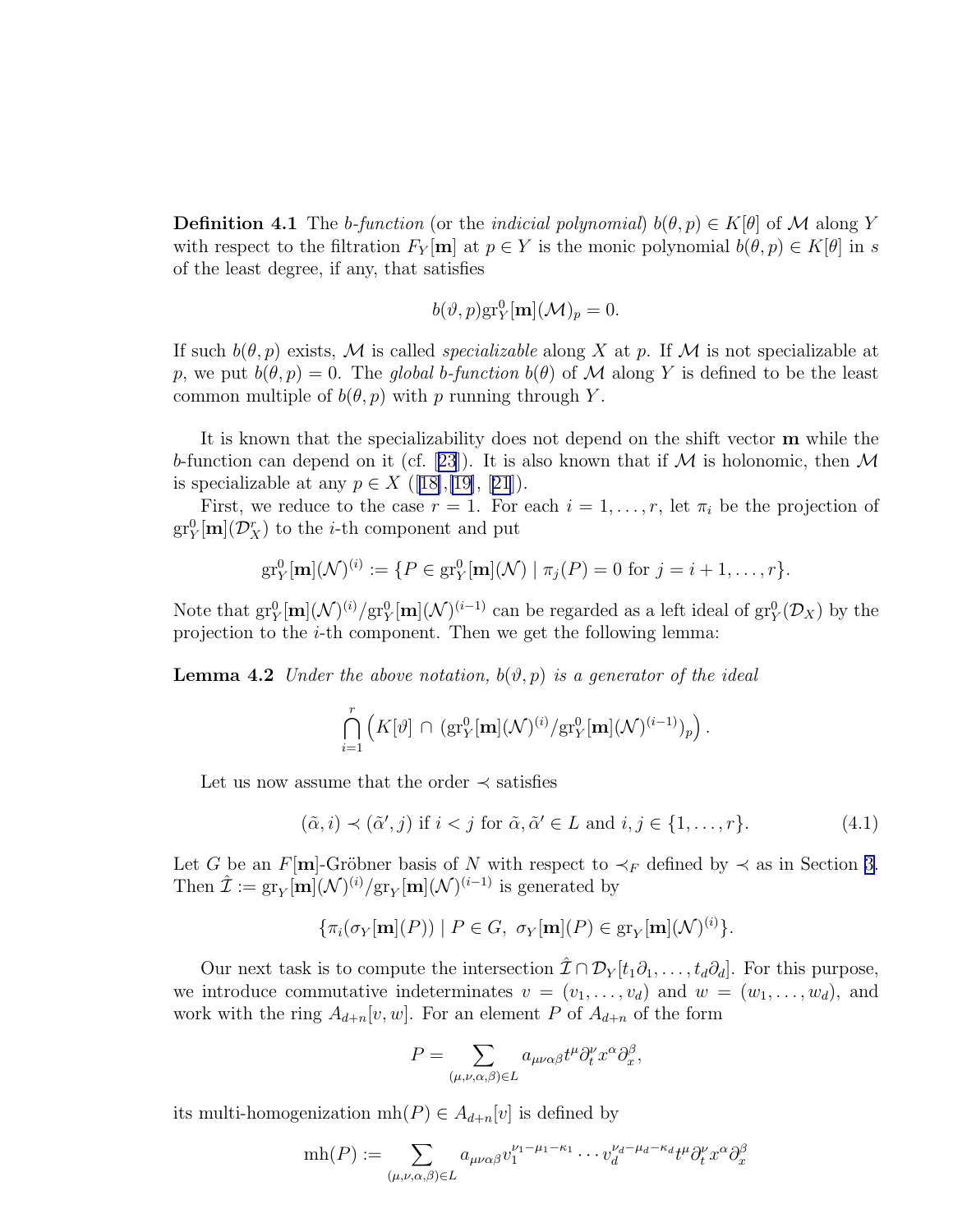<span id="page-10-0"></span>with  $\kappa_j := \min\{\nu_j - \mu_j \mid a_{\mu\nu\alpha\beta} \neq 0\}$ . Let  $\prec_{mh}$  be an order on  $\mathbb{N}^d \times \mathbb{N}^d \times L \ni (\rho, \sigma, \tilde{\alpha})$ defined by

$$
(\rho, \sigma, \tilde{\alpha}) \prec_{mh} (\rho', \sigma', \tilde{\alpha}') \text{ if and only if } |\rho + \sigma| < |\rho' + \sigma'|
$$
  
or else  $|\rho + \sigma| = |\rho' + \sigma'|$ ,  $\tilde{\alpha} < \tilde{\alpha}'$  (4.2)

withan arbitrary well-order  $\lt$  on L satisfying ([3.1\)](#page-5-0). Fixing an  $i \in \{1, \ldots, d\}$ , we assign weight 1 to  $w_i, \partial_{t_i}$ , weight  $-1$  to  $v_i, t_i$ , and weight 0 to all the other variables. An element of  $A_{d+n}[v, w]$  is said to be multi-homogeneous if it is homogeneous with respect to the weight above for each  $i = 1, ..., d$ . Thus  $mh(P)$  is multi-homogeneous for any  $P \in A_{d+n}^r$ . Put  $S_{\kappa} := S_{1\kappa_1} \cdots S_{d\kappa_d}$  for  $\kappa = (\kappa_1, \ldots, \kappa_d) \in \mathbf{Z}^d$  with  $S_{ij} = \partial_{t_i}^j$  $y_{t_i}^j$  if  $j \geq 0$  and  $S_{ij} := t_i^{-j}$ i otherwise. Let  $s = (s_1, \ldots, s_d)$  be commutative indeterminates. Assume that  $P \in A_{d+n}$ is multi-homogeneous. Then we have

$$
S_{\kappa}P = Q(t_1\partial_{t_1},\ldots,t_d\partial_{t_d},x,\partial_x)
$$

with some  $Q(s_1, \ldots, s_d, x, \partial_x) \in A_n[s_1, \ldots, s_d]$  and  $\kappa \in \mathbb{Z}^d$ . We put

$$
\psi(P)(s_1,\ldots,s_d):=Q(s_1,\ldots,s_d).
$$

**Proposition 4.3** Let  $\hat{\mathcal{I}}$  be a left ideal of  $\text{gr}_Y(\mathcal{D}_X)$ . Let  $G_0$  be a finite subset of  $\text{gr}_Y(A_{d+n})$ *which generates* I. Let  $G_1$  *be a Gröbner basis with respect to*  $\prec_{mh}$  *of the ideal of*  $A_{d+n}[v, w]$ *generated by*

$$
\{\min(P) \mid P \in G_0\} \cup \{1 - v_i w_i \mid i = 1, \dots, d\}.
$$

*We may assume that*  $G_1$  *consists of multi-homogeneous elements since so does the input. Then the left ideal*  $\hat{\mathcal{I}} \cap \mathcal{D}_Y[t_1 \partial_{t_1}, \ldots, t_d \partial_{t_d}]$  *of*  $\mathcal{D}_Y[t_1 \partial_{t_1}, \ldots, t_d \partial_{t_d}]$  *is generated by* 

 $G_2 := \{ \psi(P)(t_1 \partial_{t_1}, \dots, t_d \partial_{t_d}) \mid P \in G_1 \cap A_{d+n} \}.$ 

Proof: Let P be an element of  $G_1 \cap A_{d+n}$ . Since P is multi-homogeneous and free of v, w, there exists  $\kappa \in \mathbb{Z}^d$  so that  $Q := \psi(P)(t_1 \partial_{t_1}, \dots, t_d \partial_{t_d}) = S_{\kappa}P$ . By definition, P belongs to the ideal generated by  $mh(G_0)$  and  $1 - v_iw_i$   $(i = 1, ..., d)$ . Setting  $v_i = w_i = 1$ , we know that  $Q$  belongs to  $\mathcal{I}$ .

Conversely, let P be an arbitrary germ of  $\hat{\mathcal{I}} \cap \mathcal{D}_Y[t_1 \partial_{t_1}, \dots, t_d \partial_{t_d}]$  at  $p \in Y$ . Multiplying P by a polynomial in x which does not vanish at p, we may assume  $P \in A_n[t_1\partial_{t_1}, \ldots, t_d\partial_{t_d}].$ In view of the definition of the multi-homogenization and the fact that  $mh(P) = P$ , there exists  $\rho \in \mathbb{N}^d$  so that  $v^{\rho}P$  belongs to the ideal generated by  $mh(G_0)$ . This implies that P belongs to the ideal generated by  $mh(G_0)$  and  $\{1 - v_iw_i \mid i = 1, \ldots, d\}$  since

$$
P = (1 - v^{\rho}w^{\rho})P + v^{\rho}w^{\rho}P
$$

and  $(1-v^{\rho}w^{\rho})$  belongs to the ideal generated by  $\{1-v_iw_i \mid i=1,\ldots,d\}$ . Set  $G_1 \cap A_{d+n} =$  $\{P_1,\ldots,P_k\}$ . Then by the definition of  $\prec_{mh}$  and  $G_1$ , there exist  $Q_1,\ldots,Q_k \in A_{d+n}$  so that

$$
P = Q_1 P_1 + \cdots + Q_k P_k.
$$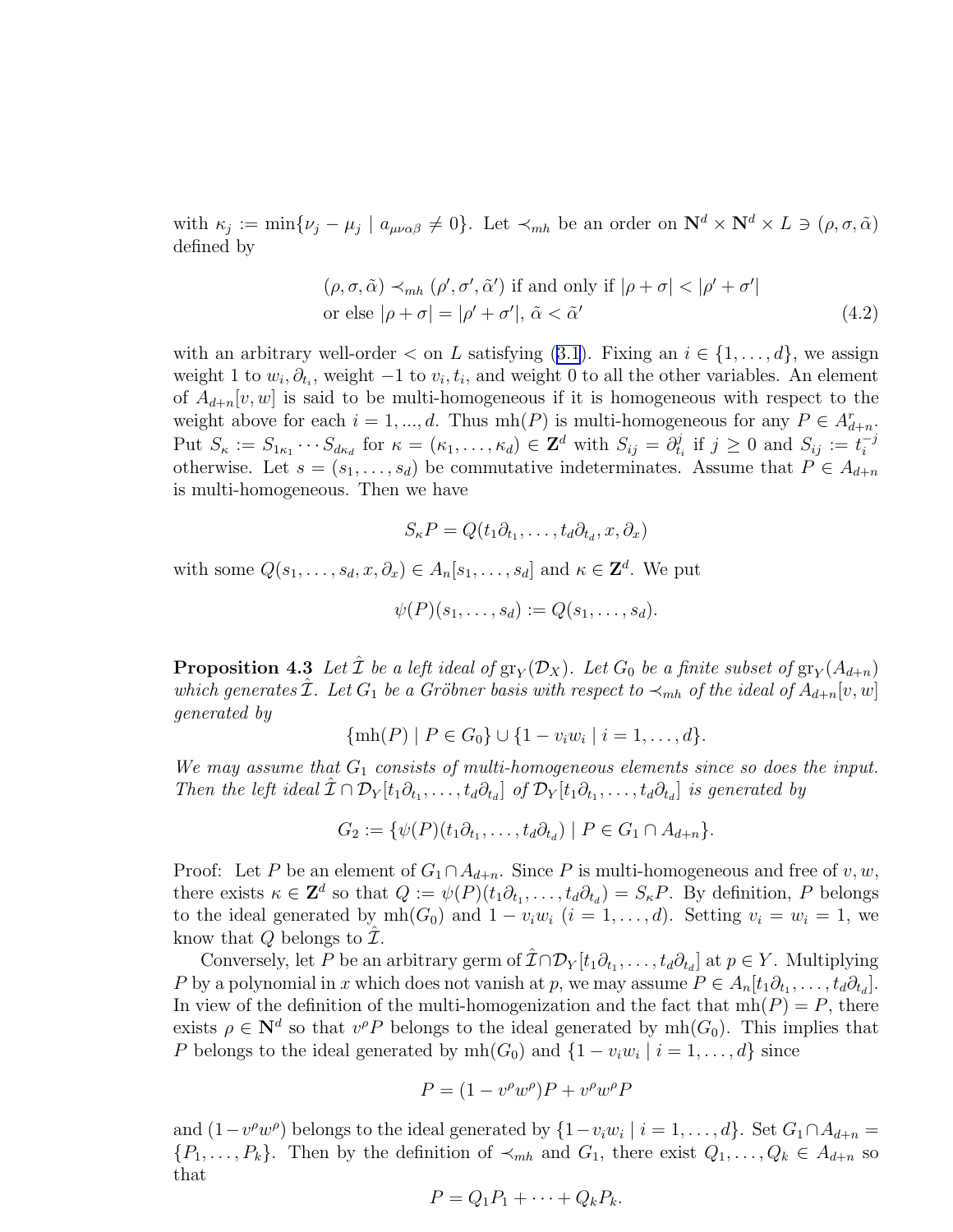<span id="page-11-0"></span>Since  $P_1, \ldots, P_k$  are multi-homogeneous as well as P, we may assume that such is also the case with  $Q_1, \ldots, Q_k$ . Hence there exist  $\kappa^{(1)}, \ldots, \kappa^{(k)} \in \mathbb{Z}^d$  so that

$$
P = \psi(P) = Q_1 S_{\kappa^{(1)}} \psi(P_1) + \cdots + Q_k S_{\kappa^{(k)}} \psi(P_k).
$$

This completes the proof. []

Let  $\mathcal I$  be as in Proposition [4.3.](#page-10-0) Now we have obtained a set of generators  $G_2$  of  $\hat{\mathcal{I}} \cap \mathcal{D}_Y[t_1 \partial_{t_1}, \ldots, t_d \partial_{t_d}]$ . We identify each  $t_i \partial_{t_i}$  with  $s_i$ . Then from  $G_2$ , we can compute a set of generators  $G_3$  of the ideal  $\hat{\mathcal{I}} \cap \mathcal{O}_Y[s]$  of  $\mathcal{O}_Y[s]$  by eliminating  $\partial_x$  by means of Gröbner basis in the Weyl algebra (see e.g. [\[27\]](#page-35-0) for details). Then it is easy to obtain a subset  $G_4$ of  $K[x, \theta]$  which generates the sheaf of ideals

$$
\mathcal{J}:=\hat{\mathcal{I}}\cap\mathcal{O}_Y[\theta]=\hat{\mathcal{I}}\cap\mathcal{O}_Y[s]\cap\mathcal{O}_Y[\theta]
$$

with  $\theta = s_1 + \cdots + s_d$  again by Gröbner basis in the polynomial ring. Let us denote by J the ideal of  $K[x, \theta]$  generated by  $G_4$ . Then  $b(\theta, p)$  is a generator of

$$
\mathcal{J}_p \cap K[\theta] = (\mathcal{O}_Y[\theta])_p J \cap K[\theta].
$$

Our final task is to compute the b-function at each point of Y by using the input  $G_4$ . This is achieved by primary decomposition. Let us state the method in a more general setting, where we replace the variable  $\theta$  by the variables  $s = (s_1, \ldots, s_d)$  for the sake of generality: So let J be an arbitrary ideal of  $K[x, s]$  whose generators are given. For each point  $p$  of  $Y$ , put

$$
B(J,p) := (\mathcal{O}_Y[s])_p J \cap K[s],
$$

which is an ideal of K[s]. Let  $J = Q_1 \cap \cdots \cap Q_l$  be a primary decomposition in  $K[x, s]$ . Then by the flatness of  $(\mathcal{O}_Y[s])_p$  over  $K[x, s]$  we have

$$
B(J,p)=B(Q_1,p)\cap\cdots\cap B(Q_l,p).
$$

Each ideal on the right hand side can be computed easily by the following:

Lemma 4.4 *Let* Q *be a primary ideal of* K[x, s] *and put*

$$
\mathbf{V}_Y(Q) := \{ x \in Y = K^n \mid f(x) = 0 \text{ for any } f \in Q \cap K[x] \}.
$$

*Then we have*

$$
B(Q, p) = \begin{cases} Q \cap K[s] & \text{if } p \in \mathbf{V}_Y(Q) \\ K[s] & \text{if } p \in Y \setminus \mathbf{V}_Y(Q). \end{cases}
$$

Proof: First assume  $p \notin V_Y(Q)$ . Then there exists  $a(x) \in K[x]$  such that  $a(p) \neq 0$ . This implies that  $B(Q, p) = K[s]$ . Next assume  $p \in V_Y(Q)$  and  $b(s) \in B(Q, p)$ . Then there exists  $a(x) \in K[x]$  so that  $a(x)b(s) \in Q$  and  $a(p) \neq 0$ . Suppose  $b(s)$  does not belong to Q. Then we have  $a(x)^{j} \in Q$  with some  $j \in \mathbb{N}$  since Q is primary. This implies  $a(p) = 0$ , which is a contradiction. Thus we have  $B(Q, p) \subset Q \cap K[s]$ . The converse inclusion is obvious. []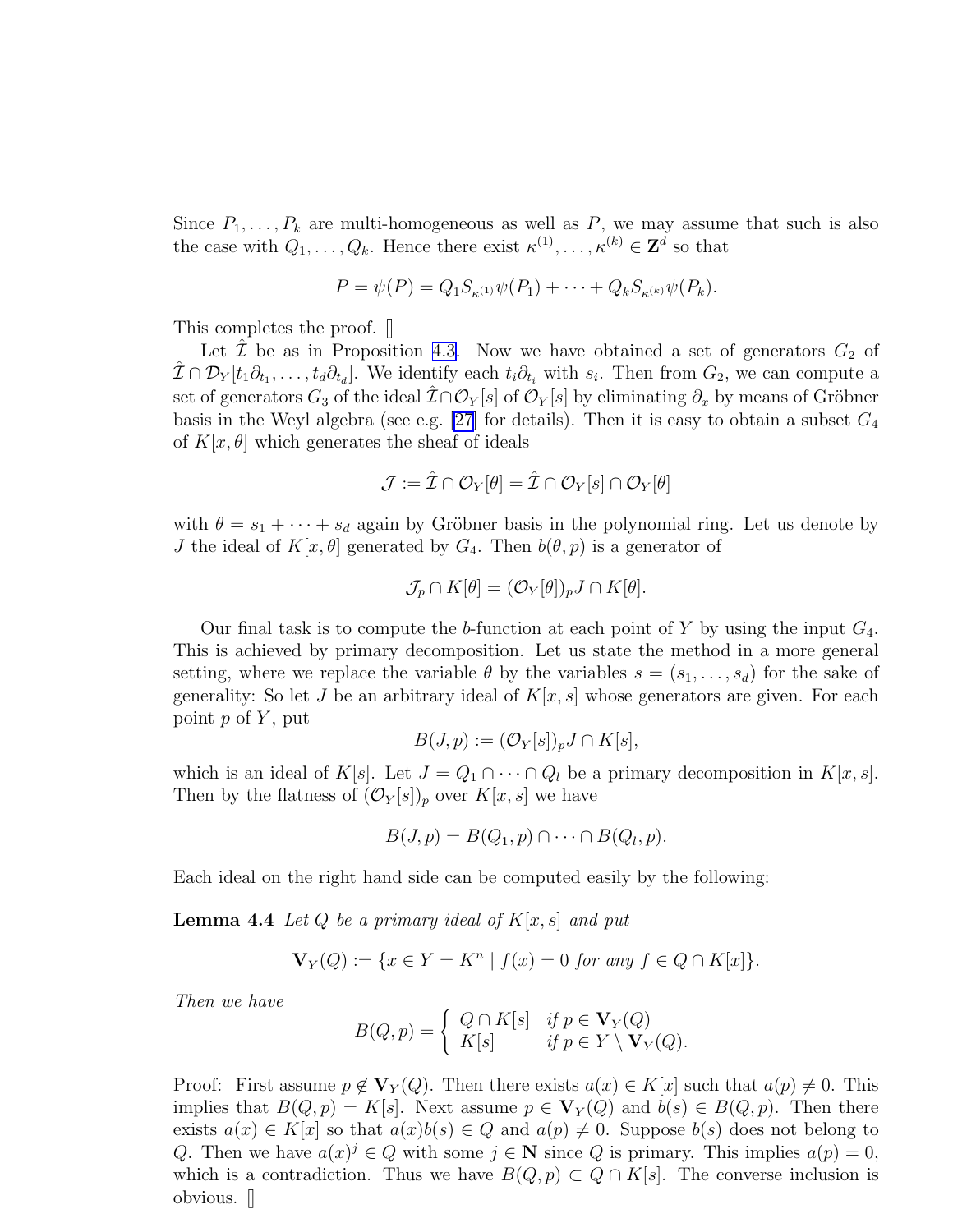<span id="page-12-0"></span>Lemma 4.5 *Let* J *be an ideal of* K[x, s]*. Then we have*

$$
\bigcap_{p \in Y} B(J, p) = J \cap K[s].
$$

Proof: Let  $J = Q_1 \cap \cdots \cap Q_l$  be a primary decomposition. Then by the preceding lemma, we have

$$
\bigcap_{p \in Y} B(J, p) = \bigcap_{p \in Y} \bigcap_{j=1}^{l} B(Q_j, p)
$$
  
= 
$$
\bigcap \{Q_j \cap K[s] \mid Q_j \cap K[x] \neq K[x] \}
$$
  
= 
$$
J \cap K[s]
$$

since  $Q_j \cap K[s] = K[s]$  if and only if  $Q_j \cap K[x] = K[x]$ . []

Returning back to the ideal J of  $K[s, \theta]$  generated by  $G_4$ , we have only to apply Lemma [4.4](#page-11-0) with s replaced by  $\theta$ . This gives us an algebraic stratification of Y so that  $b(s, p)$  is constant on each stratum as a function of p. Moreover, Lemma [4.5](#page-11-0) tells us that the global b-function of M along Y is simply a generator of  $J \cap K[\theta]$ . Thus the algorithm is summarized as follows:

**Algorithm 4.6** (The b-function of  $\mathcal{M} := \mathcal{D}_X \otimes_{A_{d+n}} M$ ) Input:  $M = A_{d+n}^r/N$  with an  $A_{d+n}$ -submodule N of  $A_{n+d}^r$ , and  $\mathbf{m} \in \mathbf{Z}^r$ .

- 1. Compute a Gröbner basis G of N with respect to the order  $\prec_F$  that is defined through [\(3.2](#page-5-0))by using **m** and an order  $\prec$  satisfying [\(3.1](#page-5-0)) and ([4.1\)](#page-9-0).
- 2. For  $i = 1$  to r do
	- (a)  $G_i := \{ \pi_i(\sigma_Y[\mathbf{m}](P)) \mid P \in G, \ \pi_j(\sigma_Y[\mathbf{m}](P)) = 0 \text{ for any } j > i \}.$
	- (b) Let  $G_{i1}$  be a Gröbner basis of the left ideal of  $A_{d+n}[v, w]$  generated by

$$
\{\min(P) \mid P \in G_i\} \cup \{1 - v_i w_i \mid i = 1, ..., d\}
$$

with respect to an order  $\prec_{mh}$  satisfying [\(4.2](#page-10-0)).

- (c)  $G_{i2} := \{\psi(P) \in A_n[s] \mid P \in G_{i1} \cap A_{d+n}\}\$
- (d) Compute  $J_i := \langle G_{i2} \rangle \cap K[x, \theta]$  first by eliminating  $\partial_x$ , then eliminating  $s'_2, \ldots, s'_d$ after substitution  $\theta = s_1 + \cdots + s_d$  and  $s'_j = s_j$  for  $j = 2, \ldots, d$ ; here  $\langle G_{i2} \rangle$ denotes the left ideal of  $A_n[s]$  generated by  $G_{i2}$ .
- 3. The global b-function  $b(\theta)$  of M is the generator of  $\bigcap_{i=1}^r (J_i \cap K[\theta])$ .
- 4. For  $i = 1$  to r do
	- (a) Compute a primary decomposition  $J_i = \bigcap_{j=1}^{l_i} Q_{ij}$  in  $K[x, \theta]$ .
	- (b) Compute (generators of)  $Q_{ij} \cap K[s]$  and  $Q_{ij} \cap K[x]$  for  $j = 1, \ldots, l_i$  by elimination.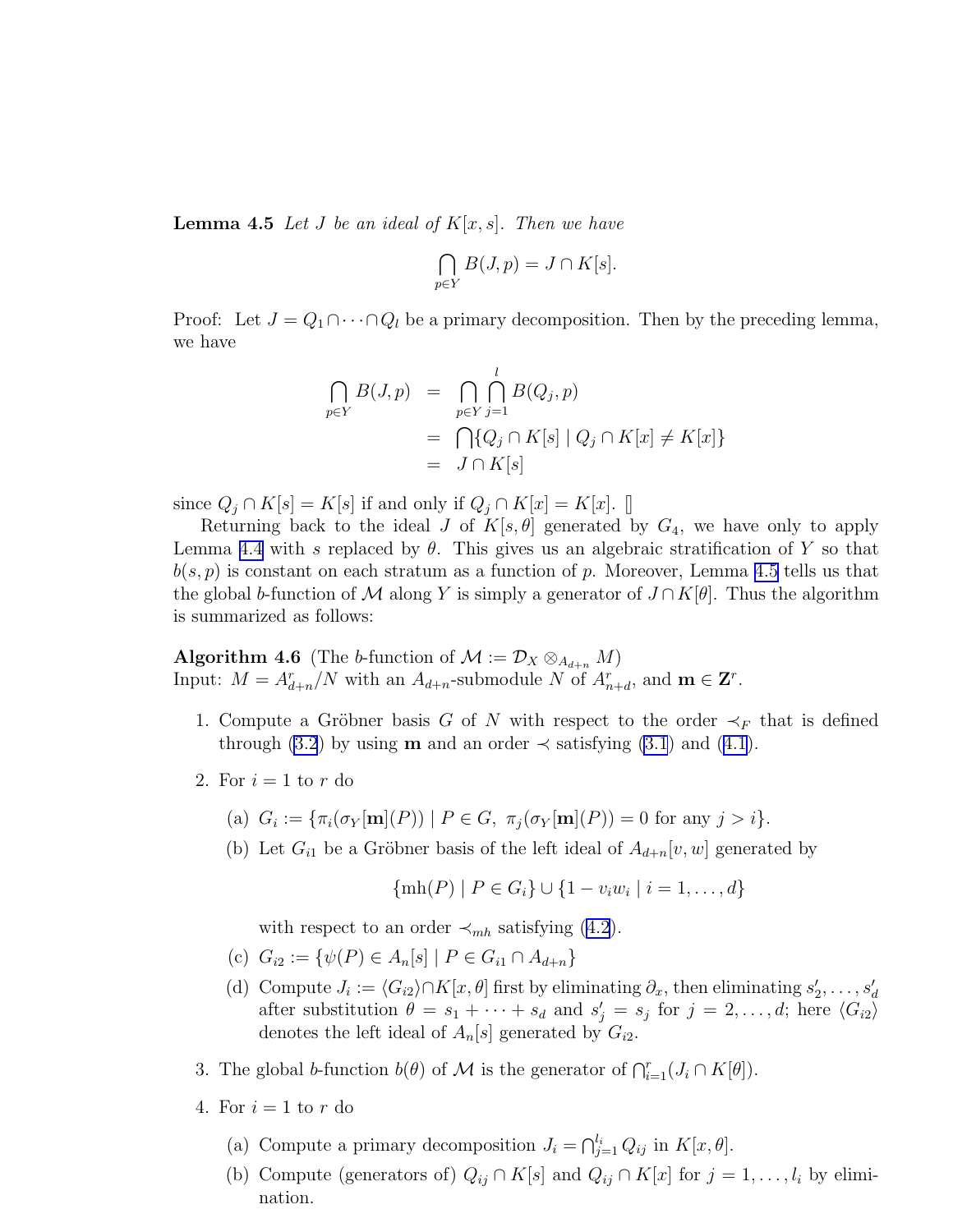5. For each  $p \in Y$ , the local b-function  $b(\theta, p)$  is the generator of the ideal

$$
\bigcap_{i=1}^r \bigcap_{j=1}^{l_i} \{ Q_{ij} \cap K[\theta] \mid g(p) = 0 \text{ for any } g(x) \in Q_{ij} \cap K[x] \}.
$$

Let us remark on the coefficient field: Suppose that the input is defined over a subfield K<sub>0</sub> of K. Then the steps 1–3 can be done over K<sub>0</sub> instead of K and  $b(\theta, p)$  divides  $b(\theta)$ for any  $p \in Y$ . However, the primary decomposition in the step 4 must be one in  $K[x, \theta]$ not in  $K_0[x,\theta]$ . In fact, we need a primary decomposition over an intermediate field  $K_1$ with  $K_0 \subset K_1 \subset K$  so that  $b(\theta)$  factors into linear polynomials in  $K_1[\theta]$ . If, e.g.,  $K_0$  is the rationals  $\mathbf{Q}$ , such  $K_1$  is computable. Hence the primary decomposition in the step 4 iscertainly computable if the input is defined over  $\bf{Q}$  in view of e.g., [[2\]](#page-33-0), [\[10\]](#page-34-0), [\[34](#page-35-0)] and gives the local *b*-function at any  $p \in Y = K^n$ .

As a special case where all the computation can be done over  $K_0$ , suppose that the ideal  $J \cap K_0[\theta]$  is generated by a polynomial which is a multiple of linear factors over  $K_0$ . Then the step 4 of Algorithm [4.6](#page-12-0) can be computed over  $K_0$  and the step 5 is true for any  $p \in K<sup>n</sup>$ ; one can easily verify this by considering a projection of K to  $K_0$ . Note that this is exactly the case with the classical Bernstein-Sato polynomial (cf.[[29\]](#page-35-0),[\[30](#page-35-0)],[[31\]](#page-35-0) for algorithms)and  $K_0 = \mathbf{Q}$  by virtue of Kashiwara's theorem on the rationality [[13](#page-34-0)].

At this occasion, let us make a correction to[[31](#page-35-0)]: Lemma 4.4 of [\[31\]](#page-35-0) does not hold in general; we need field extension as explained above. This correction does not affect the restof  $|31|$  $|31|$  $|31|$ .

Example 4.7 Put  $X := K^5 \ni (t_1, t_2, x, y, z)$  and  $Y := \{(t_1, t_2, x, y, z) \in X \mid t_1 = t_2 = 0\}.$ Put  $M := A_5/I$  with the left ideal I generated by

$$
t_1 - x^3 + y^2
$$
,  $t_2 - y^3 + z^2$ ,  $\partial_x + 3x^2 \partial_{t_1}$ ,  $\partial_y - 2y \partial_{t_1} + 3y^2 \partial_{t_2}$ ,  $\partial_z - 2z \partial_{t_2}$ .

Then the b-function  $b(s, p)$  of  $\mathcal{M} := \mathcal{D}_X \otimes_{A_5} M$  along Y at  $p \in Y = K^3$  is given as follows:

$$
b(s,p) = s\left(s - \frac{5}{18}\right)\left(s - \frac{1}{6}\right)\left(s - \frac{1}{18}\right)\left(s + \frac{1}{18}\right)\left(s + \frac{1}{6}\right) \times \left(s + \frac{5}{18}\right)\left(s + \frac{1}{3}\right)\left(s + \frac{7}{18}\right)\left(s + \frac{11}{18}\right)\left(s + \frac{2}{3}\right)
$$

if  $p = (0, 0, 0) \in Y$ ;  $b(s, p) = s$  if  $p \in \{(x, y, z) \mid x^3 - y^2 = 0, y^3 - z^2 = 0\}$ ; and  $b(s, p) = 1$ otherwise.

#### 5 Restriction of a D-module

We retain the notation of the preceding sections. Put

$$
\mathcal{D}_{Y\to X}:=\mathcal{O}_Y\otimes_{\mathcal{O}_X}\mathcal{D}_X.
$$

Then  $\mathcal{D}_{Y\to X}$  has a natural structure of  $(\mathcal{D}_Y, \mathcal{D}_X)$ -bimodule. Let  $\mathcal{M} = \mathcal{D}_X \otimes_{A_{d+n}} M$  be a coherent  $\mathcal{D}_X$ -module with a finitely generated  $A_{d+n}$ -module  $M = A_{d+n}^r/N$ . Then the (*D*-module theoretic) *restriction* of  $M$  to  $Y$  is defined by

$$
\mathcal{M}_Y^\bullet:=\mathcal{D}_{Y\to X}\otimes^L_{\mathcal{D}_X}\mathcal{M}
$$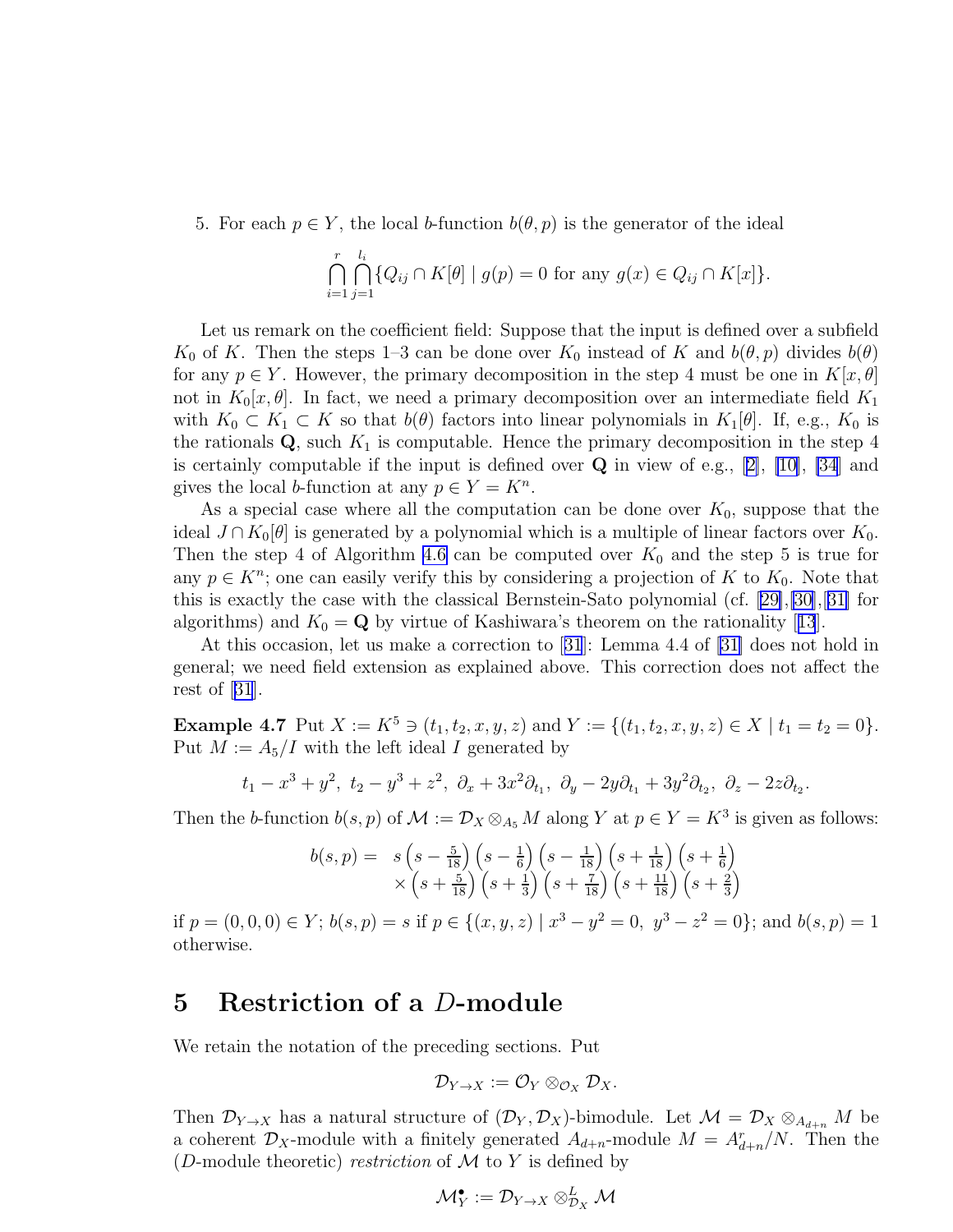<span id="page-14-0"></span>in the derived category of left  $\mathcal{D}_X$ -modules (see [\[12](#page-34-0)] for the derived category and derived functors).

In general, let  $\mathcal L$  be a  $K[t]$ -module and  $\mathcal L_j$   $(j \in \mathbf{Z})$  be additive subgroups of  $\mathcal L$  such that  $t_i\mathcal{L}_j \subset \mathcal{L}_{j-1}$  holds for  $i = 1, \ldots, d$  and  $j \in \mathbf{Z}$ . Then for any integer k, we define the Koszul complex associated with  $\mathcal{L}_{\bullet} = {\{\mathcal{L}_j\}}_{j \in \mathbf{Z}}$  and  $t_1, \ldots, t_d$  by

$$
0 \longrightarrow \mathcal{L}_{k+d} \otimes_{\mathbf{Z}} \stackrel{0}{\wedge} \mathbf{Z}^d \stackrel{\delta}{\longrightarrow} \mathcal{L}_{k+d-1} \otimes_{\mathbf{Z}} \stackrel{1}{\wedge} \mathbf{Z}^d \stackrel{\delta}{\longrightarrow} \cdots \stackrel{\delta}{\longrightarrow} \mathcal{L}_{k} \otimes_{\mathbf{Z}} \stackrel{d}{\wedge} \mathbf{Z}^d \longrightarrow 0,
$$

where  $\delta$  is defined by

$$
\delta(u \otimes e_{i_1} \wedge \cdots \wedge e_{i_j}) = \sum_{l=1}^d t_l u \otimes e_l \wedge e_{i_1} \wedge \cdots \wedge e_{i_j}
$$

for a subset  $\{i_1, \ldots, i_j\}$  of  $\{1, \ldots, d\}$  with the unit vectors  $e_1, \ldots, e_d$  of  $\mathbb{Z}^d$ . We denote this complex by  $\mathcal{K}^{\bullet}(\mathcal{L}_{\bullet}[k], t_1, \ldots, t_d)$ . When  $\mathcal{L}_j = \mathcal{L}$  for each j, we also denote it simply by  $\mathcal{K}^{\bullet}(\mathcal{L},t_1,\ldots,t_d)$ . Here we regard  $\mathcal{L}_{k+d-j} \otimes \stackrel{j}{\wedge} \mathbf{Z}^d$  as being placed at the degree  $-j$  to be compatible with the cohomology theory.

In particular,  $\mathcal{K}^{\bullet}(\mathcal{D}_X, t_1, \ldots, t_d)$  is quasi-isomorphic to  $\mathcal{D}_{Y \to X}$  in the derived category of right  $\mathcal{D}_X$ -modules. Hence we can identify  $\mathcal{M}_Y^{\bullet}$  with the complex

$$
\mathcal{K}^{\bullet}(\mathcal{D}_X,t_1,\ldots,t_d)\otimes_{\mathcal{D}_X}\mathcal{M}=\mathcal{K}^{\bullet}(\mathcal{M},t_1,\ldots,t_d).
$$

Our purpose below is to describe an algorithm to compute each cohomology group  $\mathcal{H}^i(\mathcal{M}_Y^{\bullet})$  (for  $i = 0, -1, \ldots, -d$  since it is zero for other i) under the assumption that M is specializable along Y. Let  $b(\theta)$  be the global b-function of M with respect to the filtration  $F_Y[\mathbf{m}]$  with a given  $\mathbf{m} \in \mathbf{Z}^r$ . In what follows, we can replace  $b(\theta)$  by the local b-function  $b(\theta, p)$  in order to compute  $\mathcal{M}_{Y}^{\bullet}$  locally, i.e., on a Zariski neighborhood of p.

**Proposition 5.1** Let k be an integer such that  $b(k) \neq 0$ . Then the Koszul complex  $\mathcal{K}^{\bullet}(\text{gr}_{Y}^{\bullet}[\textbf{m}](\mathcal{M})[k], t_1, \ldots, t_d)$  *associated with*  $\{\text{gr}_{Y}^{\mathcal{X}}$  $Y_Y^{\jmath}[\mathbf{m}](\mathcal{M})\}_{j\in\mathbf{Z}}$  *is exact.* 

We shall prove this proposition in a slightly more general situation. Let  $A_d := K[t]\langle \partial_t \rangle$ be the Weyl algebra on the variables  $t = (t_1, \ldots, t_d)$  and define a filtration on it and the associated graded module by

$$
F_k(A_d) := \{ \sum_{\mu,\nu \in \mathbf{N}^d} a_{\mu\nu} t^{\mu} \partial_t^{\nu} \mid |\nu - \mu| \le k \}, \qquad \text{gr}_k(A_d) := F_k(A_d) / F_{k-1}(A_d).
$$

Note that  $\text{gr}(A_d) := \bigoplus_{k \in \mathbf{Z}} \text{gr}_k(A_d)$  is isomorphic to  $A_d$ . In particular, we can regard  $\operatorname{gr}_0(A_d)$  as a subring of  $A_d$ .

**Proposition 5.2** Let  $\mathcal{L} = \bigoplus_{j \in \mathbf{Z}} \mathcal{L}_j$  be a graded  $\text{gr}(A_d)$ -module; i.e., assume  $\text{gr}_j(A_d)\mathcal{L}_i \subset$  $\mathcal{L}_{i+j}$  for  $i, j \in \mathbf{Z}$ . Assume moreover that there exists a nonzero polynomial  $b(\theta) \in K[\theta]$ *which satisfies*  $b(\vartheta + j)\mathcal{L}_j = 0$  *for any*  $j \in \mathbf{Z}$  *with*  $\vartheta = t_1 \partial_{t_1} + \cdots + t_d \partial_{t_d}$ . Let k be an *integer such that*  $b(k) \neq 0$ *. Then*  $\mathcal{K}(\mathcal{L}_{\bullet}[k], t_1, \ldots, t_d)$  *is exact.*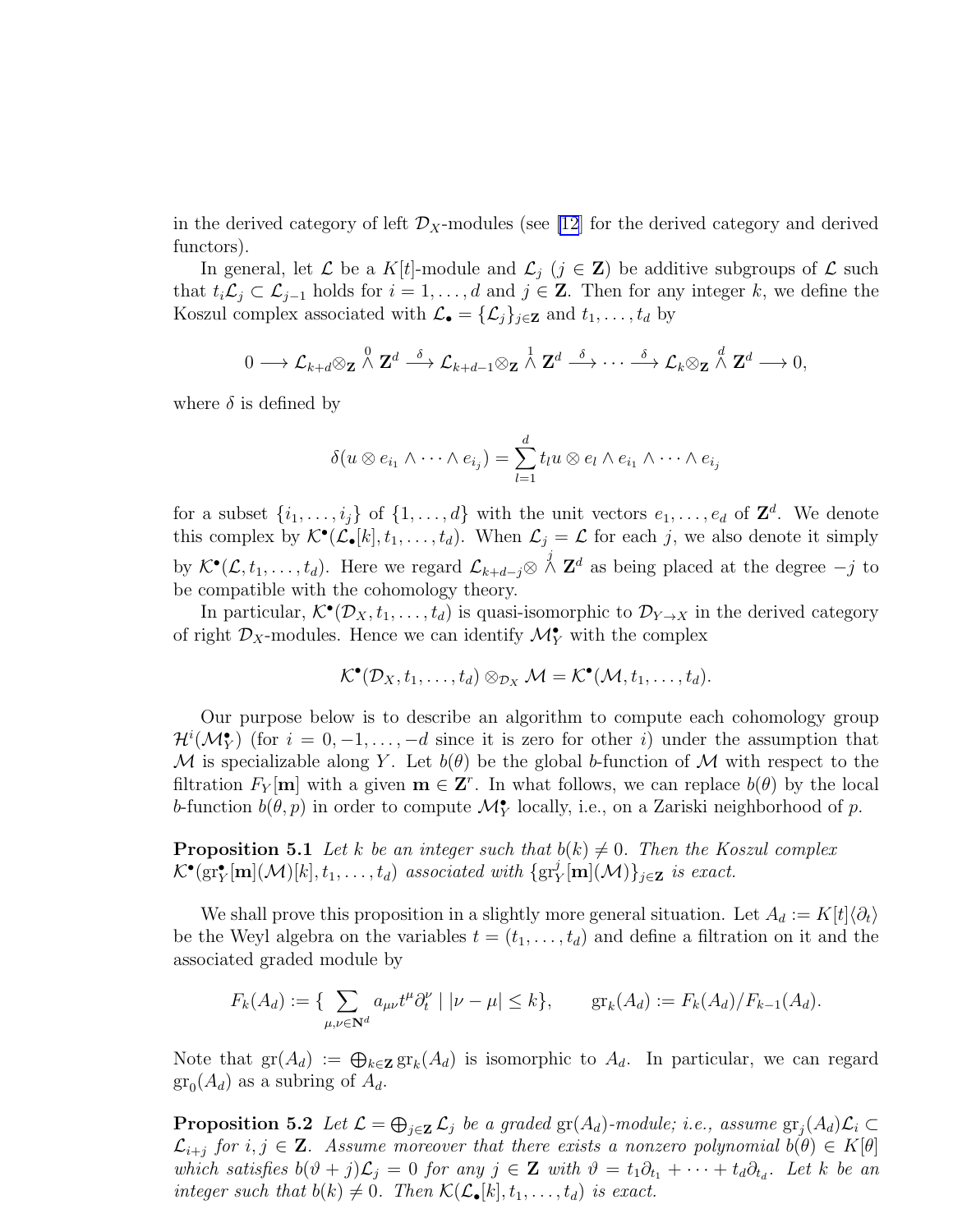<span id="page-15-0"></span>Proof: We argue by induction on d. First suppose  $d = 1$ . Then  $\mathcal{K}^{\bullet}(\mathcal{L}_{\bullet}[k], t_1)$  is the complex

$$
0 \longrightarrow \mathcal{L}_{k+1} \stackrel{t_1}{\longrightarrow} \mathcal{L}_k \longrightarrow 0.
$$

Assume  $u \in \mathcal{L}_{k+1}$  satisfies  $t_1u = 0$ . Then we have  $u = 0$  since

$$
0 = b(t_1 \partial_{t_1} + k + 1)u = b(\partial_{t_1} t_1 + k)u = b(k)u.
$$

On the other hand, there exists  $P \in A_d$  so that  $b(t_1\partial_{t_1} + k) = t_1P + b(k)$ . Hence for an arbitrary  $v \in \mathcal{L}_k$ , we conclude  $v \in t_1\mathcal{L}_{k+1}$  from  $b(t_1\partial_{t_1} + k)v = 0$ .

Now assume the proposition is true with d replaced by  $d-1$ . It is easy to see, as in the case of the usual Koszul complex (see e.g., [\[33,](#page-35-0) p.188]), that  $\mathcal{K}^{\bullet}(\mathcal{L}_{\bullet}[k], t_1, \ldots, t_d)$  is quasi-isomorphic to the complex associated with the double complex

$$
\mathcal{K}^{\bullet}(\mathcal{L}_{\bullet}[k+1], t_1, \dots, t_{d-1})
$$
\n
$$
\downarrow t_d
$$
\n
$$
\mathcal{K}^{\bullet}(\mathcal{L}_{\bullet}[k], t_1, \dots, t_{d-1}).
$$
\n(5.1)

Let us denote by  $\mathcal{L}'_j$  and  $\mathcal{L}''_j$  the kernel and the cokernel of  $t_d : \mathcal{L}_{j+1} \longrightarrow \mathcal{L}_j$ . Then  $\mathcal{L}' := \bigoplus_{j \in \mathbf{Z}} \mathcal{L}'_j$  and  $\mathcal{L}'' := \bigoplus_{j \in \mathbf{Z}} \mathcal{L}''_j$  are graded  $\text{gr}(A_{d-1})$ -modules. For any  $u \in \mathcal{L}'_j$ , we have

$$
0 = b(t_1\partial_{t_1} + \dots + t_d\partial_{t_d} + j + 1)u
$$
  
=  $b(t_1\partial_{t_1} + \dots + t_{d-1}\partial_{t_{d-1}} + \partial_{t_d}t_d + j)u$   
=  $b(t_1\partial_{t_1} + \dots + t_{d-1}\partial_{t_{d-1}} + j)u.$ 

On the other hand, for  $v \in \mathcal{L}_j$ , let  $\overline{v}$  be its residue class in  $\mathcal{L}''_j$ . Then we have

$$
0 = b(t_1\partial_{t_1} + \cdots + t_d\partial_{t_d} + j)\overline{v} = b(t_1\partial_{t_1} + \cdots + t_{d-1}\partial_{t_{d-1}} + j)\overline{v}.
$$

Thus both  $\mathcal{L}'$  and  $\mathcal{L}''$  satisfy the conditions of the proposition with d replaced by  $d-1$ . By the induction hypothesis, the complexes  $\mathcal{K}^{\bullet}(\mathcal{L}'_{\bullet}[k]; t_1, \ldots, t_d)$  and  $\mathcal{K}^{\bullet}(\mathcal{L}''_{\bullet}[k]; t_1, \ldots, t_d)$ are exact. Hence the vertical chain map of (5.1) is a quasi-isomorphism, which implies that  $\mathcal{K}^{\bullet}(\mathcal{L}_{\bullet}[k], t_1, \ldots, t_d)$  is exact.  $\lbrack \rbrack$ 

Under the assumption of Proposition [5.1,](#page-14-0) we have  $b(\vartheta + j)$ gr $\chi^j$ [m]( $\mathcal{M}$ ) = 0 for any  $j \in \mathbf{Z}$ . In fact, for  $P \in \text{gr}^j_{\mathbf{Y}}$  $y_Y^j(\mathcal{D}_X)$ , we easily get  $b(\vartheta + j)P = Pb(\vartheta)$ . This yields

$$
b(\vartheta + j) \text{gr}_Y^j[\mathbf{m}](\mathcal{M}) = b(\vartheta + j) \text{gr}_Y^j(\mathcal{D}_X) \text{gr}_Y^0[\mathbf{m}](\mathcal{M})
$$
  
= 
$$
\text{gr}_Y^j(\mathcal{D}_X) b(\vartheta) \text{gr}_Y^0[\mathbf{m}](\mathcal{M}) = 0.
$$

Hence Proposition [5.1](#page-14-0) is an immediate consequence of Proposition [5.2.](#page-14-0)

Now for  $\mathbf{m} \in \mathbf{Z}^r$ , we define the  $F_Y[\mathbf{m}]$ -filtration on  $\mathcal{D}_{Y \to X}^r$  by

$$
F_Y^k[\mathbf{m}](\mathcal{D}_{Y\to X}^r) := F_Y^k[\mathbf{m}](\mathcal{D}_X^r)/(t_1 F_Y^{k+1}[\mathbf{m}](\mathcal{D}_X^r) + \cdots + t_d F_Y^{k+1}[\mathbf{m}](\mathcal{D}_X^r))
$$
  
\n
$$
\simeq \{P = \sum_{i=1}^r \sum_{\nu,\beta} a_{\nu\beta}(x) \partial_t^{\nu} \partial_x^{\beta} e_i \mid a_{\nu\beta}(x) = 0 \text{ if } |\nu| > k - m_i\}
$$
  
\n
$$
= \bigoplus_{i=1}^r \bigoplus_{|\nu| \le k - m_i} \mathcal{D}_Y.
$$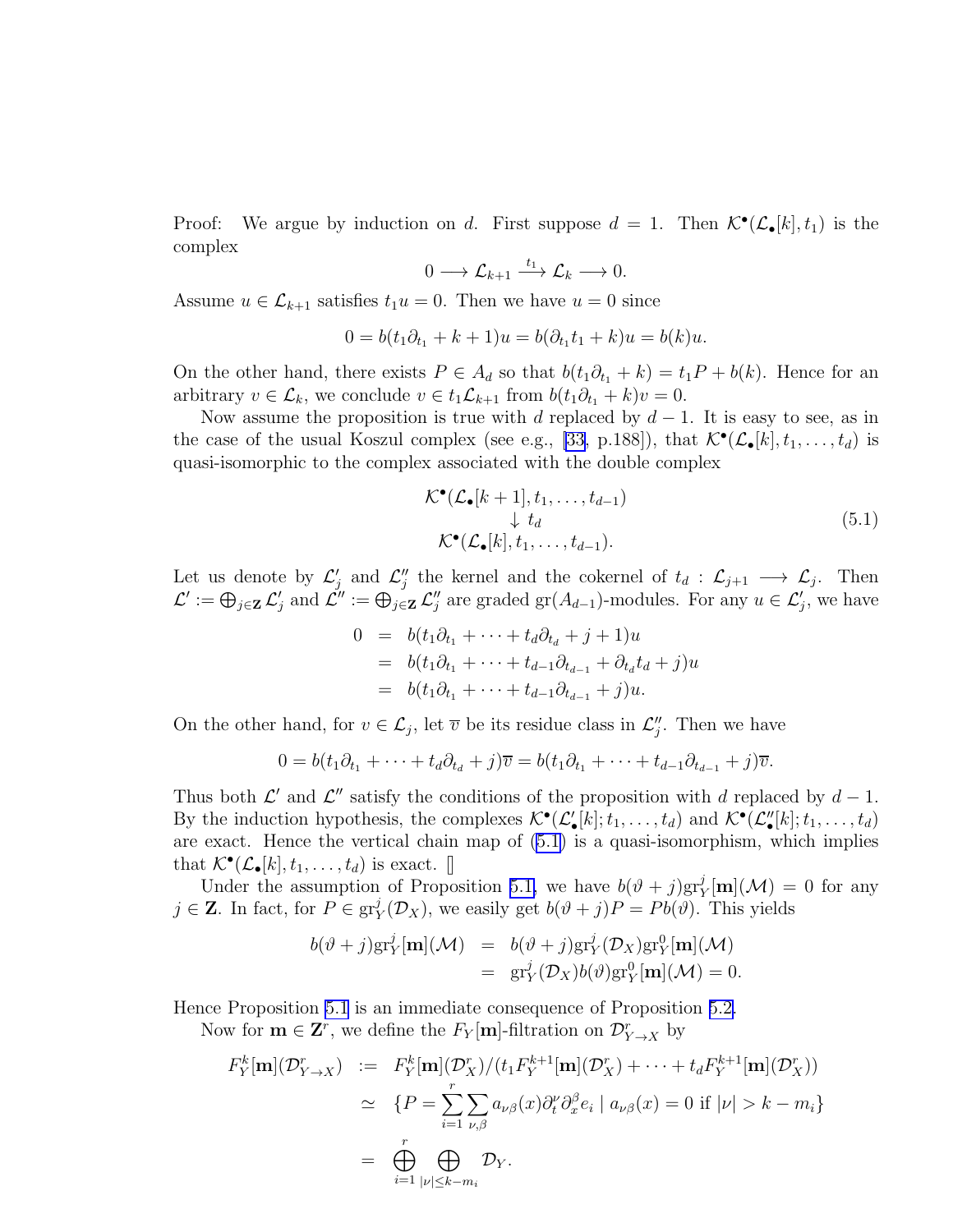<span id="page-16-0"></span>**Theorem 5.3** For an arbitrary  $\mathbf{m} \in \mathbf{Z}^r$ , let us take a free resolution [\(2.1\)](#page-3-0) of Definition 2.1 of length  $l = d + 1$ , which is adapted to the  $F_Y[\mathbf{m}]$ -filtration. Let  $\mathbf{m}_1, \ldots, \mathbf{m}_{d+1}$  be *the associated shift vectors. Take two integers*  $k_0 \leq k_1$  *so that the global b-function*  $b(\theta)$ *of* M *satisfies*  $b(k) \neq 0$  *for any integer* k with  $k < k_0$  *or else*  $k > k_1$ . Then  $\mathcal{M}_Y^{\bullet}$  *is quasi-isomorphic to the complex*

$$
\cdots \rightarrow \frac{F_Y^{k_1}[\mathbf{m}_{d+1}](\mathcal{D}_{Y\rightarrow X}^{r_{d+1}})}{F_Y^{k_0-1}[\mathbf{m}_{d+1}](\mathcal{D}_{Y\rightarrow X}^{r_{d+1}})} \xrightarrow{\overline{\psi}_{d+1}} \cdots \xrightarrow{\overline{\psi}_1} \frac{F_Y^{k_1}[\mathbf{m}_0](\mathcal{D}_{Y\rightarrow X}^{r_0})}{F_Y^{k_0-1}[\mathbf{m}_0](\mathcal{D}_{Y\rightarrow X}^{r_0})} \rightarrow 0 \tag{5.2}
$$

with  $r_0 = r$  and  $\mathbf{m}_0 = \mathbf{m}$ , where  $\psi_j$  is a homomorphism induced by  $\psi_j$ . In particular, we *have*  $\mathcal{M}_{Y}^{\bullet} = 0$  *if*  $b(k) \neq 0$  *for any*  $k \in \mathbf{Z}$ *.* 

Proof: For any  $k \in \mathbb{Z}$ , the complex

$$
\cdots \to F_Y^k[\mathbf{m}_{d+1}](\mathcal{D}_X^{r_{d+1}}) \xrightarrow{\psi_{d+1}} \cdots \xrightarrow{\psi_1} F_Y^k[\mathbf{m}_0](\mathcal{D}_X^{r_0}) \to 0
$$

is quasi-isomorphic to  $F^k_Y[\mathbf{m}](\mathcal{M})$  in view of the exact sequence [\(2.1](#page-3-0)) of Definition [2.1.](#page-3-0) Hence we know that  $\mathcal{K}^{\bullet}(\text{gr}_{Y}^{\bullet}[\mathbf{m}](\mathcal{M})[k], t_1, \ldots, t_d)$  is quasi-isomorphic to the complex associated with the double complex

$$
\begin{array}{c}\n0 \\
\uparrow \\
\mathcal{K}^{\bullet}(\text{gr}_{Y}^{\bullet}[\mathbf{m}_{0}](\mathcal{D}_{X}^{r_{0}})[k], t_{1}, \ldots, t_{d}) \\
\uparrow \overline{\psi}_{1} \\
\vdots \\
\uparrow \overline{\psi}_{d+1} \\
\mathcal{K}^{\bullet}(\text{gr}_{Y}^{\bullet}[\mathbf{m}_{d+1}](\mathcal{D}_{X}^{r_{d+1}})[k], t_{1}, \ldots, t_{d}) \\
\uparrow \\
\vdots\n\end{array}
$$

On the other hand, we have a quasi-isomorphism

$$
\mathcal{K}^{\bullet}(\mathrm{gr}^{\bullet}_Y[\mathbf{m}_i](\mathcal{D}^{r_i}_X)[k], t_1, \ldots, t_d) \simeq \mathrm{gr}^k_Y[\mathbf{m}_i](\mathcal{D}^{r_i}_{Y \to X}).
$$

Hence  $\mathcal{K}^{\bullet}(\text{gr}_{Y}^{\bullet}[\mathbf{m}](\mathcal{M})[k], t_1, \ldots, t_d)$  is quasi-isomorphic to the complex

$$
\cdots \to \operatorname{gr}^k_Y[\mathbf{m}_{d+1}](\mathcal{D}_{Y \to X}^{r_{d+1}}) \xrightarrow{\overline{\psi}_{d+1}} \cdots \xrightarrow{\overline{\psi}_1} \operatorname{gr}^{k_1}_Y[\mathbf{m}_0](\mathcal{D}_{Y \to X}^{r_0}) \to 0. \tag{5.3}
$$

By virtue of Proposition [5.1,](#page-14-0) the complex (5.3) is exact if  $b(k) \neq 0$ . This implies the theorem since we have

$$
F^k_Y[\mathbf{m}_i](\mathcal{D}^{r_i}_{Y\to X}) = 0
$$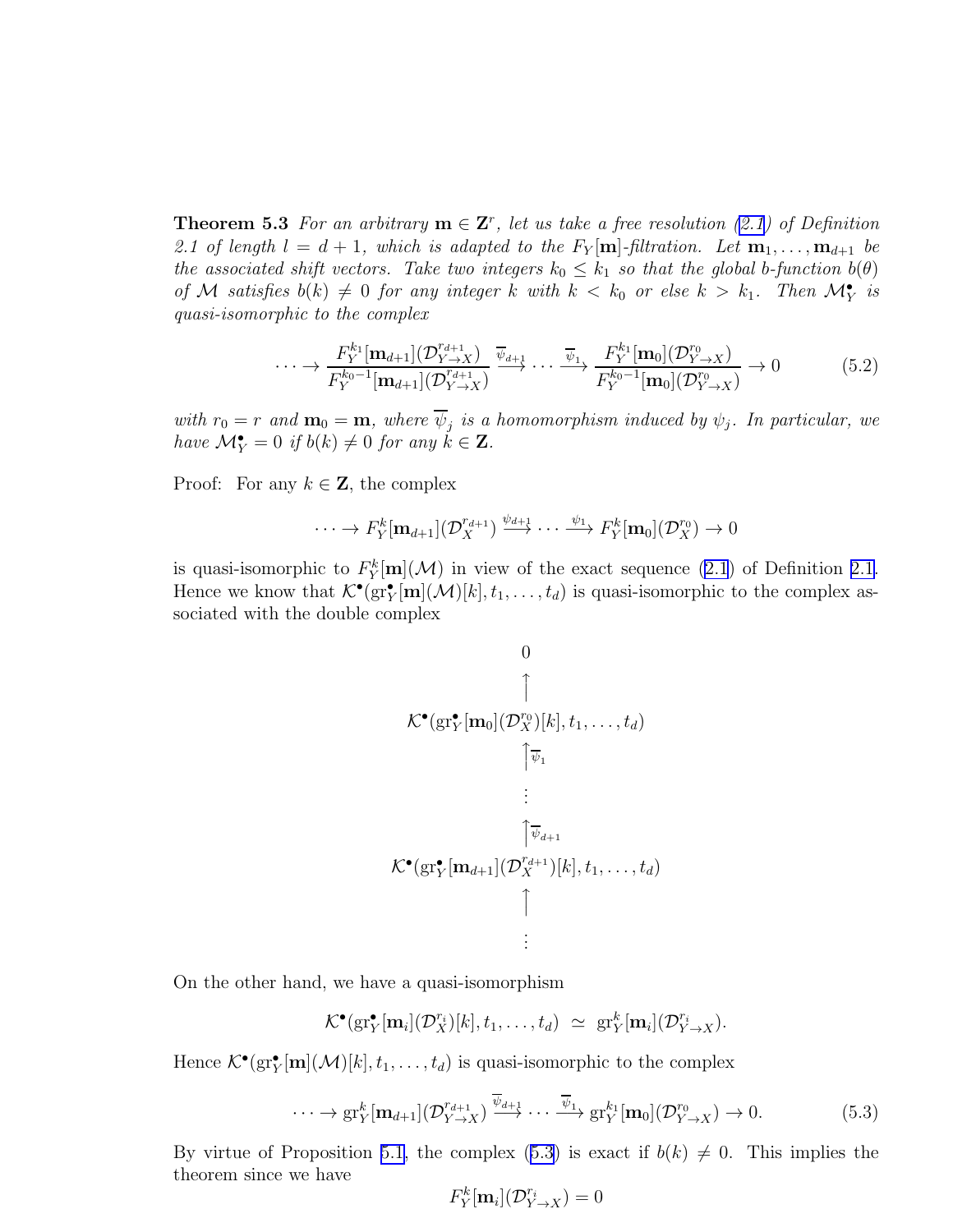<span id="page-17-0"></span>for sufficiently small  $k \in \mathbf{Z}$ . [

Note that  $F_Y^{k_1}[\mathbf{m}_i](\mathcal{D}_{Y\to X}^{r_i})/F_Y^{k_0-1}[\mathbf{m}_i](\mathcal{D}_{Y\to X}^{r_i})$  is a free  $\mathcal{D}_Y$ -module of rank

$$
\sum_{j=1}^{r_i} \sharp \{ \nu \in \mathbf{Z}^d \mid k_0 - m_{ij} \leq |\nu| \leq k_1 - m_{ij} \}.
$$

Hence Theorem [5.3](#page-15-0) gives us an algorithm to compute each cohomology group  $\mathcal{H}^i(\mathcal{M}_Y^{\bullet})$ . Infact, we have only to compute the cohomology groups of the complex  $(5.2)$  $(5.2)$  as left  $A_n$ modules with  $\mathcal{D}_{Y\to X}$  replaced by  $A_n[\partial_t]$ . The flatness of  $\mathcal{D}_Y$  over  $A_n$  assures us that the generators of the cohomology group over  $A_n$  also give the ones over  $\mathcal{D}_Y$ . The algorithm is summarized as follows:

**Algorithm 5.4** (The cohomology groups of the restriction of  $M$  to Y) Input:  $M = A_{d+n}^r/N$  with an  $A_{d+n}$ -submodule N of  $A_{d+n}^r$ . Output:  $\mathcal{H}^{-i}(\mathcal{M}_{Y}^{\bullet}) = \mathcal{D}_{Y} \otimes_{A_{n}} (A_{n}^{l_{i}}/I_{i})$  for  $0 \leq i \leq d$ .

- 1. Choose an arbitrary  $\mathbf{m} \in \mathbf{Z}^r$ ; e.g., take  $\mathbf{m} = (0, \ldots, 0)$  by default.
- 2. Compute the global b-function  $b(\theta)$  of M along Y by the steps 1–3 of Algorithm [4.6](#page-12-0) with M and  **as input.**
- 3. If  $b(\theta) = 0$ , then M is not globally specializable along Y; quit.
- 4. Let  $k_0$  and  $k_1$  be the minimum and the maximum integral root of  $b(\theta) = 0$ . If there is no integral root, then we have  $\mathcal{H}^i(\mathcal{M}_Y^{\bullet}) = 0$  for all *i*; quit.
- 5. Compute a free resolution

$$
A_{d+n}^{r_{d+1}} \stackrel{\psi_{d+1}}{\longrightarrow} A_{d+n}^{r_d} \stackrel{\psi_d}{\longrightarrow} \cdots \stackrel{\psi_2}{\longrightarrow} A_{d+n}^{r_1} \stackrel{\psi_1}{\longrightarrow} A_{d+n}^{r_0} \stackrel{\varphi}{\longrightarrow} M \longrightarrow 0
$$

of M adapted to the  $F_Y[\textbf{m}]$ -filtration (cf. Proposition [2.3](#page-4-0)) and the shift vectors  $\mathbf{m}_1, \ldots, \mathbf{m}_{d+1}$  by using Proposition [3.11](#page-7-0) successively, or by using Theorem [9.10.](#page-29-0)

6. Compute the induced complex

$$
\frac{F_Y^{k_1}[\mathbf{m}_{d+1}](A_n[\partial_t]^{r_{d+1}})}{F_Y^{k_0-1}[\mathbf{m}_{d+1}](A_n[\partial_t]^{r_{d+1}})} \xrightarrow{\overline{\psi}_{d+1}} \cdots \xrightarrow{\overline{\psi}_1} \frac{F_Y^{k_1}[\mathbf{m}_0](A_n[\partial_t]^{r_0})}{F_Y^{k_0-1}[\mathbf{m}_0](A_n[\partial_t]^{r_0})} \to 0
$$

as a complex of finitely generated free left  $A_n$ -modules, where  $A_n[\partial_t]$  is identified with  $A_{d+n}/(t_1A_{d+n} + \cdots + t_dA_{d+n})$ . Put  $\psi_0 := 0$ .

7. Via Gröbner bases of modules over  $A_n$ , compute the  $-i$ -th cohomology group  $\text{Ker }\overline{\psi}_i/\text{Im }\overline{\psi}_{i+1}$  of the above complex in the form  $A_n^{l_i}/I_i$  with a left  $A_n$ -module  $I_i$  for  $i=0,\ldots,d.$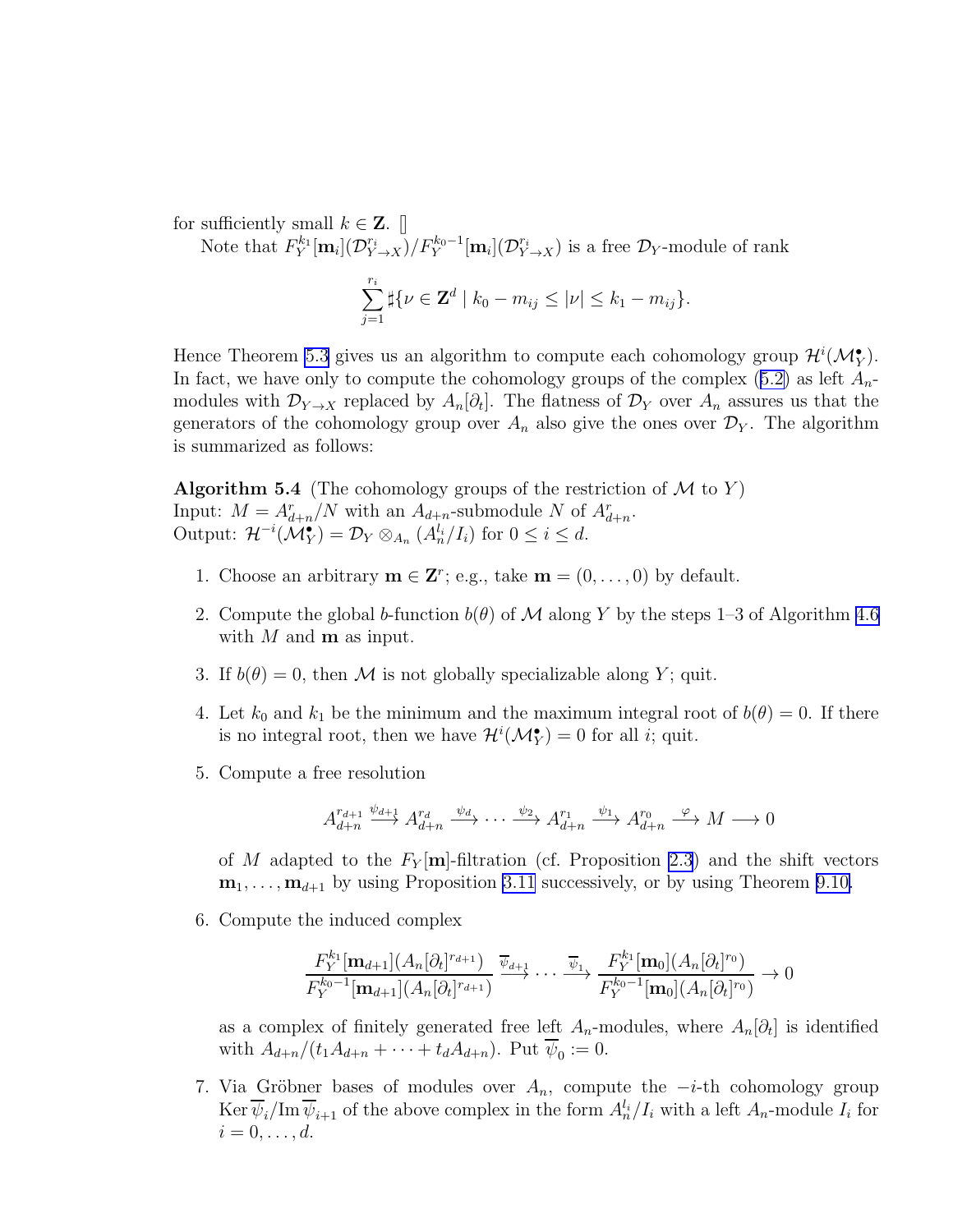Note that in the step 5 of the above algorithm, only  $\psi_1, \ldots, \psi_{i_0+1}$  are needed if one wants to compute only the  $-i$ -th cohomology groups for  $i = 0, \ldots, i_0$ . In particular, one does not need the free resolution to compute only the 0-th cohomology as will be the case with Algorithm [6.4](#page-21-0).

As a direct application of the algorithm above, we obtain an algorithm to compute the cohomology groups with coefficients in the formal power series solutions of  $\mathcal{M}$ :

$$
\text{Ext}^i_{\mathcal{D}_X}(\mathcal{M}, K[[x]]) \quad (i = 0, \dots, n)
$$

under the assumption that M is specializable along  $Y := \{0\}$ . In fact, we can easily verify that there exists an isomorphism (see e.g. [\[22](#page-35-0), p.428] for the case  $K = \mathbf{C}$ )

$$
\text{Ext}^i_{\mathcal{D}_X}(\mathcal{M}, K[[x]]) \simeq \text{Ext}^i_K(\mathcal{M}_Y^{\bullet}, K) \simeq H^i(\mathcal{M}_Y^{\bullet}).
$$

If  $K = \mathbb{C}$  and M is Fuchsian along Y in the sense of [\[22\]](#page-35-0) (this condition holds if M is regular holonomic in the sense of [\[19\]](#page-34-0)), then by virtue of the comparison theorem, we have also an isomorphism

$$
\text{Ext}^i_{\mathcal{D}_X}(\mathcal{M}, \mathbf{C}\{x\}) \simeq H^i(\mathcal{M}_Y^{\bullet}),
$$

where  $C\{x\}$  denotes the ring of convergent power series in x. Note that Kashiwara's index theorem ([\[16,](#page-34-0) p.127]) gives the local index

$$
\sum_{i\geq 0} (-1)^i \dim_{\mathbf{C}} \operatorname{Ext}^i_{\mathcal{D}_X}(\mathcal{M}, \mathbf{C}\{x\})
$$

at  $0 \in X$  in terms of some topological quantity associated with the characteristic cycle of  $\mathcal{M}.$ 

**Example 5.5** Let us consider  $M := A_4/I$ , where I is the left ideal of  $A_4$  (with  $K = \mathbf{C}$ ) generated by

$$
x_3\partial_3 + x_4\partial_4 - a_1
$$
,  $x_1\partial_1 + x_3\partial_3 - a_2$ ,  $x_2\partial_2 + x_4\partial_4 - a_3$ ,  $\partial_1\partial_4 - \partial_2\partial_3$ ,

where  $a_1, a_2, a_3 \in \mathbb{C}$  are parameters. Put  $\mathcal{M} := \mathcal{D}_X \otimes_{A_4} M$  with  $X = \mathbb{C}^4$  and  $Y_1 :=$  $\{(x_1, x_2, x_3, x_4) \in X \mid x_1 = x_2 = x_3 = 0\}.$  The global b-function of M along  $Y_1$  is  $(s-a_2)(s+a_1-a_2-a_3)$ . Hence the cohomology groups of the restriciton of M to Y<sub>1</sub> all vanish unless  $a_2$  or  $a_1 - a_2 - a_3$  is an integer. If  $a_1 = a_2 = a_3 = 0$ , we have by Algorithm [5.4](#page-17-0)

$$
\mathcal{H}^{i}(\mathcal{M}_{Y_{1}}^{\bullet}) = \begin{cases} \mathcal{D}_{Y_{1}}/\mathcal{D}_{Y_{1}}x_{4}\partial_{4} & (i = 0), \\ (\mathcal{D}_{Y_{1}}/\mathcal{D}_{Y_{1}}x_{4}\partial_{4})^{2} & (i = -1), \\ \mathcal{D}_{Y_{1}}/\mathcal{D}_{Y_{1}}x_{4}\partial_{4} & (i = -2), \\ 0 & (i \leq -3). \end{cases}
$$

The b-function of M along the point  $Y_0 := \{(0,0,0,0)\}\$ is  $s - a_2 - a_3$ . Suppose  $a_1 =$  $a_2 = a_3 = 0$ . Then the cohomology groups  $\mathcal{H}^i(\mathcal{M}_{Y_0}^{\bullet})$  of the restriction of M to  $Y_0$  are  $\mathbf{C}, \mathbf{C}^3, \mathbf{C}^3, \mathbf{C}, 0$  for  $i = 0, -1, -2, -3, -4$  respectively. Since M is regular holonomic, this implies that  $\text{Ext}^i_{\mathcal{D}_X}(\mathcal{M}, \mathbf{C}\{x\})$  is  $\mathbf{C}, \mathbf{C}^3, \mathbf{C}^3, \mathbf{C}, 0$  for  $i = 0, 1, 2, 3, 4$  respectively.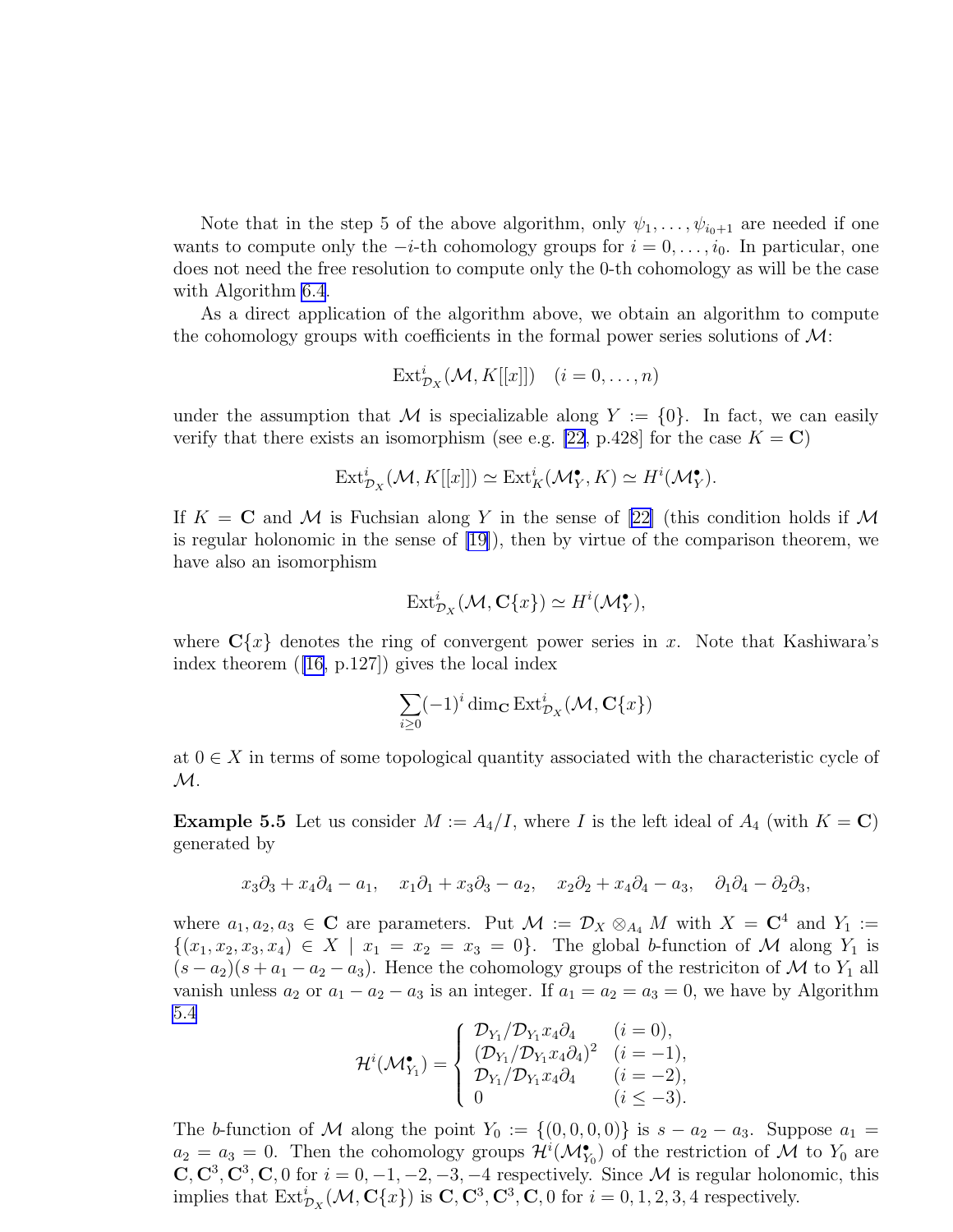**Example 5.6** Put  $X := \mathbb{C}^2 \ni (x, y)$  and  $\mathcal{M} := \mathcal{D}_X \otimes_{A_2}(A_2/I)$  with I being the left ideal generated by

$$
x\partial_x - x(x\partial_x + y\partial_y + a)(x\partial_x + b_1), \quad y\partial_y - y(x\partial_x + y\partial_y + a)(y\partial_y + b_2).
$$

Then by the computation of the restriction of  $\mathcal M$  to  $(0,0)$ , we get

$$
\mathcal{E}xt^i_{\mathcal{D}_X}(\mathcal{M},\mathbf{C}[[x,y]]) = \begin{cases} \n\mathbf{C} & (i=0), \\ \n\mathbf{C}^2 & (i=1), \\ \n\mathbf{C} & (i=2). \n\end{cases}
$$

for generic parameters  $a, b_1, b_2$  (this means that we perform the computation over the coefficient field  $K := \mathbf{Q}(a, b_1, b_2)$ . In particular, we have  $\sum_{i=0}^{2} (-1)^i \dim_{\mathbf{C}} \mathcal{E}xt^i_{\mathcal{D}_X}(\mathcal{M}, \mathbf{C}[[x, y]]) =$ 0. On the other hand, the characteristic cycle of  $\mathcal M$  is

$$
3\{\xi = \eta = 0\} + 4\{x = \eta = 0\} + 4\{y = \xi = 0\} + \{x - y = \xi + \eta = 0\} + 7\{x = y = 0\}
$$

as a cycle in the cotangent bundle  $T^*X = \{(x, y, \xi, \eta)\}\.$  Thus, by Kashiwara's index theorem we have

$$
\sum_{i=0}^{2} (-1)^{i} \dim_{\mathbf{C}} \mathcal{E}xt_{\mathcal{D}_X}^{i}(\mathcal{M}, \mathbf{C}\{x, y\}) = 3 - (4 + 4 + 1) + 7 = 1.
$$

Hence  $\mathcal M$  is not regular at  $(0, 0)$ .

 $\dim_{\bf C} \mathcal{E}xt_{\mathcal{D}_X}^0(\mathcal{M}, {\bf C}[[x,y]]) = 1$  implies that the system  $\mathcal M$  admits one dimensional space of formal power series solutions at the origin. In fact, the (divergent) formal series

$$
\sum_{m,n=0}^{\infty} \frac{(a)_{m+n}(b_1)_m(b_2)_n}{(1)_m(1)_n} x^m y^n, \quad (c)_m := c(c+1)\cdots(c+m-1)
$$

spans the solution space.

#### 6 Tensor product and localization

In this and subsequent sections, we denote by  $X$  the affine space  $K<sup>n</sup>$ . First let us describe an algorithm to compute the tensor product and the torsion groups of two holonomic  $\mathcal{D}_X$ -modules  $\mathcal{M}_1$  and  $\mathcal{M}_2$ . We suppose that left  $A_n$ -modules  $N_1$  and  $N_2$  are given so that

$$
M_i := \Gamma(X, \mathcal{M}_i) = A_n^{r_i} / N_i \quad (i = 1, 2).
$$

Let  $\pi_1, \pi_2 : X \times X \to X$  be the projections to the first and the second component respectively and put

$$
\mathcal{D}'_{X\times X}:=\pi_1^{-1}\mathcal{D}_X\otimes_K\pi_2^{-1}\mathcal{D}_X.
$$

Then the exterior tensor product is defined by

$$
\mathcal{M}_1 \hat{\otimes} \mathcal{M}_2 := \mathcal{D}_{X \times X} \otimes_{\mathcal{D}_{X \times X}'} (\pi_1^{-1} \mathcal{M}_1 \otimes_K \pi_2^{-1} \mathcal{M}_2).
$$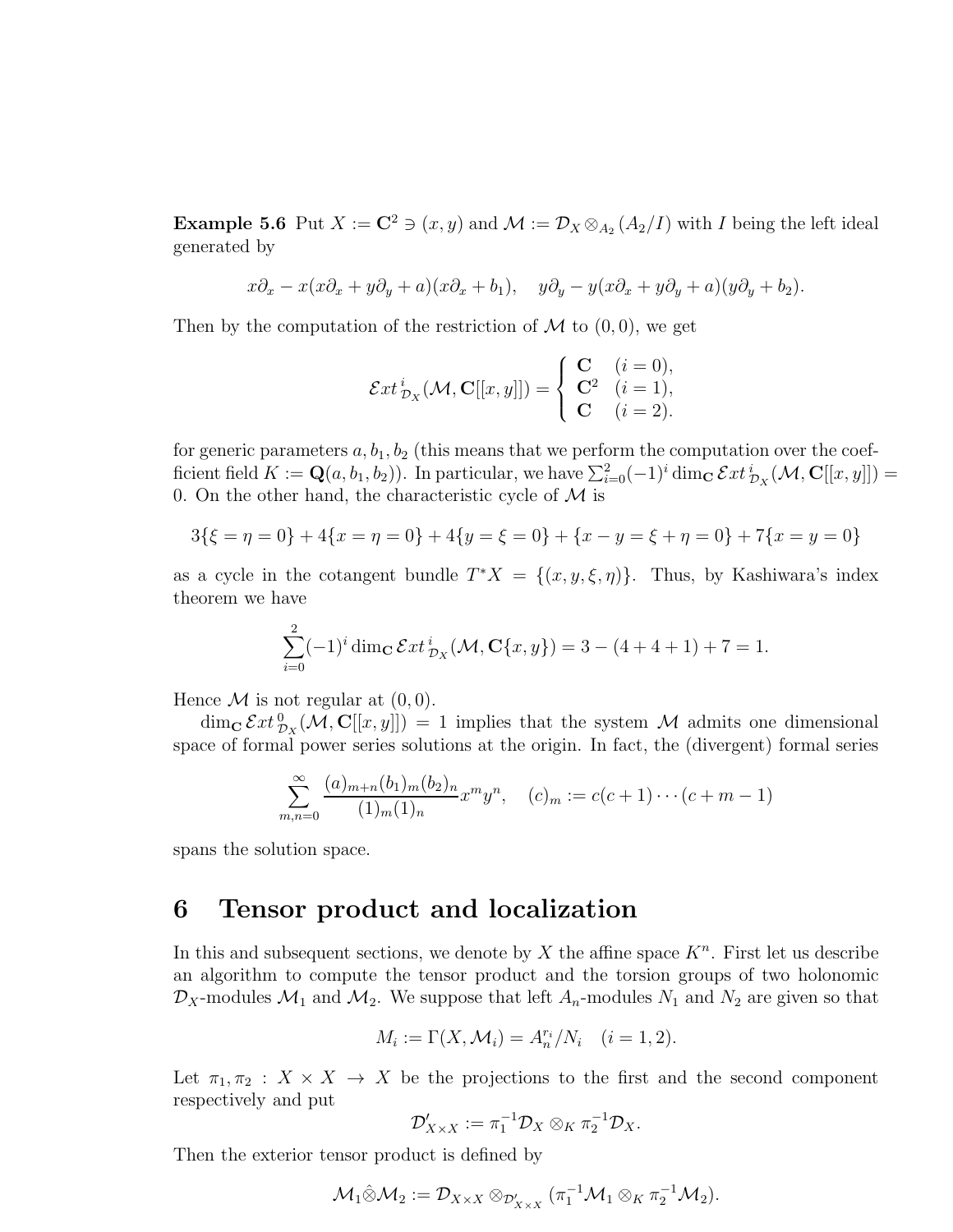<span id="page-20-0"></span>First, let us describe this exterior tensor product more concretely. Let  $u_1, \ldots, u_{r_1}$  be the residue classes of the unit vectors  $e_1, \ldots, e_{r_1}$  of  $A_n^{r_1}$ , and  $v_1, \ldots, v_{r_2}$  the residue classes of the unit vectors  $e'_1, \ldots, e'_{r_2}$  of  $A_n^{r_2}$ . Then as a  $\mathcal{D}_{X \times X}$ -module,  $\mathcal{M}_1 \hat{\otimes} \mathcal{M}_2$  is generated by  $u_i \otimes v_j$   $(1 \leq i \leq r_1, 1 \leq j \leq r_2)$ . Let us denote by  $(x, y)$  the coordinate system of  $X \times X$ . For  $P = (P_1, \ldots, P_{r_1}) \in \mathcal{D}_X^{r_1}$  and  $Q = (Q_1, \ldots, Q_{r_2}) \in \mathcal{D}_X^{r_2}$  we write

$$
P \otimes Q := (P_i(x, \partial_x)Q_j(y, \partial_y))_{ij} \in \mathcal{D}_{X \times X}^{r_1 r_2}.
$$

Let  $\mathcal{I}'$  be the left  $\mathcal{D}'_{X\times X}$ -submodule of  $(\mathcal{D}'_{X\times X})^{r_1r_2}$  generated by the set

$$
\{P \otimes e'_j, e_i \otimes Q \mid P \in N_1, Q \in N_2, 1 \le i \le r_1, 1 \le j \le r_2\}
$$

and put  $\mathcal{I} := \mathcal{D}_{X \times X} \otimes_{\mathcal{D}'_{X \times X}} \mathcal{I}'.$ 

Lemma 6.1 *Under the above notation, there is an isomorphism*

$$
\mathcal{M}_1\hat{\otimes}\mathcal{M}_2 \ \simeq \ \mathcal{D}^{r_1r_2}_{X\times X}/\mathcal{I}.
$$

Proof: Put

$$
\mathcal{K}' := \{ (P_{ij})_{ij} \in (\mathcal{D}_{X \times X}')^{r_1 r_2} \mid \sum_{i,j} P_{ij}(u_i \otimes v_j) = 0 \text{ in } \pi_1^{-1} \mathcal{M}_1 \otimes_K \pi_2^{-1} \mathcal{M}_2 \}.
$$

Then it is easy to see that  $\mathcal{I}' \subset \mathcal{K}'$ . Hence we have a commutative diagram

$$
\pi_1^{-1}\mathcal{M}_1 \times \pi_2^{-1}\mathcal{M}_2 \quad \stackrel{\Phi}{\longrightarrow} \quad (\mathcal{D}'_{X \times X})^{r_1 r_2} / \mathcal{I}'
$$
\n
$$
\downarrow \qquad \qquad \downarrow \qquad \qquad \pi_1^{-1}\mathcal{M}_1 \otimes_K \pi_2^{-1}\mathcal{M}_2 \quad \simeq (\mathcal{D}'_{X \times X})^{r_1 r_2} / \mathcal{K}',
$$

where  $\Phi$  is a K-bilinear map defined by

$$
\Phi(\sum_i P_i u_i, \sum_j Q_j v_j) = P \otimes Q \mod \mathcal{I}',
$$

which is well-defined by the definition of  $\mathcal{I}'$ . In view of the universal property of the tensor product, we know that the vertical map above is an isomorphism. This completes the proof. []

Hence  $\mathcal{M}_1 \otimes \mathcal{M}_2$  is computable with  $N_1$  and  $N_2$  being given. Put  $\Delta := \{(x, y) \in$  $X \times X \mid x = y$  $X \times X \mid x = y$  $X \times X \mid x = y$  and identify  $\Delta$  and X by the map  $\pi_1$ . Then by [[14,](#page-34-0) Proposition 4.7], which obviously applies to algebraic  $\mathcal{D}$ -modules as well, we have

$$
\mathcal{M}_1 \otimes_{\mathcal{O}_X}^L \mathcal{M}_2 \simeq \mathcal{D}_{\Delta \to X \times X} \otimes_{\mathcal{D}_{X \times X}}^L (\mathcal{M}_1 \hat{\otimes} \mathcal{M}_2)
$$
  
= 
$$
(\mathcal{M}_1 \hat{\otimes} \mathcal{M}_2)_{\Delta}^{\bullet}.
$$

Suppose that  $\mathcal{M}_1$  and  $\mathcal{M}_2$  are holonomic. Then it is easy to see that  $\mathcal{M}_1 \hat{\otimes} \mathcal{M}_2$  is a holonomic  $\mathcal{D}_{X\times X}$ -module since its characteristic variety is contained in the Cartesian product of those of  $\mathcal{M}_1$  and  $\mathcal{M}_2$ . Hence  $\mathcal{M}_1 \hat{\otimes} \mathcal{M}_2$  is specializable along  $\Delta$  and the following algorithm is correct: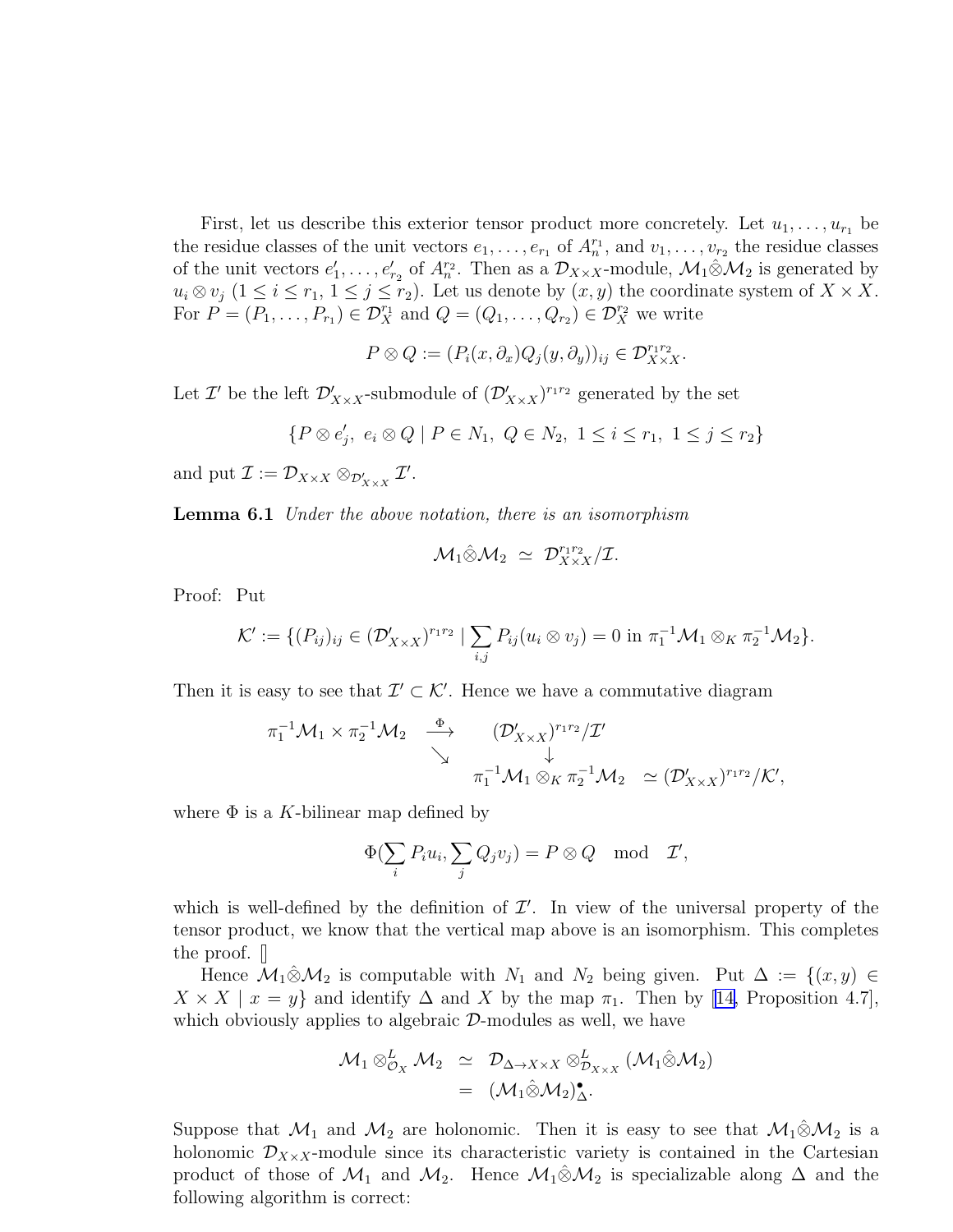<span id="page-21-0"></span>**Algorithm 6.2** (The tensor product and torsion groups of two  $\mathcal{D}_X$ -modules)

Input: Holonomic systems  $\mathcal{M}_i = \mathcal{D}_X \otimes_{A_n} M_i$ , where  $M_i = A_n^{r_i}/N_i$  with an  $A_n$ -submodule  $N_i$  of  $A_n^{r_i}$  for  $i = 1, 2$ .

Output: 
$$
\operatorname{Tor}_k^{\mathcal{O}_X}(\mathcal{M}_1, \mathcal{M}_2) = \mathcal{L}_k
$$
 for  $k = 0, \ldots, n$ .

1. From sets  $G_i$  of generators of  $N_i$ , compute

$$
G_3 := \{ P \otimes e'_j, \ e_i \otimes Q \mid P \in G_1, \ Q \in G_2, \ 1 \le i \le r_1, \ 1 \le j \le r_2 \}.
$$

- 2. Let  $G_4$  be the result of the substitution  $y_i = x_i + t_i$   $(i = 1, \ldots, n)$  for each element of  $G_3$ ; let  $I_4$  be the left ideal of  $A_{2n} = K[t, x]\langle \partial_t, \partial_x \rangle$  generated by  $G_4$  with  $t =$  $(t_1,\ldots,t_n)$
- 3. Apply Algorithm [5.4](#page-17-0) with  $A_{2n}/I_4$  as input and  $d = n$  to obtain

$$
\mathcal{L}_k=\mathcal{H}^{-k}((\mathcal{D}_{X\times X}\otimes_{A_{2n}}(A_{2n}^{r_1r_2}/I_4))_{\{0\}\times X}^{\bullet}).
$$

for  $k = 0, \ldots, n$ .

**Example 6.3** Put  $X := K$  and

$$
\mathcal{M} := \mathcal{D}_X/\mathcal{D}_X x \partial_x, \quad \mathcal{N} := \mathcal{D}_X/\mathcal{D}_X x.
$$

First, the exterior tensor product is given by

$$
\mathcal{M}\hat{\otimes}\mathcal{N}=\mathcal{D}_{X\times X}/(\mathcal{D}_{X\times X}x\partial_x+\mathcal{D}_{X\times X}y)
$$

with  $(x, y) \in X \times X$ . Its global b-function along the diagonal is s, and by restricting  $M\hat{\otimes}N$  to the diagonal we get

$$
\mathcal{T}or_i^{\mathcal{O}_X}(\mathcal{M},\mathcal{N})=\mathcal{D}_X/\mathcal{D}_X x \quad (i=0,1).
$$

In the same way, we get

$$
\mathcal{T}or_i^{\mathcal{O}_X}(\mathcal{D}_X/\mathcal{D}_X x, \mathcal{D}_X/\mathcal{D}_X x) = \begin{cases} 0 & (i = 0), \\ \mathcal{D}_X/\mathcal{D}_X x & (i = 1). \end{cases}
$$

$$
\mathcal{T}or_i^{\mathcal{O}_X}(\mathcal{D}_X/\mathcal{D}_X(x\partial_x + 1), \mathcal{D}_X/\mathcal{D}_X x) = 0 \quad (i = 0, 1).
$$

Let M be a holonomic  $\mathcal{D}_X$ -module and let  $f \in K[x]$  be an arbitrary non-constant polynomial. Then we immediately obtain an algorithm to compute the localization  $\mathcal{M}[f^{-1}] := \mathcal{O}_X[f^{-1}] \otimes_{\mathcal{O}_X} \mathcal{M}$  by combining this algorithm with that of computing  $\mathcal{O}[1/f]$ givenin [[30](#page-35-0)] since  $\mathcal{O}_X[f^{-1}]$  is holonomic ([\[14,](#page-34-0) Theorem 1.3]). Since  $\mathcal{O}_X[f^{-1}]$  is flat over  $\mathcal{O}_X$ , the higher torsion groups vanish.

Algorithm 6.4 (The localization  $\mathcal{M}[f^{-1}]$ ) Input: A holonomic system  $\mathcal{M} = \mathcal{D}_X \otimes_{A_n} (A_n^r/N)$  and a non-constant polynomial  $f \in$  $K[x]$ . Output:  $\mathcal{M}[f^{-1}]$ .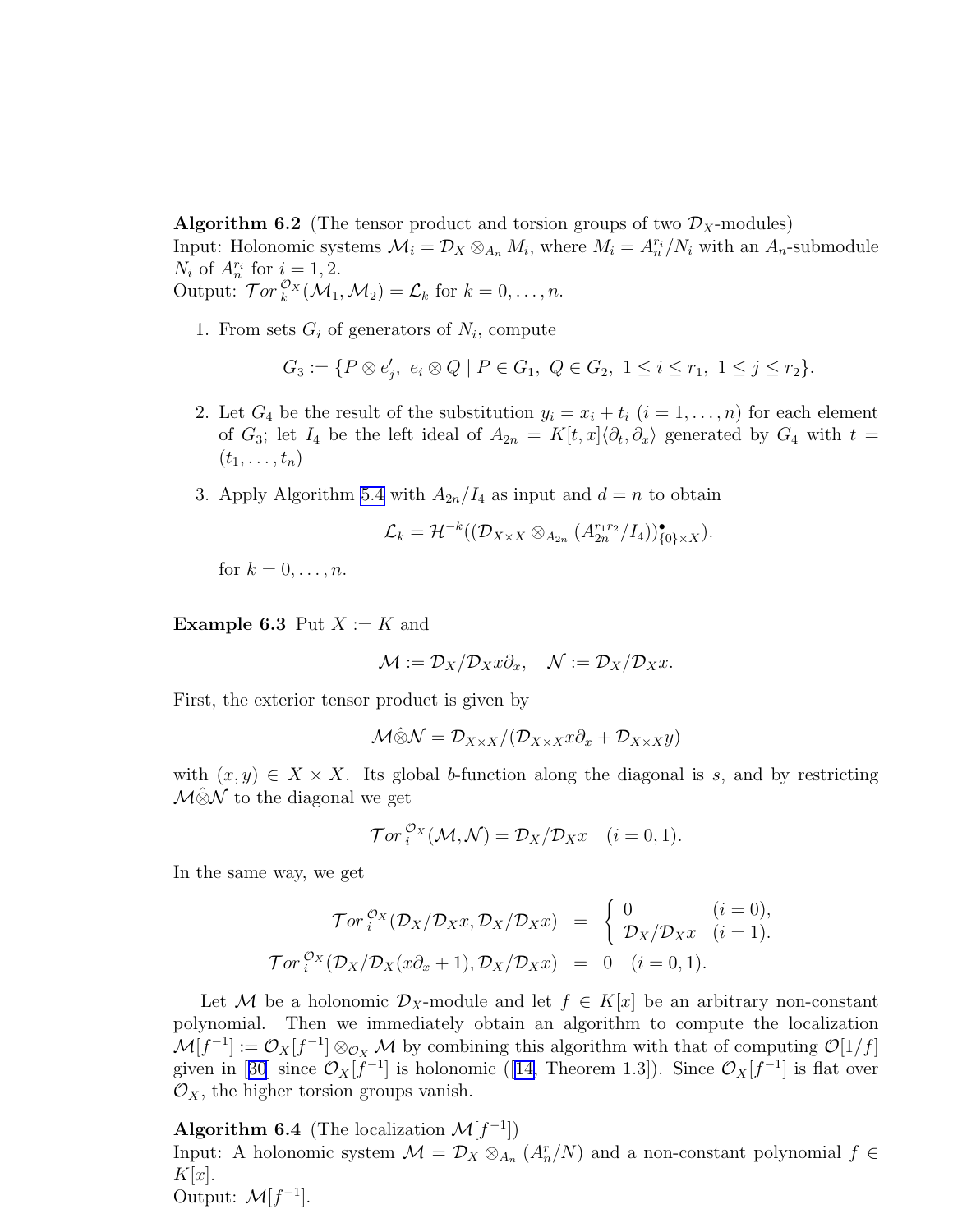- 1.Compute the global Bernstein-Sato polynomial  $b_f(s)$  of f as follows (cf. [[29\]](#page-35-0)), where s is a single indeterminate:
	- (a) Letting t be a single variable and let I be the left ideal of  $A_{n+1}$  generated by  $t - f(x)$  and  $\partial_{x_i} + (\partial f/\partial x_i)\partial_t$  for  $i = 1, \ldots, n$ .
	- (b) Let  $b(\theta)$  be that in the step 3 of Algorithm [4.6](#page-12-0) with  $A_{n+1}/I$  as input and  $d = 1$ . Put  $b_f(s) := b(-s-1)$ .
- 2. Compute a set of generators of  $J_f := \{P(s, x, \partial_x) | A_n[s] | P f^s = 0\}$  by [\[30](#page-35-0), Theorem 19].
- 3. Let  $\nu$  be the minimum integer root of  $b_f(s) = 0$  and put  $J_f(\nu) := \{P(\nu, x, \partial_x) \mid$  $P(s, x, \partial_x) \in J_f$ . Then  $\mathcal{O}_X[f^{-1}] \simeq \mathcal{D}_X \otimes_{A_n} (A_n/J_f(\nu)).$
- 4. Compute  $\mathcal{O}_X[f^{-1}] \otimes_{\mathcal{O}_X} \mathcal{M}$ , which is obtained as the output of Algorithm [6.2](#page-20-0) with  $A_n/J_f(\nu)$  and  $A_n^r/N$  as input and  $i=0$ .

#### 7 Algebraic local cohomology groups

Let  $f_1, \ldots, f_d \in K[x]$  be arbitrary polynomials and put  $Y := \{x \in X \mid f_1(x) = \ldots =$  $f_d(x) = 0$  with  $X := K^n$ . Let M be a coherent  $\mathcal{D}_X$ -module. Our purpose is to compute the algebraic local cohomology groups  $\mathcal{H}^i_{[Y]}(\mathcal{M})$  with support Y defined by Grothendieck as  $\mathcal{D}_X$ -modules. Recall that  $\mathcal{H}^i_{[Y]}(\mathcal{M})$  is defined as the k-th derived functor of the functor

$$
\Gamma_{[Y]}(\mathcal{M}):=\lim_{\rightarrow}\mathcal{H}om_{\mathcal{O}_X}(\mathcal{O}_X/\mathcal{J}_Y^m;\mathcal{M}),
$$

where  $\mathcal{J}_Y$  is the defining ideal of Y and the inductive limit is taken as m tends to infinity. Note that if M is a holonomic  $\mathcal{D}_X$ -module, then so is  $\mathcal{H}_{[Y]}^i(\mathcal{M})$  (cf. [\[14,](#page-34-0) Theorem 1.4]).

Put  $\widetilde{X} := K^d \times X$  and identify X with the linear subvariety  $\{0\} \times X$  of  $\widetilde{X}$ . We set

$$
Z := \{ (t, x) \in \widetilde{X} \mid t_i = f_i(x) \ (i = 1, \dots, d) \}.
$$

Then  $\mathcal{B}_{[Z]} := \mathcal{H}_{[Z]}^d(\mathcal{O}_{\widetilde{X}})$  is isomorphic to  $\mathcal{D}_{\widetilde{X}}/\mathcal{I}$ , where  $\mathcal I$  is the left ideal generated by

$$
t_j - f_j(x) \quad (j = 1, \dots, d), \qquad \partial_{x_i} + \sum_{j=1}^d \frac{\partial f_j}{\partial x_i} \partial_{t_j} \quad (i = 1, \dots, n). \tag{7.1}
$$

Let  $\pi : \widetilde{X} \longrightarrow X$  be the projection and put

$$
\Delta' := \{ (t, x, y) \in \widetilde{X} \times X \mid x = y \}.
$$

Then we can identify  $\widetilde{X}$  with  $\Delta'$  by  $\pi$ . In the same way as [\[31,](#page-35-0) Lemma 6.3] we get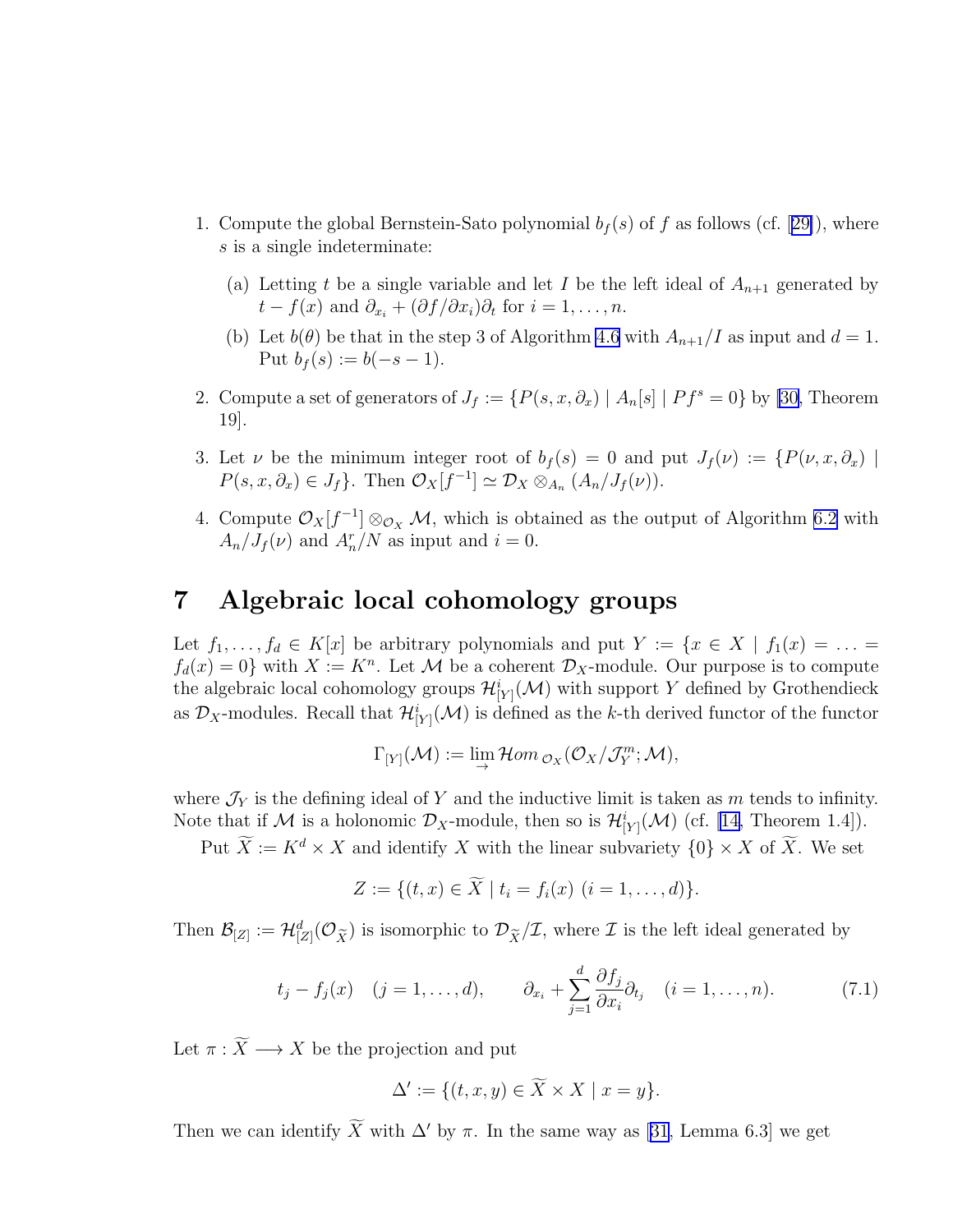<span id="page-23-0"></span>Lemma 7.1

$$
\operatorname{Tor}_i^{\pi^{-1}\mathcal{O}_X}(\mathcal{B}_{[Z]}, \pi^{-1}\mathcal{M}) \simeq \begin{cases} \mathcal{H}^0((\mathcal{B}_{[Z]}\hat{\otimes}\mathcal{M})_{\Delta'}^{\bullet}) & (i=0) \\ 0 & (i \neq 0) \end{cases}
$$

*with*

$$
\mathcal{B}_{[Z]}\hat{\otimes}\mathcal{M}:=\mathcal{D}_{\widetilde{X}\times X}\otimes_{p_1^{-1}\mathcal{D}_{\widetilde{X}}\otimes p_2^{-1}\mathcal{D}_X}(p_1^{-1}\mathcal{B}_{[Z]}\otimes_K p_2^{-1}\mathcal{M}),
$$

*where*  $p_1$  *and*  $p_2$  *are the projections of*  $X \times X$  *to* X *and to* X *respectively.* 

In fact, this lemma follows from the fact that  $\Delta'$  is non-characteristic with respect to  $\mathcal{B}_{[Z]}\hat{\otimes}\mathcal{M}$ . The proof of [\[31,](#page-35-0) Theorem 6.1] yields the following:

**Proposition 7.2** *For any coherent*  $\mathcal{D}_X$ *-module*  $\mathcal{M}$ *, we have an isomorphism* 

$$
\mathcal{H}^i_{[Y]}(\mathcal{M}) \simeq \mathcal{H}^{i-d}((\mathcal{B}_{[Z]} \otimes_{\pi^{-1}\mathcal{O}_X} \pi^{-1}\mathcal{M})_{\{0\} \times X}^{\bullet})
$$

*as left*  $\mathcal{D}_X$ *-module for any*  $i \geq 0$ *.* 

Algorithm 7.3 (Algebraic local cohomology groups  $\mathcal{H}^i_{[Y]}(\mathcal{M}))$ 

Input: Polynomials  $f_1, \ldots, f_d \in K[x]$  and a holonomic  $\mathcal{D}_X$ -module  $\mathcal{M} = \mathcal{D}_X \otimes_{A_n} (A_n^r/N)$ with an  $A_n$ -submodule N of  $A_n^r$  generated by G. Output:  $\mathcal{H}^i_{[Y]}(\mathcal{M}) = \mathcal{L}_{i-d}$  for  $i = 0, ..., d$  with  $Y := \{x \in K^n \mid f_1(x) = ... = f_d(x) = 0\}.$ 

1. Let I be the left  $A_{d+2n}$ -submodule of  $A_{d+2n}^r$  generated by

$$
G_1 := \{ (t_j - f_j(x))e_k \mid 1 \le j \le d, \ 1 \le k \le r \}
$$
  
\n
$$
\cup \quad (\partial_{x_i} + \sum_{j=1}^d \frac{\partial f_j}{\partial x_i} \partial_{t_j})e_k \mid 1 \le i \le n, \ 1 \le k \le r \}
$$
  
\n
$$
\cup \{ P(y, \partial_y) \mid P \in G \},
$$

where  $e_1, \ldots, e_r$  are the unit vectors of  $A_n^r$ .

- 2. Apply substitution  $y_i = x_i + z_i$  for  $i = 1, ..., n$  to  $G_1$  and let the result be  $G_2$ . Let  $J_2$  be the submodule of  $A_{d+2n}^r$  generated by  $G_2$ .
- 3. Compute the 0-th cohomology of the restriction of  $A_{d+2n}^r/J_2$  to  $\{(t, x, z) \mid z = 0\}$  in the form  $\mathcal{D}_{\widetilde{X}} \otimes_{A_{d+n}} (A_{d+n}^l / J_3)$  by Algorithm [5.4.](#page-17-0) Here we can assume  $k_0 = k_1 = 0$ skipping the steps 1–4 of Algorithm [5.4.](#page-17-0)
- 4. Compute  $\mathcal{L}_i := \mathcal{H}^i((\mathcal{D}_{\widetilde{X}} \otimes_{A_{d+n}} (A_{d+n}^l/J_3))_{\{0\}\times X}^{\bullet})$  for  $-d \leq i \leq 0$ .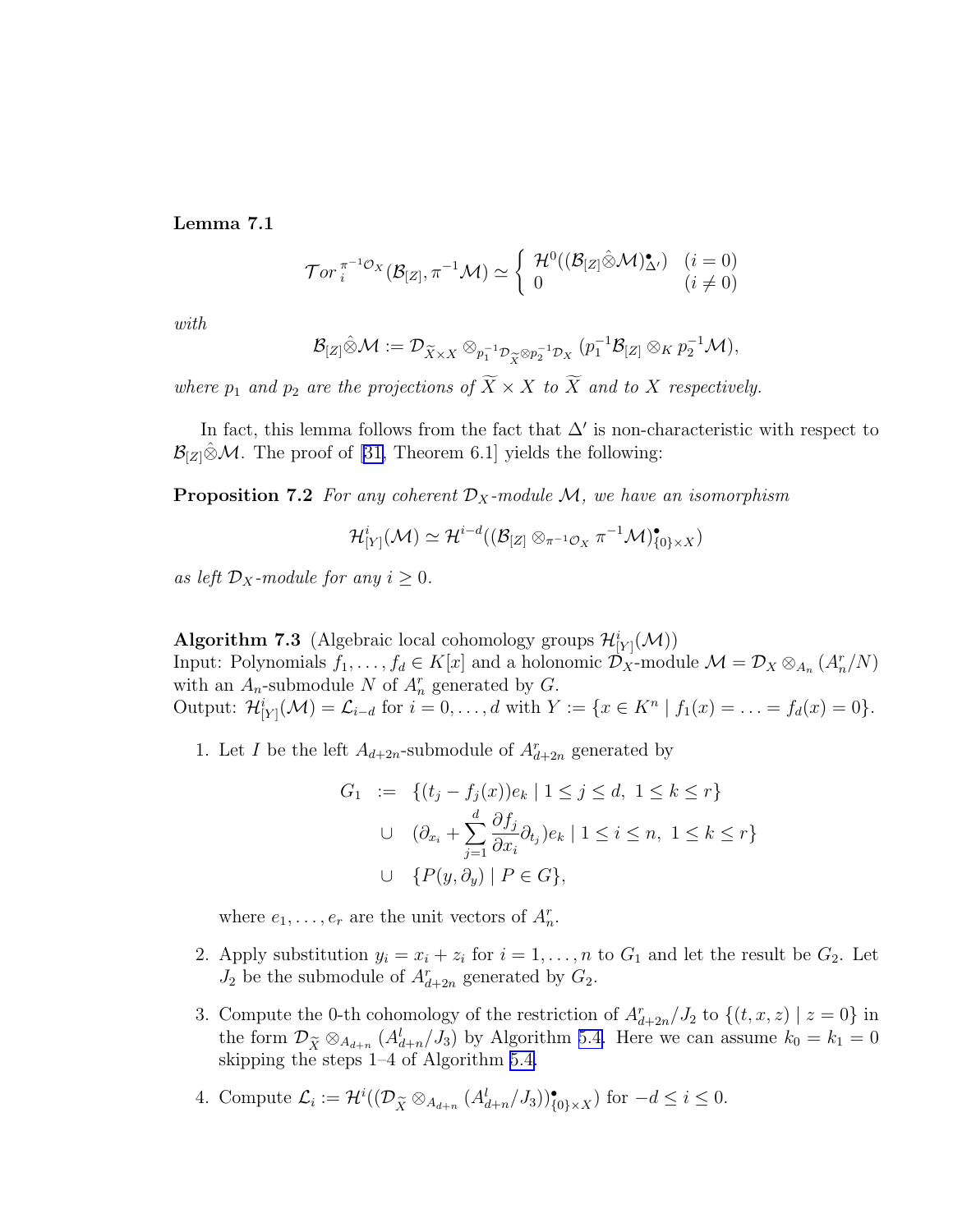<span id="page-24-0"></span>Finally, assume that Y is non-singular and let  $\iota: Y \to X$  be the embedding. Then for a coherent  $\mathcal{D}_Y$ -module  $\mathcal{N},$ 

$$
\iota_+\mathcal{N}:=\mathcal{D}_{X\leftarrow Y}\otimes_{\mathcal{D}_Y}\mathcal{N}
$$

is a coherent  $\mathcal{D}_X$ -module with support in Y; here we put  $\mathcal{D}_{X\leftarrow Y} := \mathcal{D}_X/(\mathcal{D}_X f_1 + \cdots +$  $\mathcal{D}_X f_d$ , which has a structure of  $(\mathcal{D}_X, \mathcal{D}_Y)$ -bimodule. Moreover, the functor  $\iota_+$  gives an equivalence between the category of coherent  $\mathcal{D}_Y$ -modules and that of coherent  $\mathcal{D}_X$ modules supported by  $Y$  ([[14](#page-34-0), Proposition 4.2]). In terms of this equivalence, we can compute the cohomology groups of the restriction of a holonomic  $\mathcal{D}_X$ -module M to Y by using Algorithm [7.3](#page-23-0) and the following isomorphism:

Proposition 7.4 ([[14,](#page-34-0) Proposition 4.3])

$$
\iota_+\mathcal{H}^i(\mathcal{M}_Y^{\bullet})=\mathcal{H}^{i+d}_{[Y]}(\mathcal{M}).
$$

Example 7.5 Put  $K := \mathbb{C}^3 \ni (x, y, z)$  and

$$
\mathcal{M} := \mathcal{D}_X/(\mathcal{D}_X\partial_x + \mathcal{D}_X\partial_y + \mathcal{D}_X(z^3\partial_z + z)).
$$

Then the local cohomology groups of M with support  $Y := \{(x, y, z) \in X \mid xz = yz = 0\}$ are given by

$$
\mathcal{H}_{[Y]}^i(\mathcal{M}) = \begin{cases} \mathcal{D}_X/(\mathcal{D}_X x + \mathcal{D}_X y + \mathcal{D}_X (z^2 \partial_z + 2z + 1)) & (i = 2), \\ 0 & (i = 1), \\ \mathcal{D}_X/(\mathcal{D}_X \partial_x^2 + \mathcal{D}_X (x \partial_x - 1) + \mathcal{D}_X \partial_y + \mathcal{D}_X z) & (i = 0). \end{cases}
$$

Moreover,  $\mathcal{H}^0_{[Y]}(\mathcal{M}) = \mathcal{D}_X u$  is also isomorphic to

$$
\mathcal{D}_X/(\mathcal{D}_X\partial_x+\mathcal{D}_X\partial_y+\mathcal{D}_Xz)=\mathcal{D}_Xv
$$

by the correspondence  $u \mapsto \partial_x v$  and  $v \mapsto xu$ , where u and v denote the residue classes of  $1 \in \mathcal{D}_X$  in respective modules.

The localization of  $\mathcal M$  by z is given by

$$
\mathcal{M}[1/z] = \mathcal{D}_X/(\mathcal{D}_X\partial_x + \mathcal{D}_X\partial_y + \mathcal{D}_X(z^2\partial_z + z + 1)).
$$

Note that the methods of [\[31\]](#page-35-0)or [[39](#page-36-0)] cannot be appied since  $z : \mathcal{M} \to \mathcal{M}$  is not injective.

#### 8 Functors in the analytic category

The functors studied in the preceding sections have analytic counterparts (cf.[[14](#page-34-0)],[\[24\]](#page-35-0)). Throughout this section, we assume  $K = \mathbf{C}$  and denote by  $\mathcal{O}_X^{\text{an}}$  and  $\mathcal{D}_X^{\text{an}}$  the sheaves on X of holomorphic functions and of rings of differential operators with holomorphic coefficients respectively. For a left  $\mathcal{D}_X$ -module  $\mathcal{M} = \mathcal{D}_X^r/\mathcal{N}$ , we put  $\mathcal{M}^{\text{an}} := \mathcal{D}_X^{\text{an}} \otimes_{\mathcal{D}_X} \mathcal{M}$ . For  $k \in \mathbf{Z}$ , put

$$
F_Y^k(\mathcal{D}_X^{\text{an}}) := \{ P \in \mathcal{D}_X^{\text{an}} | _Y \mid P(\mathcal{J}_Y^{\text{an}})^j \in (\mathcal{J}_Y^{\text{an}})^{j-k} \text{ for any } j \geq k \},
$$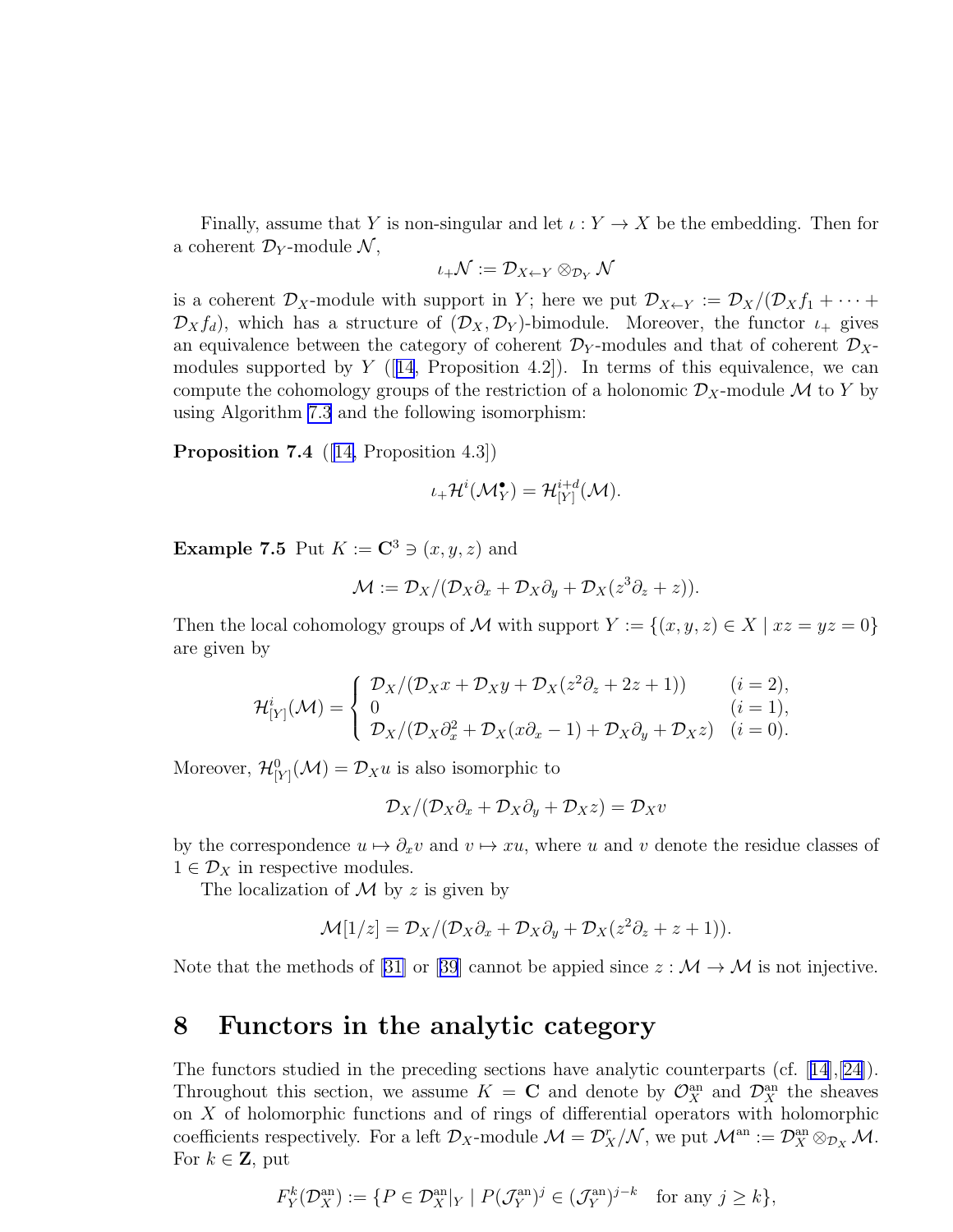<span id="page-25-0"></span>where  $\mathcal{J}_Y^{\text{an}}$  is the defining ideal of Y in  $\mathcal{O}_X^{\text{an}}$ . Then for  $\mathbf{m} = (m_1, \ldots, m_r) \in \mathbf{Z}^r$ , the  $F_Y[\textbf{m}]$ -filtrations are defined by

$$
F_Y^k[\mathbf{m}]((\mathcal{D}_X^{\mathrm{an}})^r) := \bigoplus_{i=1}^r F_Y^{k-m_i}(\mathcal{D}_X^{\mathrm{an}}),
$$
  

$$
F_Y^k[\mathbf{m}](\mathcal{M}^{\mathrm{an}}) := F_Y^{k-m_1}(\mathcal{D}_X^{\mathrm{an}})u_1 + \cdots + F_Y^{k-m_r}(\mathcal{D}_X^{\mathrm{an}})u_r,
$$

where  $u_1, \ldots, u_r$  are the residue classes of the unit vectors of  $(\mathcal{D}_X^{\text{an}})^r$ . The graded modules are defined in the same way as in Section [2](#page-2-0). Put  $\mathcal{D}_{Y\to X}^{\text{an}} := \mathcal{O}_Y^{\text{an}} \otimes_{\mathcal{O}_X^{\text{an}}} \mathcal{D}_X^{\text{an}}$ , which is a  $(\mathcal{D}_Y^{\text{an}}, \mathcal{D}_X^{\text{an}})$ -bimodule. Then the restriction of  $\mathcal{M}^{\text{an}}$  to Y is defined by

$$
(\mathcal{M}^{\mathrm{an}})_Y^{\bullet}:=\mathcal{D}_{Y\to X}^{\mathrm{an}}\otimes_{\mathcal{D}_{X}^{\mathrm{an}}}^L\mathcal{M}^{\mathrm{an}}.
$$

The b-function of  $\mathcal{M}^{\text{an}}$  along Y at  $p \in Y$  is defined to be the generator of the ideal

$$
\{b(\theta) \in \mathbf{C}[\theta] \mid b(\vartheta) \text{gr}_Y^0[\mathbf{m}](\mathcal{M}^\text{an}) = 0\},\
$$

where  $\vartheta$  is defined as in Section [4.](#page-8-0)

**Lemma 8.1** Let N be a coherent left  $\mathcal{D}_X$ -submodule of  $\mathcal{D}_X^r$ . Define the  $F_Y[\mathbf{m}]$ -filtrations *on* N *and on* N an *as in Section [2](#page-2-0) with a shift vector* m*. Then we have*

$$
gr_Y^0[\mathbf{m}](\mathcal{N}^{an}) = gr_Y^0(\mathcal{D}_X^{an}) \otimes_{gr_Y^0(\mathcal{D}_X)} gr_Y^0[\mathbf{m}](\mathcal{N})
$$
  
=  $\mathcal{D}_Y^{an} \otimes_{\mathcal{D}_Y} gr_Y^0[\mathbf{m}](\mathcal{N}).$ 

Proof: We can prove the first equality by the same method (considering syzygies in thegraded module) as  $[29,$  $[29,$  Theorem 3.16 (cf. also  $[1,$  Lemma 1.1.2), where the case of  $r = d = 1$  is treated; the argument applies to this case with trivial modifications. The second equality follows from

$$
\text{gr}_Y^0(\mathcal{D}_X)=\mathcal{D}_Y[t_1\partial_{t_1},\ldots,t_d\partial_{t_d}],\qquad \text{gr}_Y^0(\mathcal{D}_X^{\text{an}})=\mathcal{D}_Y^{\text{an}}[t_1\partial_{t_1},\ldots,t_d\partial_{t_d}].
$$

 $\Box$ 

**Proposition 8.2** *The b*-function  $b^{an}(\theta, p)$  *of*  $\mathcal{M}^{an}$  *and* the *b*-function  $b(\theta, p)$  *of*  $\mathcal{M}$  *with the same shift vector* **m** *coincide for any*  $p \in Y$ *.* 

Proof:This follows from Lemma 8.1 and the faithful flatness of  $\mathcal{O}_{Y}^{\text{an}}$  over  $\mathcal{O}_{Y}$  (cf. [[29,](#page-35-0) Lemma  $4.4$ ]).  $\Box$ 

**Proposition 8.3** *We have for any*  $i \in \mathbf{Z}$ *,* 

$$
\mathcal{H}^i((\mathcal{M}^{\mathrm{an}})_Y^{\bullet}) = \mathcal{D}_Y^{\mathrm{an}} \otimes_{\mathcal{D}_Y} \mathcal{H}^i(\mathcal{M}_Y^{\bullet}).
$$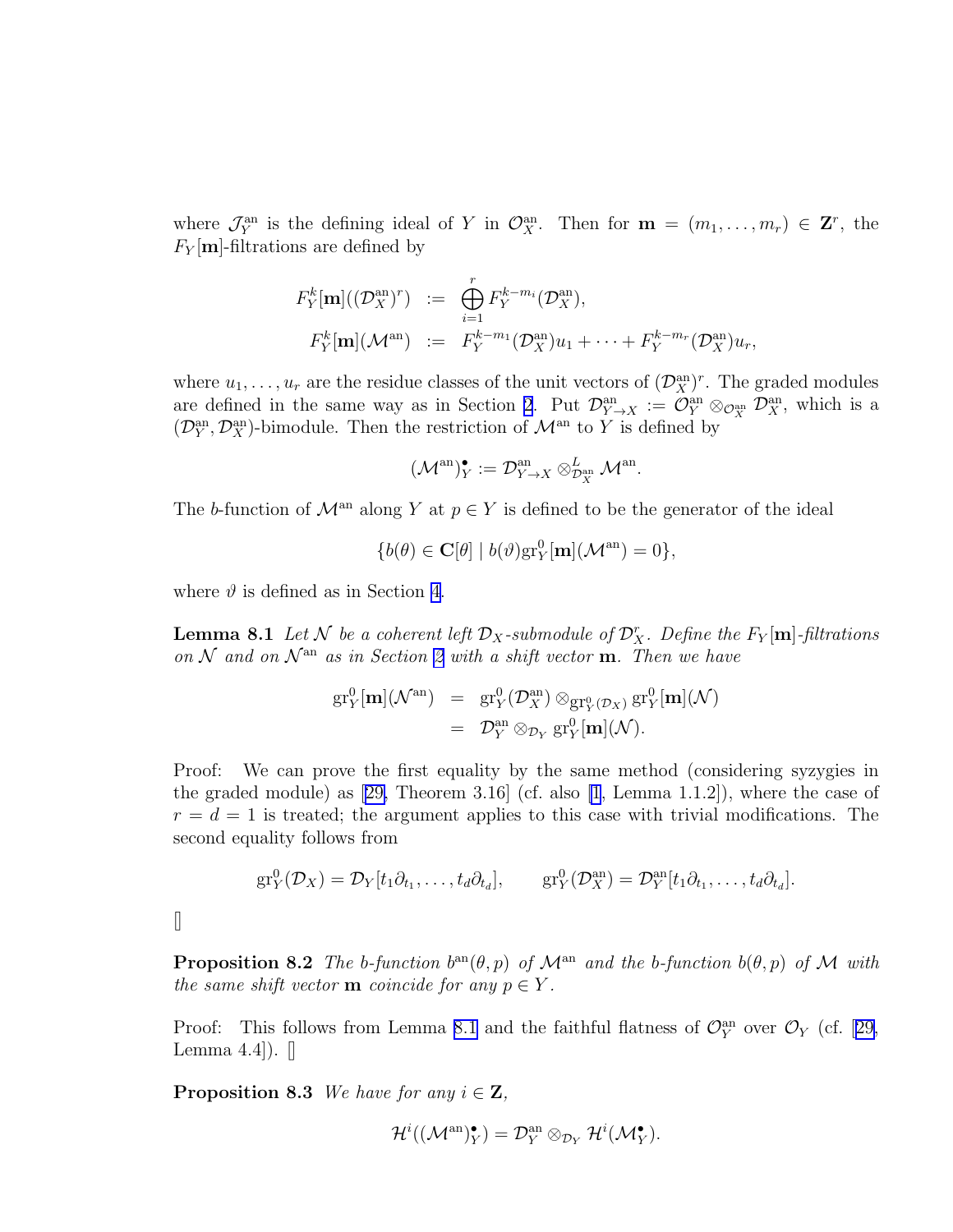<span id="page-26-0"></span>Proof: Since we can regard

$$
\mathcal{D}_{Y\to X}^{\text{an}} = \{ \sum_{\nu,\beta} a_{\nu\beta}(x) \partial_t^{\nu} \partial_x^{\beta} \in \mathcal{D}_X^{\text{an}} \mid a_{\nu\beta}(x) \in \mathcal{O}_Y^{\text{an}} \},
$$

we have an isomorphism  $\mathcal{D}_{Y\to X}^{an} \simeq \mathcal{D}_{Y}^{an} \otimes_{\mathcal{D}_{Y}} \mathcal{D}_{Y\to X}$  as  $(\mathcal{D}_{Y}^{an}, \mathcal{D}_{X})$ -bimodules. Combining this with the flatness of  $\mathcal{D}_X^{\text{an}}$  over  $\mathcal{D}_X$ , and that of  $\mathcal{D}_{Y\to X}$  over  $\mathcal{D}_Y$ , we get

$$
\begin{array}{rcl}\n(\mathcal{M}^{\mathrm{an}})_{Y}^{*} & = & \mathcal{D}_{Y \to X}^{\mathrm{an}} \otimes_{\mathcal{D}_{X}^{\mathrm{an}}} (\mathcal{D}_{X}^{\mathrm{an}} \otimes_{\mathcal{D}_{X}} \mathcal{M}) \\
 & = & \mathcal{D}_{Y \to X}^{\mathrm{an}} \otimes_{\mathcal{D}_{X}}^L \mathcal{M} \\
 & = & (\mathcal{D}_{Y}^{\mathrm{an}} \otimes_{\mathcal{D}_{Y}} \mathcal{D}_{Y \to X}) \otimes_{\mathcal{D}_{X}}^L \mathcal{M} \\
 & = & \mathcal{D}_{Y}^{\mathrm{an}} \otimes_{\mathcal{D}_{Y}} (\mathcal{D}_{Y \to X} \otimes_{\mathcal{D}_{X}}^L \mathcal{M}) \\
 & = & \mathcal{D}_{Y}^{\mathrm{an}} \otimes_{\mathcal{D}_{Y}} \mathcal{M}_{Y}^*.\n\end{array}
$$

This implies the assertion since  $\mathcal{D}_Y^{\text{an}}$  is flat over  $\mathcal{D}_Y$ . []

**Proposition 8.4** *For*  $\mathcal{D}_X$ *-modules*  $\mathcal M$  *and*  $\mathcal N$ *, we have* 

$$
{\mathcal T}or^{{\mathcal O}^{\mathrm{an}}_X}_i({\mathcal M}^{\mathrm{an}},{\mathcal N}^{\mathrm{an}})={\mathcal D}^{\mathrm{an}}_X\otimes_{{\mathcal D}_X}{\mathcal T}or^{{\mathcal O}_X}_i({\mathcal M},{\mathcal N}).
$$

Proof: The assertion follows from Proposition [8.3](#page-25-0)and [[14,](#page-34-0) Proposition 4.7]. [

For an algebraic set Y of X, the algebraic local cohomology groups of  $\mathcal{M}^{\text{an}}$  are defined to be the derived functors of the functor

$$
\Gamma_{[Y]}(\mathcal{M}^{\mathrm{an}}):=\lim_{m\to\infty}\mathcal{H}om_{\mathcal{O}_X^{\mathrm{an}}}(\mathcal{O}_X^{\mathrm{an}}/(\mathcal{J}_Y^{\mathrm{an}})^m;\mathcal{M}^{\mathrm{an}}).
$$

**Proposition 8.5** *For a left*  $\mathcal{D}_X$ -module  $\mathcal{M}$ *, a polynomial*  $f \in \mathbb{C}[x]$ *, and an algebraic set* Y *, we have*

$$
\mathcal{M}^{\mathrm{an}}[f^{-1}] = \mathcal{D}_X^{\mathrm{an}} \otimes_{\mathcal{D}_X} \mathcal{M}[f^{-1}],
$$
  

$$
\mathcal{H}^i_{[Y]}(\mathcal{M}^{\mathrm{an}}) = \mathcal{D}_X^{\mathrm{an}} \otimes_{\mathcal{D}_X} \mathcal{H}^i_{[Y]}(\mathcal{M}).
$$

Proof: The first equality is an immediate consequence of Proposition 8.4. The second equality follows from Proposition [8.3](#page-25-0), and Proposition [7.2](#page-23-0) together with its analytic counterpart. []

## 9 Homogenized Weyl algebra and Schreyer's method for free resolution

In this section, we work in a framework more general than is needed in the preceding sections. Let  $A_n = K[x]\langle \partial \rangle$  be the Weyl algebra over a field K of characteristic zero with  $x = (x_1, \ldots, x_n), \; \partial = (\partial_1, \ldots, \partial_n), \; \partial_i = \partial/\partial x_i$ . We introduce a weight vector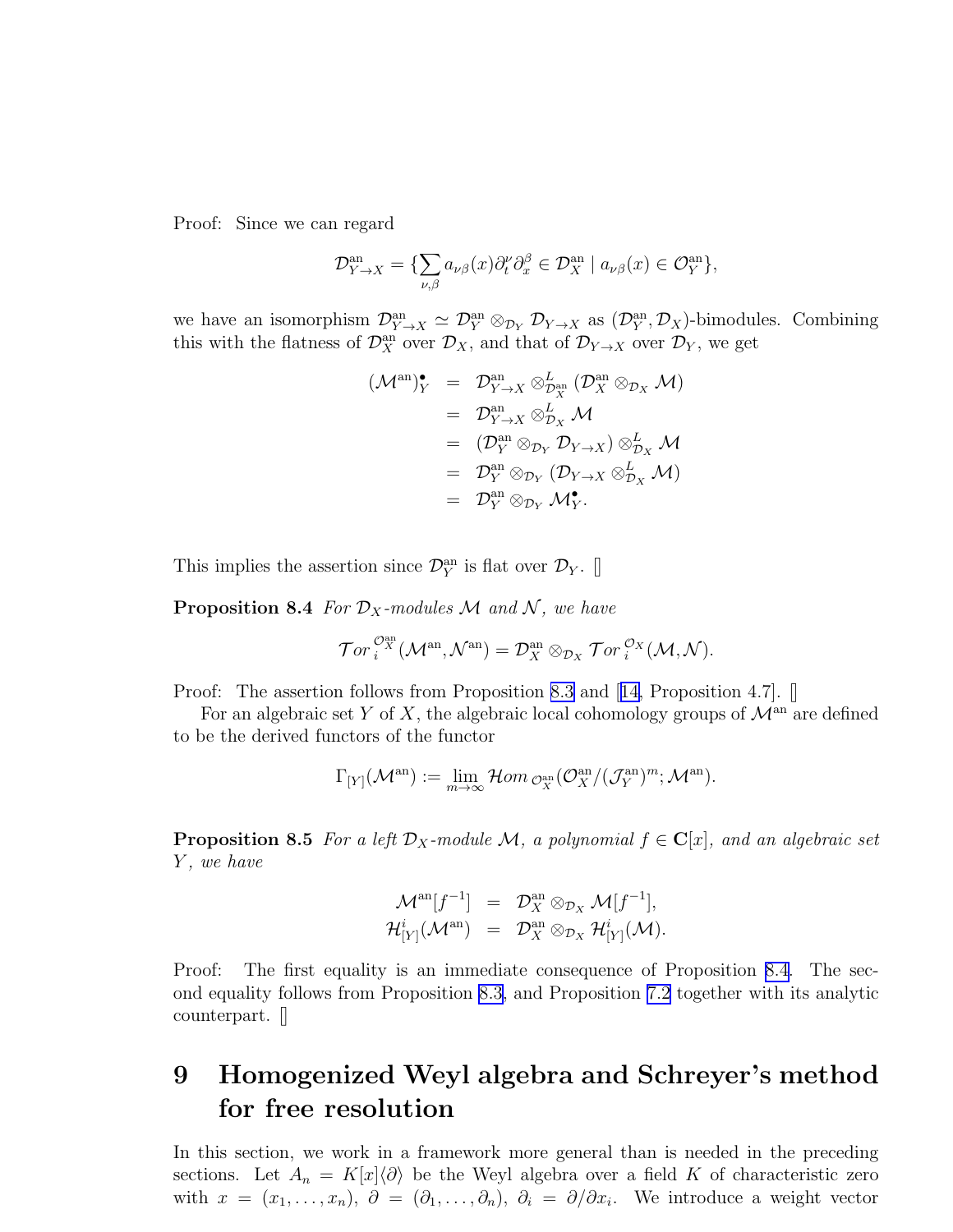$w = (w_1, \ldots, w_n; w_{n+1}, \ldots, w_{2n}) \in \mathbb{Z}^{2n} \setminus \{0\}$  that satisfies  $w_i + w_{n+i} \geq 0$  for  $i = 1, \ldots, n$ . For each integer  $\nu \in \mathbb{Z}$ , we put

$$
F_w^{\nu}(A_n) := \{ P = \sum_{\alpha, \beta \in \mathbf{N}^n} a_{\alpha\beta} x^{\alpha} \partial^{\beta} \in A_n \mid a_{\alpha\beta} = 0 \text{ if } \sum_{i=1}^n w_i \alpha_i + \sum_{i=1}^n w_{n+i} \beta_i > \nu \},
$$

where  $a_{\alpha\beta} \in K$  and the sum with respect to  $\alpha, \beta \in \mathbb{N}^n$  is finite. For a nonzero  $P \in A_n$ , let ord<sub>w</sub>(P) be the minimum integer k such that  $P \in F_w^k(A_n)$ . It is easy to see that  $\text{ord}_w(PQ) = \text{ord}_w(P) + \text{ord}_w(Q)$  holds for nonzero  $P, Q \in A_n$ . More generally, for a shift vector  $\mathbf{m} = (m_1, \dots, m_r) \in \mathbf{Z}^r$ , we define a filtration  $F_w[\mathbf{m}]$  of  $A_n^r$  by

$$
F_w^k[\mathbf{m}](A_n^r) := \bigoplus_{i=1}^r F_w^{k-m_i}(A_n)e_i,
$$

where  $e_1, \ldots, e_r$  are the canonical generators of  $A_n^r$ . For a nonzero  $P \in A_n^r$ , we put  $\mathrm{ord}_w[\mathbf{m}](P) := \min\{k \in \mathbf{Z} \mid P \in F_w^k[\mathbf{m}](A_n^r)\}.$ 

Now we introduce the homogenized Weyl algebra, which was introduced from the second version  $(1994)$  of kan/sm1 [[38\]](#page-36-0):

**Definition 9.1** Let  $A_n^{(h)}$  be the algebra over K generated by  $h, x = (x_1, \ldots, x_n)$ , and  $\partial = (\partial_1, \ldots, \partial_n)$  which satisfy the relations

$$
x_i x_j - x_j x_i = 0, \quad \partial_i \partial_j - \partial_j \partial_i = 0, \quad x_i \partial_j - \partial_j x_i = -\delta_{ij} h^2, hx_i - x_i h = 0, \qquad h \partial_i - \partial_i h = 0 \qquad (i, j = 1, ..., n),
$$

where  $\delta_{ii} = 1$  and  $\delta_{ij} = 0$  if  $i \neq j$ . We call  $A_n^{(h)}$  the *homogenized Weyl algebra*. The substitution  $h = 1$  defines a K-algebra homomorphism

$$
\rho: A_n^{(h)} \ni P \longmapsto P|_{h=1} \in A_n.
$$

An element P of  $A^{(h)}$  is uniquely expressed as a finite sum

$$
P = \sum_{\lambda \in \mathbf{N}, \alpha, \beta \in \mathbf{N}^n} a_{\lambda \alpha \beta} h^{\lambda} x^{\alpha} \partial^{\beta}
$$

with  $a_{\lambda\alpha\beta} \in K$ . The total degree of  $P \in A^{(h)}$  is defined by

$$
\deg(P) := \max\{\lambda + |\alpha| + |\beta| \mid a_{\lambda\alpha\beta} \neq 0\}
$$

if  $P \neq 0$  and deg( $P$ ) =  $-\infty$  if  $P = 0$ .

Now let us take another vector  $\mathbf{n} = (n_1, \ldots, n_r) \in \mathbf{Z}^r$ , which describes the shift with respect to the total degree. For  $P = (P_1, \ldots, P_r) \in (A_n^{(h)})^r$ , we put

$$
\deg[\mathbf{n}](P) := \max_{1 \le i \le r} (\deg(P_i) + n_i).
$$

**Definition 9.2** 1. An element  $P = \sum_{i=1}^r \sum_{(\lambda,\alpha,\beta)\in L} a_{\lambda\alpha\beta i} h^{\lambda} x^{\alpha} \partial^{\beta} e_i$  of  $(A_n^{(h)})^r$  is said to be h[n]-homogeneous if there exists  $k \in \mathbb{Z}$  so that  $a_{\lambda \alpha \beta i} = 0$  unless  $\lambda + |\alpha| + |\beta| + n_i =$ k.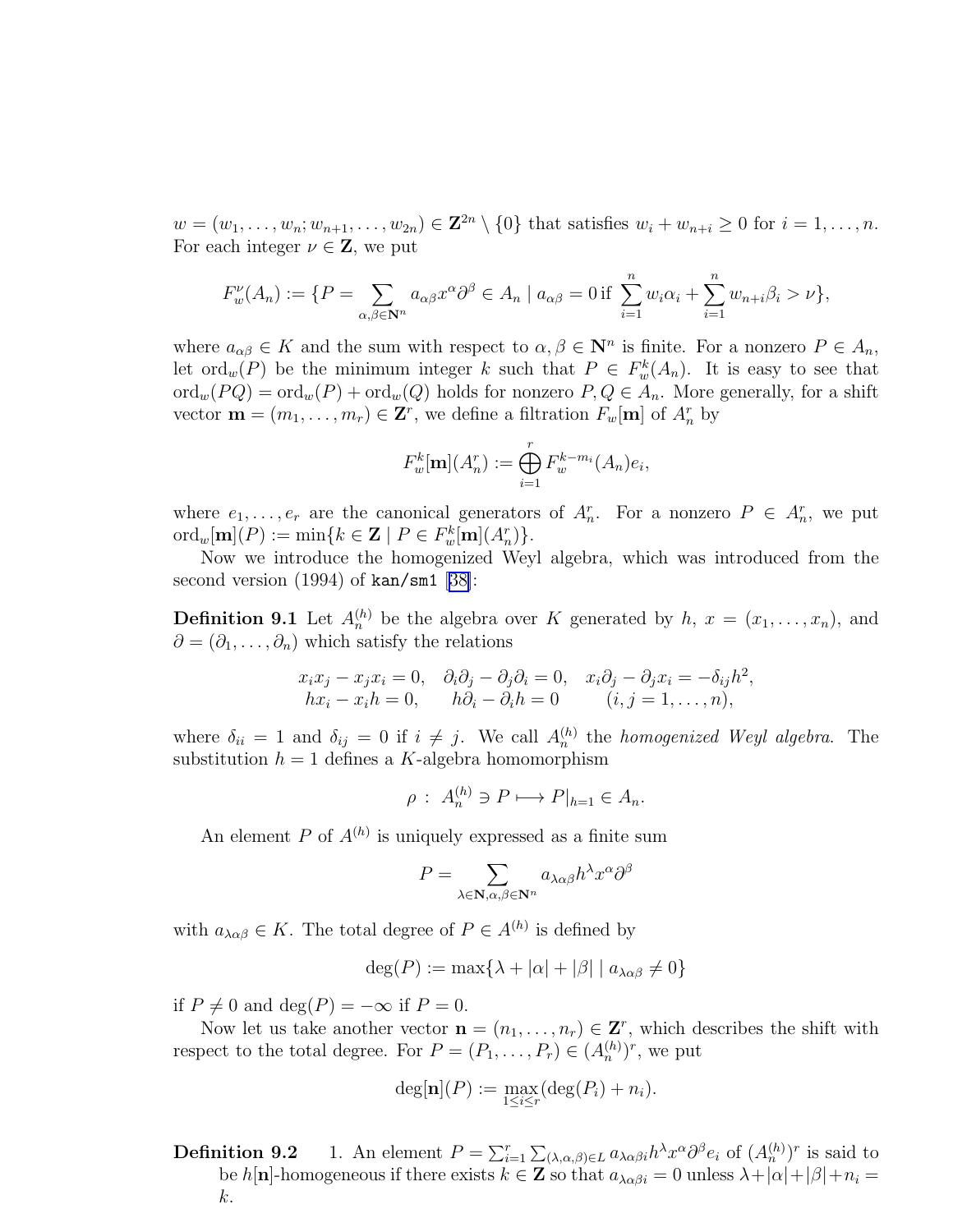<span id="page-28-0"></span>2. For  $P = \sum_{i=1}^r \sum_{(\alpha,\beta)\in L} a_{\alpha\beta i} x^{\alpha} \partial^{\beta} e_i \in A_n^r$ , we define the  $h[\mathbf{n}]$ -homogenization  $h[\mathbf{n}](P) \in$  $(A_n^{(h)})^r$  by

$$
h[\mathbf{n}](P):=\sum_{i=1}^r\sum_{(\alpha,\beta)\in L}a_{\alpha\beta i}h^{k-|\alpha|-|\beta|-n_i}x^\alpha\partial^\beta e_i
$$

with  $k := \max\{|\alpha| + |\beta| + n_i \mid a_{\alpha\beta i} \neq 0\}$ . This is  $h[\mathbf{n}]$ -homogeneous.

If **n** is the zero vector, we denote  $h[\mathbf{n}](P)$  simply by  $h(P)$ .

**Lemma 9.3** For  $P \in A_n^r$  and  $Q \in A_n$ , we have  $\rho(h[\mathbf{n}](P)) = P$  and  $h[\mathbf{n}](QP) =$  $h(Q)h[\mathbf{n}](P)$ .

**Definition9.4** Let  $\prec$  be a monomial order (i.e. an order satisfying ([3.1](#page-5-0))) on  $L \times \{1, \ldots, r\}$ with  $L := \mathbb{N}^{2n}$ . We denote by  $\text{lexp}_{\prec}(P)$  the leading exponent of  $P \in A_n^r$  with respect to  $\prec$ . Then  $\prec$  is said to be *adapted to* the filtration  $F_w[\mathbf{m}]$  if  $\langle w, \alpha \rangle + m_i \langle w, \beta \rangle + m_j$ implies  $(\alpha, i) \prec (\beta, j)$  for  $\alpha, \beta \in L$  and  $i, j \in \{1, \ldots, r\}$ , and if  $\text{lexp}_{\prec}(e_i) \prec \text{lexp}_{\prec}(x_j \partial_j e_i)$ for any  $1 \le i \le r$  and  $1 \le j \le n$ ; here we write  $\langle w, \alpha \rangle = \sum_{i=1}^{2n} w_i \alpha_i$  for  $\alpha = (\alpha_1, \dots, \alpha_{2n})$ .

We fix a monomial order  $\prec$  on  $L \times \{1, \ldots, r\}$  that is adapted to the  $F_w[\mathbf{m}]$ -filtration. Then we define an order  $\prec_h$  on  $\mathbb{N} \times L \times \{1, \ldots, r\}$  by

$$
(\lambda, \alpha, i) \prec_{h[\mathbf{n}]} (\mu, \beta, j) \text{ if and only if}
$$
  
\n
$$
\lambda + |\alpha| + n_i < \mu + |\beta| + n_j \text{ or else}
$$
  
\n
$$
\lambda + |\alpha| + n_i = \mu + |\beta| + n_j, \ (\lambda, \alpha, i) \prec (\mu, \beta, j),
$$

for  $\lambda, \lambda' \in \mathbb{N}, \alpha, \beta \in L$  and  $i, j \in \{1, ..., r\}$ . Then it is easy to see that  $\prec_{h[\mathbf{n}]}$  is a well-order. For a nonzero element

$$
P = \sum_{i=1}^{r} \sum_{\lambda,\alpha,\beta} a_{\lambda\alpha\beta i} h^{\lambda} x^{\alpha} \partial^{\beta} e_i
$$
 (9.1)

of  $(A_n^{(h)})^r$ , its leading exponent  $(\lambda_0, \alpha_0, \beta_0, i_0) = \text{lexp}_{h[\mathbf{n}]}(P) \in \mathbf{N} \times L \times \{1, \ldots, r\}$  is defined as the maximum element of  $\{(\lambda, \alpha, \beta, i) | a_{\lambda \alpha \beta i} \neq 0\}$  with respect to  $\prec_{h[\mathbf{n}]}$ . Then the leading position  $\text{lp}_{h[\textbf{n}]}(P)$  and the leading coefficient  $\text{loef}_{h[\textbf{n}]}(P)$  are defined to be  $i_0$ and  $a_{\lambda_0,\alpha_0,\beta_0,i_0}$  respectively. We denote them simply by  $\text{lexp}(P)$ ,  $\text{lp}(P)$ , and  $\text{loef}(P)$  if there is no fear of confusion. The following lemmas follow easily from Definition 9.4 and the definitions of  $A_n^{(h)}$  and  $\prec_{h[\mathbf{n}]}$ :

**Lemma 9.5** For  $P \in (A_n^{(h)})^r$  and  $Q \in A_n^{(h)}$ , we have  $\text{lexp}(QP) = \text{lexp}(Qe_k) + \text{lexp}(P)$ *with*  $k = \text{lp}(P)$ *.* 

**Lemma 9.6** If  $P \in (A_n^{(h)})^r$  is  $h[n]$ -homogeneous and  $Q \in A_n^{(h)}$  is  $h[0]$ -homogeneous, then QP *is* h[n]*-homogeneous.*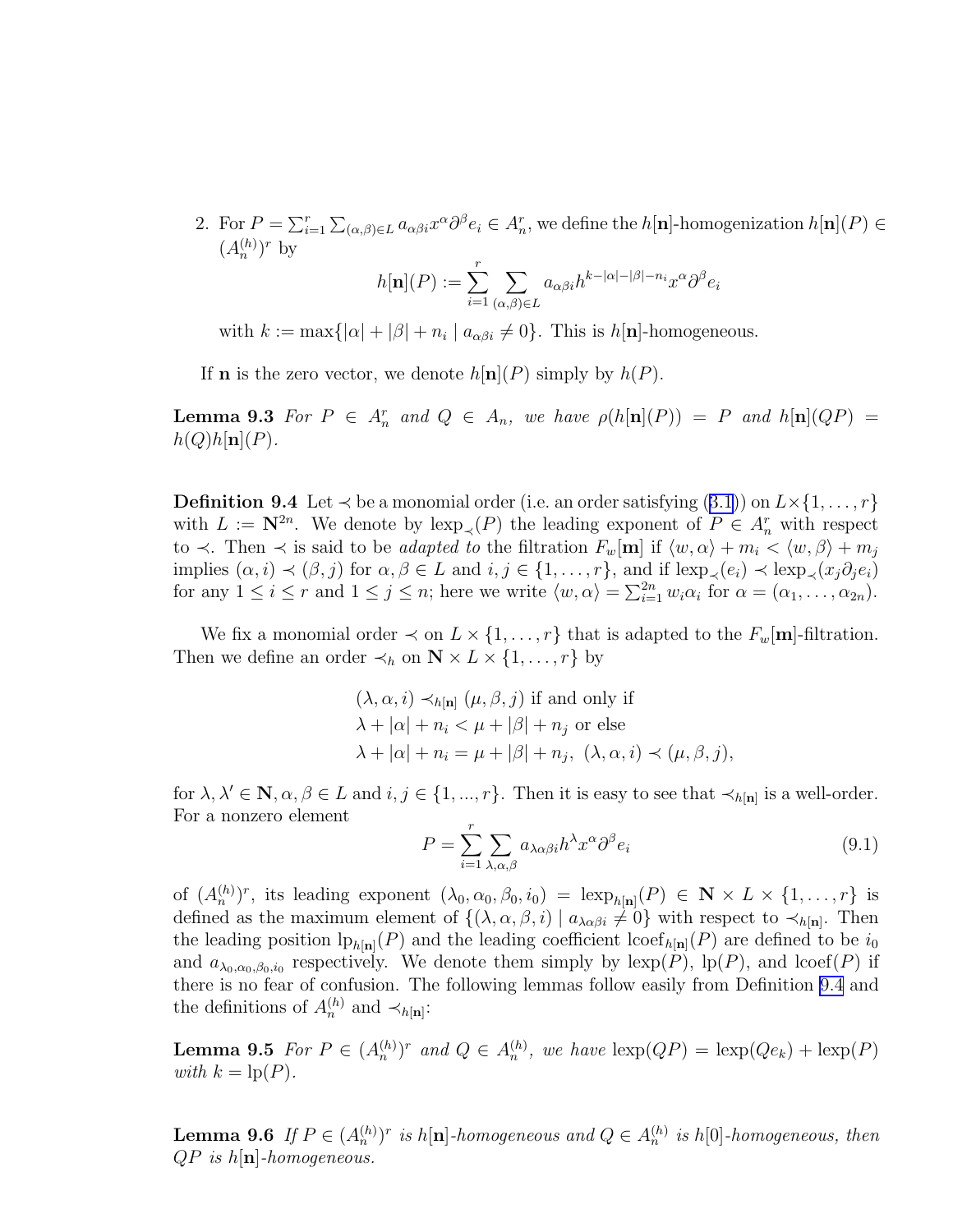<span id="page-29-0"></span>**Lemma 9.7** Let  $\varpi$  :  $N \times L \times \{1, ..., r\} \rightarrow L \times \{1, ..., r\}$  be the projection. Then  $\operatorname{lexp}_{\prec}(\rho(P)) = \varpi(\operatorname{lexp}_{h[\mathbf{n}]}(P))$  *holds if* P *is* h[**n**]-homogeneous.

In view of the above lemmas, we can define the notion of Gröbner basis in the homogenized Weyl algebra and can employ the Buchberger algorithm, which preserves the  $h[n]$ -homogeneity:

**Definition 9.8** Let N be a left  $A_n^{(h)}$ -submodule of  $(A_n^{(h)})^r$ . Then a finite subset G of N is called a Gröbner basis of N with respect to  $\prec_{h[\mathbf{n}]}$  if

$$
E(N) := \{ \text{lexp}(P) \mid P \in N \setminus \{0\} \} = \bigcup_{P \in G} (\text{lexp}(P) + L).
$$

Note that G generates N if G is a Gröbner basis of N since  $\prec_{h[\mathbf{n}]}$  is a well-order.

**Proposition 9.9** Let N be a left  $A_n$ -submodule of  $A_n^r$  generated by  $P_1, \ldots, P_k$ . Let  $h[\mathbf{n}](N)$  be the left  $A_n^{(h)}$ -submodule of  $(A_n^{(h)})^r$  generated by  $h[\mathbf{n}](P_i)$  for  $i = 1, \ldots, k$ . Let  $G = \{Q_1, \ldots, Q_s\}$  be a Gröbner basis of  $h[\mathbf{n}](N)$  with respect to  $\prec_{h[\mathbf{n}]}$ . Then for any  $P \in$ *N*, there exist  $U_j \in A_n$  such that  $P = U_1 \rho(Q_1) + \cdots + U_s \rho(Q_s)$  and  $\text{ord}_w[\mathbf{m}](U_j \rho(Q_j)) \leq$  $\text{ord}_{w}[\mathbf{m}](P)$  *for*  $j = 1, ..., s$ *.* 

Proof: There exists  $\nu \in \mathbb{N}$  such that  $h^{\nu}h[\mathbf{n}](P)$  belongs to  $h[\mathbf{n}](N)$ . By the division algorithm in  $(A_n^{(h)})^r$ , we can find  $h[n]$ -homogeneous  $U_1, \ldots, U_s \in (A^{(h)})^r$  such that  $h^{\nu}h[\mathbf{n}](P) = U_1Q_1 + \cdots + U_sQ_s$  and  $\operatorname{exp}(U_kQ_k) \preceq_{h[\mathbf{n}]} \operatorname{exp}(h^{\nu}h[\mathbf{n}](P))$  for  $k = 1, \ldots, s$ . Applying the ring homomorphism  $\rho$ , we get  $P = \rho(U_1)\rho(Q_1) + \cdots + \rho(U_s)\rho(Q_s)$  and  $\operatorname{lexp}\nolimits_{\prec}(\rho(U_k)\rho(Q_k)) = \varpi(\operatorname{lexp}\nolimits(U_kQ_k)) \preceq \varpi(\operatorname{lexp}\nolimits(h^{\nu}h[\mathbf{n}](P))) = \operatorname{lexp}\nolimits_{\prec}(P)$ . Since  $U_i$  and  $Q_i$  are h[n]-homogeneous, this implies  $\text{ord}_w[\textbf{m}](\rho(U_iQ_i)) \leq \text{ord}_w[\textbf{m}](P)$ . [

We use the same notation as in the preceding proposition. Put  $\Lambda := \{(i, j) | 1 \leq i <$  $j \leq s$ ,  $\text{lp}(P_i) = \text{lp}(P_j)$ . Then for  $(i, j) \in \Lambda$ , let  $S_{ij}, S_{ji} \in A_n^{(h)}$  be monomials such that

$$
\text{lexp}(S_{ji}P_i) = \text{lexp}(S_{ij}P_j) = \text{lexp}(P_i) \lor \text{lexp}(P_j), \quad \text{loof}(S_{ji}P_i) = \text{loof}(S_{ij}P_j).
$$

By the Buchberger algorithm, there exist  $h[\mathbf{n}]$ -homogeneous  $U_{ijk} \in A_n^{(h)}$  so that we have

$$
S_{ji}P_i - S_{ij}P_j = \sum_{k=1}^s U_{ijk}P_k
$$

and either  $U_{ijk} \neq 0$  or

$$
\operatorname{lexp}(U_{ijk}P_k) \prec_{h[\mathbf{n}]} \operatorname{lexp}(P_i) \vee \operatorname{lexp}(P_j)
$$

for each  $k = 1, ..., s$ . The following is an analogue of F.O. Schreyer's theorem for the syzygies in the polynomial ring: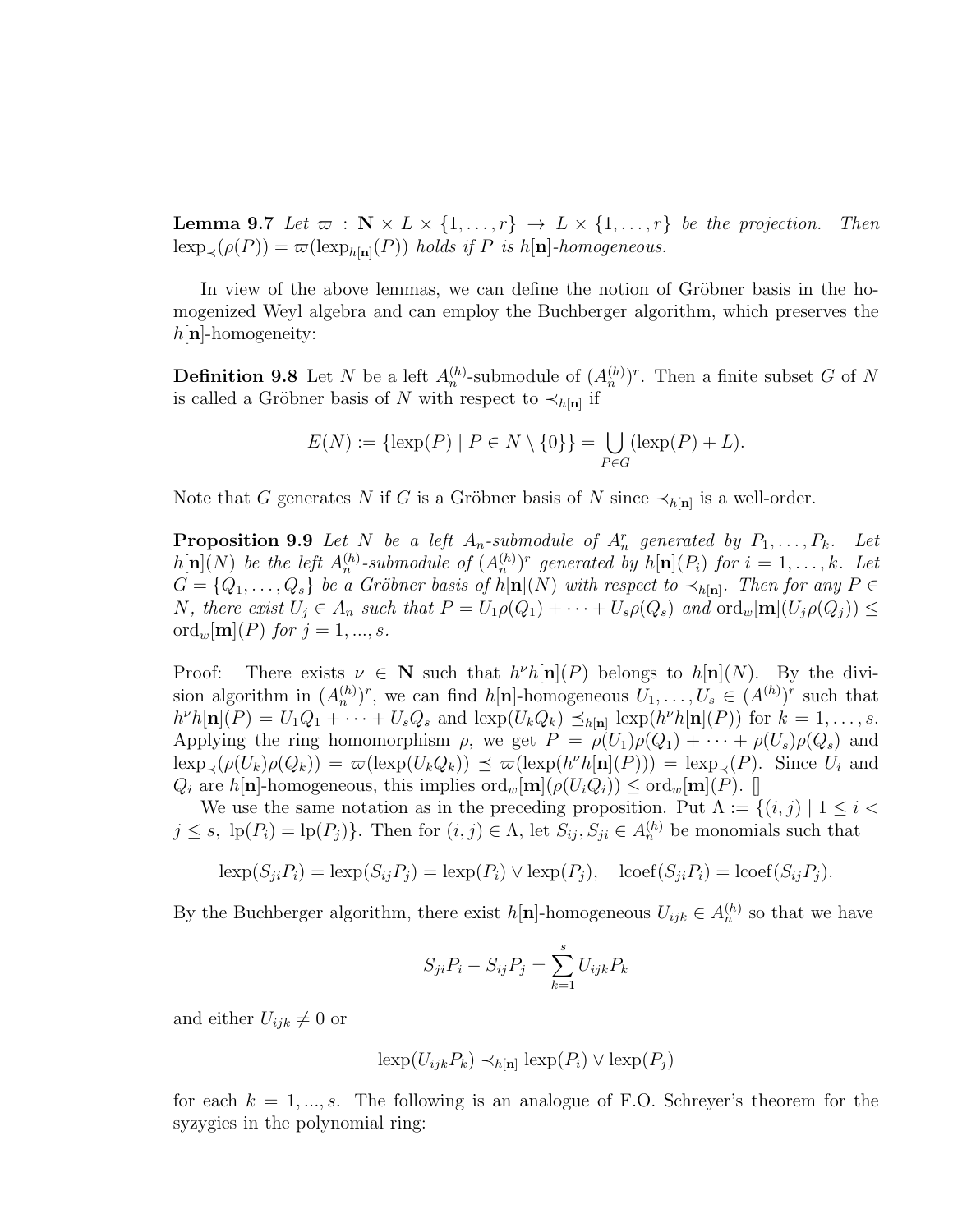<span id="page-30-0"></span>**Theorem 9.10** In the notation above, let  $\prec'$  be the order on  $N \times L \times \{1, \ldots, s\}$  defined *by*

> $(\alpha, \mu) \prec' (\beta, \nu)$  *if and only if*  $\operatorname{lexp}(P_{\mu}) + \alpha \prec_{h[\mathbf{n}]} \operatorname{lexp}(P_{\nu}) + \beta$ *or else*  $\operatorname{lexp}(P_{\mu}) + \alpha = \operatorname{lexp}(P_{\nu}) + \beta$  *and*  $\mu > \nu$

*for*  $\alpha, \beta \in \mathbb{N} \times L$  *and*  $\mu, \nu \in \{1, \ldots, s\}$ *. Put* 

$$
\mathbf{m}' := (\text{ord}_w[\mathbf{m}](P_1), \dots, \text{ord}_w[\mathbf{m}](P_s)), \quad \mathbf{n}' = (\text{deg}[\mathbf{n}](P_1), \dots, \text{deg}[\mathbf{n}](P_s)).
$$

*Then*  $\prec'$  *is a well-order adapted to the*  $F_w[\mathbf{m}']$ -*filtration and called the Schreyer order induced by*  $\prec_{h[\mathbf{n}]}$ .

*1.* For  $(i, j) \in \Lambda$ ,

$$
V_{ij} := (0, \ldots, S_{ji}, \ldots, -S_{ij}, \ldots, 0) - (U_{ij1}, \ldots, U_{ijs})
$$

*is* h[n']-homogeneous and  ${V_{ij} | (i,j) \in \Lambda}$  *is a Gröbner basis with respect to*  $\prec'$  *of the module*

$$
Syz(P_1,\ldots,P_s):=\{(U_1,...,U_s)\in (A_n^{(h)})^s\mid U_1P_1+\cdots+U_sP_s=0\}.
$$

*2. Put*

$$
Syz(\rho(P_1),..., \rho(P_s)) := \{ (U_1,...,U_s) \in A_n^s \mid U_1 \rho(P_1) + \cdots + U_s \rho(P_s) = 0 \}.
$$

*Then for any*  $P \in \text{Syz}(\rho(P_1), \ldots, \rho(P_s)) \cap F_w^{\nu}[\mathbf{m}'](A_n^s)$  with  $\nu \in \mathbf{Z}$ , there exist  $Q_{ij} \in$  $A_n$  such that  $P = \sum_{(i,j) \in \Lambda} Q_{ij} \rho(V_{ij})$  and that  $Q_{ij} \rho(V_{ij}) \in F_w^{\nu}[m'](A_n^s)$ .

Proof:For a nonzero  $P \in (A_n^{(h)})^r$  of the form  $(9.1)$  $(9.1)$ , we define its initial term by

$$
\text{in}(P) := a_{\lambda\alpha\beta i} h^{\lambda} x^{\alpha} \xi^{\beta} e_i \ \in K[h, x, \xi]^r
$$

with  $(\lambda, \alpha, \beta, i) = \text{lexp}(P)$ , where  $\xi = (\xi_1, \dots, \xi_n)$  are commutative indeterminates. Let  $s_{ij}$  be the monomial in  $K[h, x, \xi]$  obtained by substituting  $\xi$  for  $\partial$  in  $S_{ij}$ . Then we have  $s_{ji}$ in $(P_i) - s_{ij}$ in $(P_j) = 0$  for  $(i, j) \in \Lambda$ . Now suppose  $U = (U_1, \ldots, U_s) \in Syz(P_1, \ldots, P_s)$ and put  $(\lambda_0, \alpha_0, \beta_0, i_0) := \max_{1 \leq i \leq s} \exp(U_i P_i)$ . Define  $u_i \in K[h, x, \xi]$  by

$$
u_j e_{i_0} = \text{in}(U_j e_{i_0})
$$
 if  $\text{lexp}(U_j P_j) = (\lambda_0, \alpha_0, \beta_0, i_0)$ ,

and put  $u_j = 0$  otherwise. Then  $\sum_{j=1}^s u_j$  in  $(P_j) = 0$  holds. By the definition of  $\prec'$  we have

$$
\text{lexp}_{\prec'}(V_{ij}) = (\text{lexp}(s_{ji}), i), \quad \text{lexp}_{\prec'}(U) = \text{lexp}_{\prec'}((u_1, \dots, u_s)).
$$
 (9.2)

On the other hand, since  $(0, \ldots, s_{ji}, 0, \ldots, -s_{ij}, 0, \ldots, 0)$  for  $(i, j) \in \Lambda$  constitute a Gröbner basis with respect to  $\prec'$  of the syzygies on  $\text{in}(P_1), \ldots, \text{in}(P_s)$  by virtue of Schreyer's theorem for the polynomial ring (cf.[[9,](#page-34-0) Theorem 15.10]), we know that

$$
\operatorname{lexp}_{\prec'}((u_1,\ldots,u_s)) \in \bigcup_{(i,j)\in\Lambda}((\operatorname{lexp}(s_{ji}),i) + (\mathbf{N}\times L)).
$$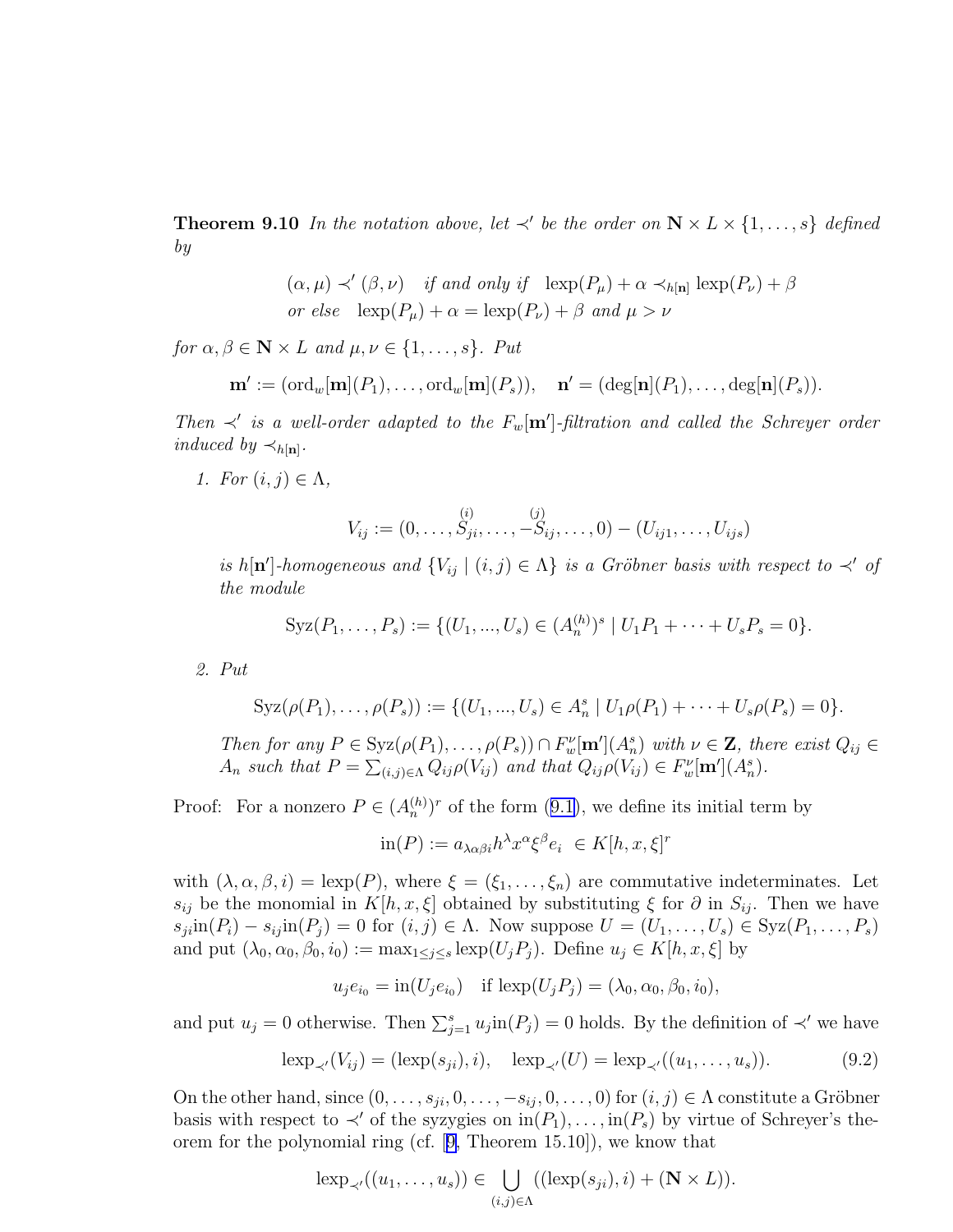This completes the proof of the first assertion in view of([9.2\)](#page-30-0).

The second assertion follows from the first and Proposition [9.9](#page-29-0) []

Let N be a left  $A_n$ -submodule of  $A_n^r$  generated by  $P_1, \ldots, P_k$ . Let  $h(N)$  be the left  $A_n^{(h)}$ submodule of  $(A_n^{(h)})^r$  generated by  $h(P_1), \ldots, h(P_k)$  (the homogenizations with  $n = 0$ ). Starting with  $h(N)$  and  $n = m = 0$ , apply the first part of Theorem [9.10](#page-29-0) repeatedely. Then we get an exact sequence

$$
\cdots \xrightarrow{\psi_3} (A_n^{(h)})^{r_2} \xrightarrow{\psi_2} (A_n^{(h)})^{r_1} \xrightarrow{\psi_1} (A_n^{(h)})^{r_0} \xrightarrow{\varphi} (A_n^{(h)})^r / h(N) \longrightarrow 0 \tag{9.3}
$$

with  $r_0 := r$ . Put  $\mathbf{m}_0 = \mathbf{n}_0 = 0$  and

$$
\mathbf{m}_i := (\text{ord}_w[\mathbf{m}_{i-1}](\rho(\psi_i(1,0,\ldots,0))), \ldots, \text{ord}_w[\mathbf{m}_{i-1}](\rho(\psi_i(0,\ldots,0,1))),
$$
  
\n
$$
\mathbf{n}_i := (\text{deg}[\mathbf{n}_{i-1}](\psi_i(1,0,\ldots,0)), \ldots, \text{deg}[\mathbf{n}_{i-1}](\psi_i(0,\ldots,0,1))).
$$

Applying the homomorphism  $\rho$  to (9.3), we get an exact sequence

$$
\cdots \xrightarrow{\rho(\psi_3)} A_n^{r_2} \xrightarrow{\rho(\psi_2)} A_n^{r_1} \xrightarrow{\rho(\psi_1)} A_n^{r_0} \xrightarrow{\rho(\varphi)} A_n^{r}/N \longrightarrow 0. \tag{9.4}
$$

Moreover, in view of the second part of Theorem [9.10,](#page-29-0) the sequence

$$
\cdots \xrightarrow{\rho(\psi_2)} F_w^k[\mathbf{m}_1](A_n^{r_1}) \xrightarrow{\rho(\psi_1)} F_w^k[\mathbf{m}_0](A_n^{r_0}) \xrightarrow{\rho(\varphi)} F_w^k[0](A_n^{r})/(N \cap F_w^k[0](A_n^{r})) \longrightarrow 0
$$

is exact for any  $k \in \mathbb{Z}$ . That is, the resolution (9.4) is adapted to the  $F_w$ -filtration. Furthermore, we can prove the following in the same way as its counterpart in the polynomial ring ([\[9](#page-34-0), Corollary 15.11])

Theorem 9.11 *By arranging the Gröbner bases appropriately, we can construct the free resolution (9.3) so that*  $\psi_{2n+2} = 0$ *.* 

It is known that there exists a shorter projective resolution. It is an open question to obtain shorter resolutions.

- **Remark 9.12** 1. If each element of the weight w is non-negative and the order  $\prec$ adapted to  $F_w[\mathbf{m}]$  is a well-order, then the above construction can be done directly in  $A_n^r$  without the homogenized Weyl algebra.
	- 2. If the weight w satisfies  $w_i + w_{n+i} = 0$  for  $i = 1, \ldots, n$ , then we can work in  $A_n[x_0]^r$ as in Section [3](#page-5-0) instead of the homogenized Weyl algebra. Then Theorem [9.10](#page-29-0) holds with the h[n]-homogenization replaced by the  $F_w$ [m]-homogenization defined by

$$
h[\mathbf{m}](P):=\sum_{i=1}^r\sum_{\alpha,\beta\in\mathbf{N}^n}a_{\alpha\beta i}x_0\langle w,(\alpha,\beta)\rangle+m_i-k}x^{\alpha}\partial^{\beta}e_i
$$

with  $k := \min\{\langle w, (\alpha, \beta) \rangle + m_i \mid a_{\alpha\beta i} \neq 0\}$  for  $P = \sum_{i=1}^r \sum_{\alpha, \beta \in \mathbb{N}^n} a_{\alpha\beta i} x^{\alpha} \partial^{\beta} e_i$ . Theorem 9.11 also holds in this case.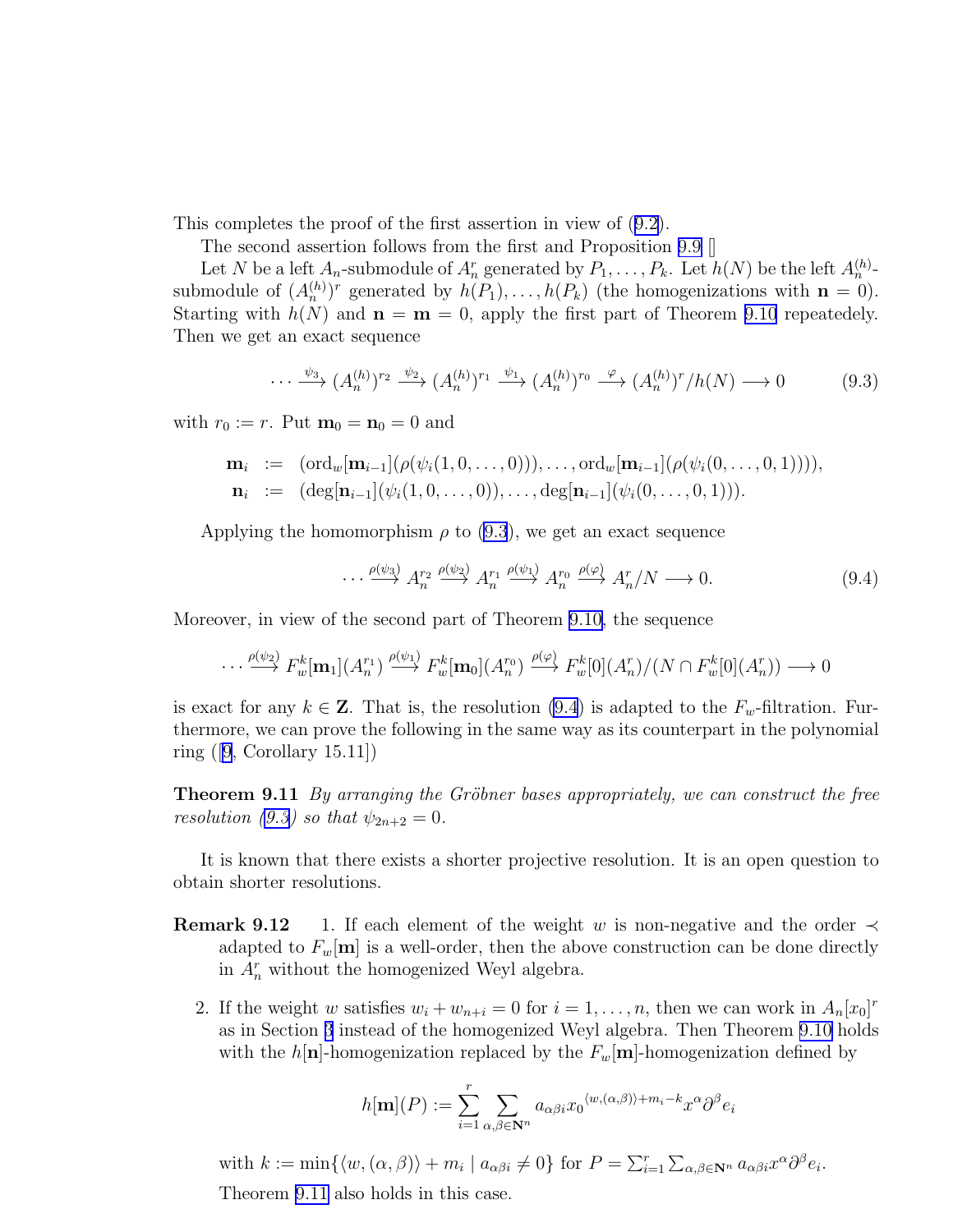In the computation of the free resolution described in this section, we can employ the method of La Scala and Stillman[[20](#page-34-0)], which computes the 'Schreyer frame' (initial terms of the resolution) first, then computes the resolution by a selection strategy or in parallel. We have implemented this algorithm in  $\text{kan/sm1}$ . Most of the examples of this paper have been computed by using this implementation.

Example 9.13 We give an example of the Shreyer resolution and explain the limits of our method (cf. Example 7.1 in [\[39\]](#page-36-0)) caused by the complexity. Let  $I$  be the left ideal in

$$
A_9 := K\langle x_1, x_2, x_3, x_4, x_5, x_6, \partial_{x_1}, \partial_{x_2}, \partial_{x_3}, \partial_{x_4}, \partial_{x_5}, \partial_{x_6}, t_1, t_2, t_3, \partial_{t_1}, \partial_{t_2}, \partial_{t_3} \rangle
$$

generated by

$$
x_4x_2 - x_5x_1 + t_1, x_4x_3 - x_6x_1 + t_2, x_5x_3 - x_6x_2 + t_3
$$
  
\n
$$
x_5\partial_{t_1} + x_6\partial_{t_2} + \partial_{x_1}, -x_4\partial_{t_1} + x_6\partial_{t_3} + \partial_{x_2}, -x_4\partial_{t_2} - x_5\partial_{t_3} + \partial_{x_3}
$$
  
\n
$$
-x_2\partial_{t_1} - x_3\partial_{t_2} + \partial_{x_4}, x_1\partial_{t_1} - x_3\partial_{t_3} + \partial_{x_5}, x_1\partial_{t_2} + x_2\partial_{t_3} + \partial_{x_6}.
$$

We want to obtain the restriction of  $A_9/I$  along  $t_1 = t_2 = t_3 = 0$ , but we have not yet succeeded in getting the restrictions of all degrees except zero by using our algorithm and our implementation; we could get only a huge resolution. The hardest part in the computation of the restriction is to compute the quotient of the kernel over the image of the truncated complex (the step 7 of Algorithm [5.4](#page-17-0)). We cannot compute the higher order quotients by our algorithm and implementations.

We homogenize the ideal with the variable s;

$$
x_4x_2s - x_5x_1s + t_1, x_4x_3s - x_6x_1s + t_2, x_5x_3s - x_6x_2s + t_3
$$
  
\n
$$
x_5s\partial_{t_1} + x_6s\partial_{t_2} + \partial_{x_1}, -x_4s\partial_{t_1} + x_6s\partial_{t_3} + \partial_{x_2}, -x_4s\partial_{t_2} - x_5s\partial_{t_3} + \partial_{x_3}
$$
  
\n
$$
-x_2s\partial_{t_1} - x_3s\partial_{t_2} + \partial_{x_4}, x_1s\partial_{t_1} - x_3s\partial_{t_3} + \partial_{x_5}, x_1s\partial_{t_2} + x_2s\partial_{t_3} + \partial_{x_6},
$$

which we denote by  $I'$ . We compute the Schreyer resolution with the weight matrix

$$
\begin{pmatrix} s & x_i & \partial_{x_i} & t_i \\ 1 & 0 & 0 & 0 \\ 0 & 1 & 1 & 1 \end{pmatrix}.
$$

The reduced (non-h-homogenized) Gröbner basis of  $I'$  consists of 55 elements. The Betti numbers (i.e.,  $r_1, r_2, \ldots$ ) of the Schreyer resolution are 630, 3329,... where the reduced Gröbner basis of syzygies by the Schreyer order among the 55-elements of the reduced Grönber basis of  $I'$  consists of 630 elements. The syzygy among 3329 elements by the Schreyer order could not be obtained, because of the memory exhaustion, on three MMX Pentium PCs (166 MHz) with 64 Mega bytes of memory under the Linux operating system (version 2.0.30) with kan/sm1 (version 2.980129) and the open sm1 module for communicationbetween distributed processors  $[26]$  $[26]$  $[26]$ . The first Gröbner basis of  $I'$  can be obtained in two seconds.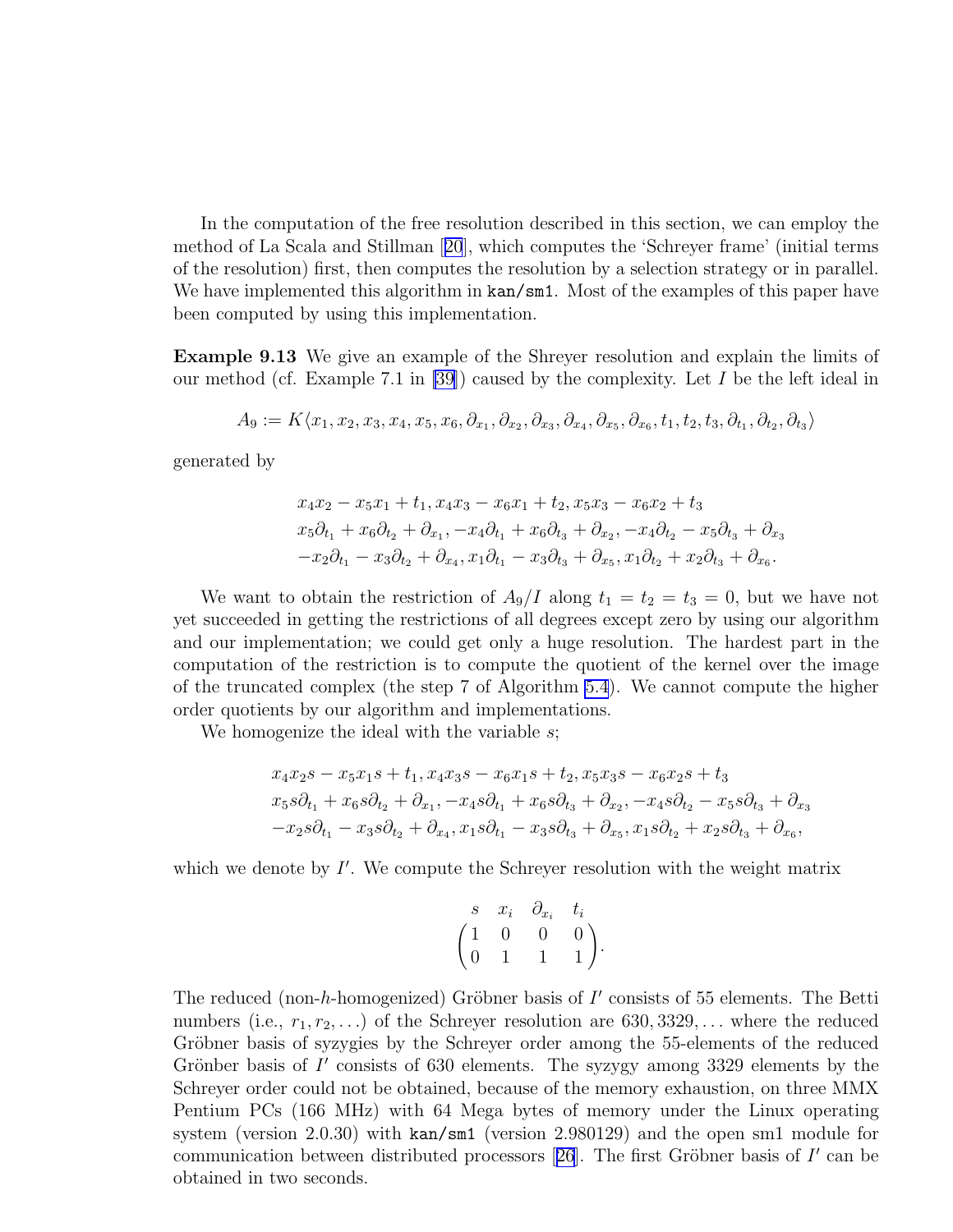<span id="page-33-0"></span>The number of Gröbner basis is smaller in this case if we compute in the homogenized Weyl algebra. We homogenize the ideal  $I$  in the homogenized Weyl algebra with the variable h;

$$
x_4x_2 - x_5x_1 + t_1h, x_4x_3 - x_6x_1 + t_2h, x_5x_3 - x_6x_2 + t_3h,
$$
  
\n
$$
x_5\partial_{t_1} + x_6\partial_{t_2} + h\partial_{x_1}, -x_4\partial_{t_1} + x_6\partial_{t_3} + h\partial_{x_2}, -x_4\partial_{t_2} - x_5\partial_{t_3} + h\partial_{x_3},
$$
  
\n
$$
-x_2\partial_{t_1} - x_3\partial_{t_2} + h\partial_{x_4}, x_1\partial_{t_1} - x_3\partial_{t_3} + h\partial_{x_5}, x_1\partial_{t_2} + x_2\partial_{t_3} + h\partial_{x_6},
$$

which we denote by  $I^h$ . We compute the Schreyer resolution with the weight matrix

$$
\begin{pmatrix} x_i & \partial_{x_i} & t_i & \partial_{t_i} \\ 0 & 0 & 1 & -1 \\ 1 & 1 & 1 & 0 \end{pmatrix}.
$$

The reduced Gröbner basis of  $I<sup>h</sup>$  consists of 44 elements which are less than those of V-homogenized Gröbner basis. The basis can be obtained in 1.5 seconds by the same system. The Betti numbers of the Schreyer resolution are 506, 2422, ...

We conjecture that in the homogenized Weyl algebra the minimal resolution exists and can be constructed by the algorithm in [\[20](#page-34-0)] since it is a graded algebra, but the boundary maps are not adapted to the filtration in general. For example, let us consider the following free resolution in the homogenized Weyl algebra

$$
0 \longrightarrow A_2^{(h)} \xrightarrow{\psi_2} (A_2^{(h)})^2 \xrightarrow{\psi_1} A_2^{(h)} \xrightarrow{\varphi} A_2^{(h)}/(p_1, p_2) \longrightarrow 0
$$

where

$$
A_2^{(h)} = \mathbf{C} \langle h, x, y, \partial_x, \partial_y \rangle,
$$
  

$$
\psi_1((1,0)) = p_1, \ \psi_2((0,1)) = p_2, \ \psi_2(1) = (-p_2, p_1)
$$

and

$$
p_1 = 2yh\partial_x + 3x^2\partial_y, p_2 = 2x\partial_x + 3y\partial_y + 6h^2.
$$

So, we cannot replace the Schreyer resolution by the minimal resolution.

Finally, the authors note the iteration approach to get local cohomology groups as in [[39](#page-36-0)] may also improve the performance of our algorithms, but it is a future problem.

During preparing this paper, we knew the paper Castro-Jiménez et al., Homogenizing differential operators, 1997, preprint. The contents of this section may have an overlap with their paper.

### References

- [1] Assi, A., Castro-Jiménez, F.J, Granger J.M., How to calculate the slopes of a  $\mathcal{D}$ module. Compositio Math. 104 (1996), 107–123.
- [2] Becker, T., Weispfenning, V., Gröbner Baes. Springer, New York, 1993.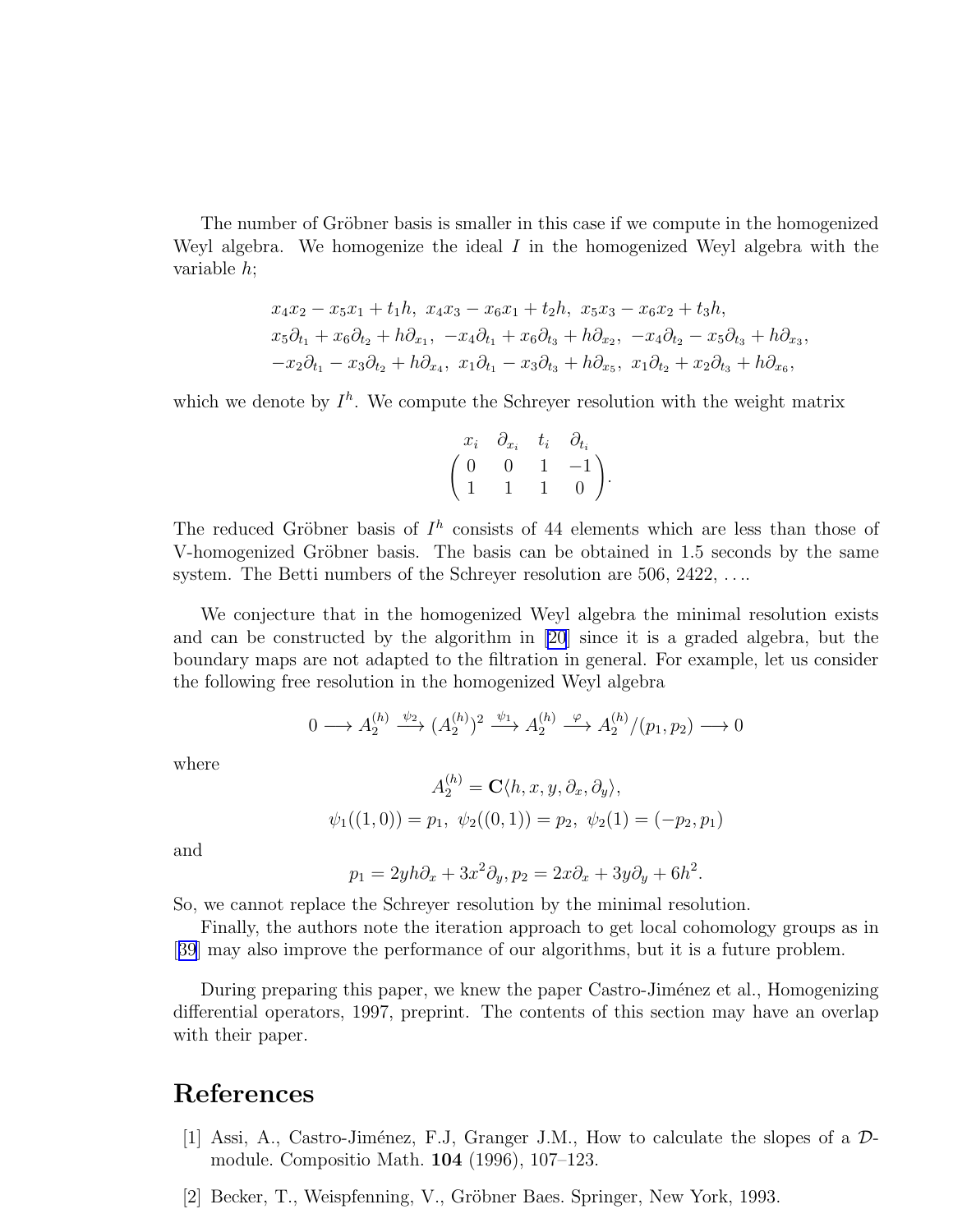- <span id="page-34-0"></span>[3] Bernstein, J., Algebraic theory of D-modules, unpublished notes.
- $[4]$  Björk, J.E., Rings of Differential Operators. North-Holland, Amsterdam, 1979.
- [5] Borel, A. et al., Algebraic D-Modules. Academic Press, Boston, 1987.
- [6] Buchberger, B., Ein algorithmisches Kriterium für die Lösbarkeit eines algebraischen Gleichungssystems. Aequationes Math. 4 (1970), 374–383.
- [7] Castro, F., Calculs effectifs pour les idéaux d'opérateurs différentiels. Travaux en Cours, vol. 24, pp. 1–19, Hermann, Paris, 1987.
- [8] Cox, D., Little, J. and O'Shea, D., *Ideals, Varieties and Algorithms*, Springer Verlag, New York, 1991.
- [9] Eisenbud, D., Commutative Algebra with a View Toward Algebraic Geometry. Springer, New York, 1995.
- [10] Eisenbud, D., Huneke, C., Vasconcelos, W., Direct methods for primary decomposition. Invent. Math. 110 (1992), 207–235.
- [11] Galligo, A., Some algorithmic questions on ideals of differential operators. Lecture Notes in Computer Science 204, 413–421, Springer, Berlin, 1985.
- [12] Hartshorne, R., Residues and Duality. Lecture Notes in Math. Vol. 20, Springer Verlag, Berlin, 1966.
- [13] Kashiwara, M., B-functions and holonomic systems—Rationality of roots of bfunctions. Invent. Math. 38 (1976), 33–53.
- [14] Kashiwara, M., On the holonomic systems of linear differential equations, II. Invent. Math. 49 (1978), 121–135.
- [15] Kashiwara, M., Vanishing cycle sheaves and holonomic systems of differential equations. Lecture Notes in Math. vol. 1016, pp. 134–142, Springer, Berlin, 1983.
- [16] Kashiwara, M., Systems of Microdifferential Equations. Birkhäuser, Boston, 1983.
- [17] Kashiwara, M., Kawai, T., On the characteristic variety of a holonomic system with regular singularities. Advances in Math. 34 (1979), 163–184.
- [18] Kashiwara, M., Kawai, T., Second microlocalization and asymptotic expansions. Lecture Notes in Physics vol. 126, pp. 21–76, Springer, Berlin, 1980.
- [19] Kashiwara, M., Kawai, T., On holonomic systems of microdifferential equations, III. Publication of the Research Institute for Mathematical Sciences, Kyoto University, 17 (1981), 813–979.
- [20] La Scala, R., Stillman, M., Strategies for computing minimal free resolutions. to appear in J. Symbolic Computation.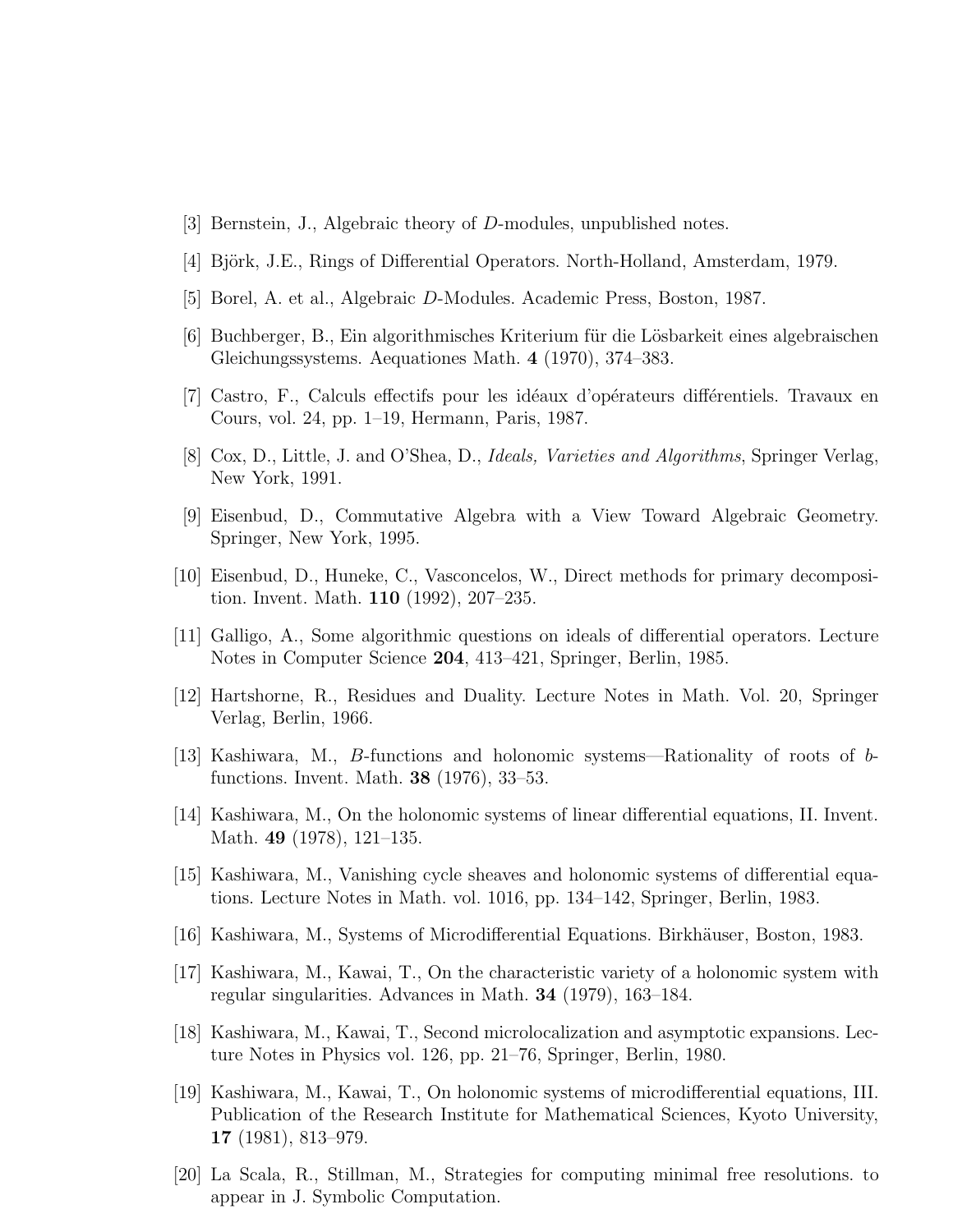- <span id="page-35-0"></span>[21] Laurent, Y., Polygône de Newton et b-fonctions pour les modules microdifferentiels. Ann. Sci. Ec. Norm. Sup. **20** (1987), 391–441.
- [22] Laurent, Y., Monteiro Fernandes T., Systèmes différentiels fuchsiens le long d'une sous-variété. Publ. RIMS, Kyoto Univ. 24 (1988), 397–431.
- [23] Laurent, Y., Schapira, P., Images inverses des modules différentiels. Compositio Math. **61** (1987), 229–251.
- [24] Mebkhout, Z., Le formalisme des six opérations de Grothendieck pour les  $\mathcal{D}_X$ -modules cohérents. Travaux en cours 35, Hermann, Paris, 1989.
- [25] Noro, M. and Takeshima T., Risa/Asir—a computer algebra system, Proceedings of International Symposium on Symbolic and Algebraic Computation (ed. Paul S. Wang), pp. 387–396, ACM, New York, 1992. (ftp: endeavor.fujitsu.co.jp /pub/isis/asir).
- [26] Noro, M. and Takayama, N., The design and implementations of open xxx, xxx=asir, sm1, (in Japanese), 1998, <http://www.math.kobe-u.ac.jp/KAN>
- [27] Oaku, T., Computation of the characteristic variety and the singular locus of a system of differential equations with polynomial coefficients. Japan J. Indust. Appl. Math. 11 (1994), 485–497.
- [28] Oaku, T., Algorithmic methods for Fuchsian systems of linear partial differential equations. J. Math. Soc. Japan 47 (1995), 297–328.
- [29] Oaku, T., An algorithm of computing b-functions. Duke Math. J. 87 (1997) 115–132.
- [30] Oaku, T., Algorithms for the b-function and D-modules associated with a polynomial. J. Pure Appl. Algebra 117 & 118 (1997), 495–518.
- [31] Oaku, T., Algorithms for b-functions, restrictions, and algebraic local cohomology groups of D-modules. Advances in Appl. Math. 19 (1997), 61–105.
- [32] Oaku, T., Takayama, N., An algorithm for de Rham cohomology groups of the complement of an affine variety. Preprint. [math.AG/9801114](http://arxiv.org/abs/math/9801114) at <http://xxx.lanl.gov>
- [33] Schapira, P., Microdifferential Systems in the Complex Domain. Springer, Berlin, 1985.
- [34] Shimoyama, T., Yokoyama, K., Localization and primary decomposition of polynomial ideals. J. Symbolic Computation 22 (1996), 247–277.
- [35] Sturmfels, B. and Takayama, N., Gröbner Bases and Hypergeometric Functions, "Gröbner bases and Applications", B.Buchberger and F.Winkler (eds), Cambridge University Press, London Mathematical Society Lecture Notes Series, 251, (1998), 246–258.